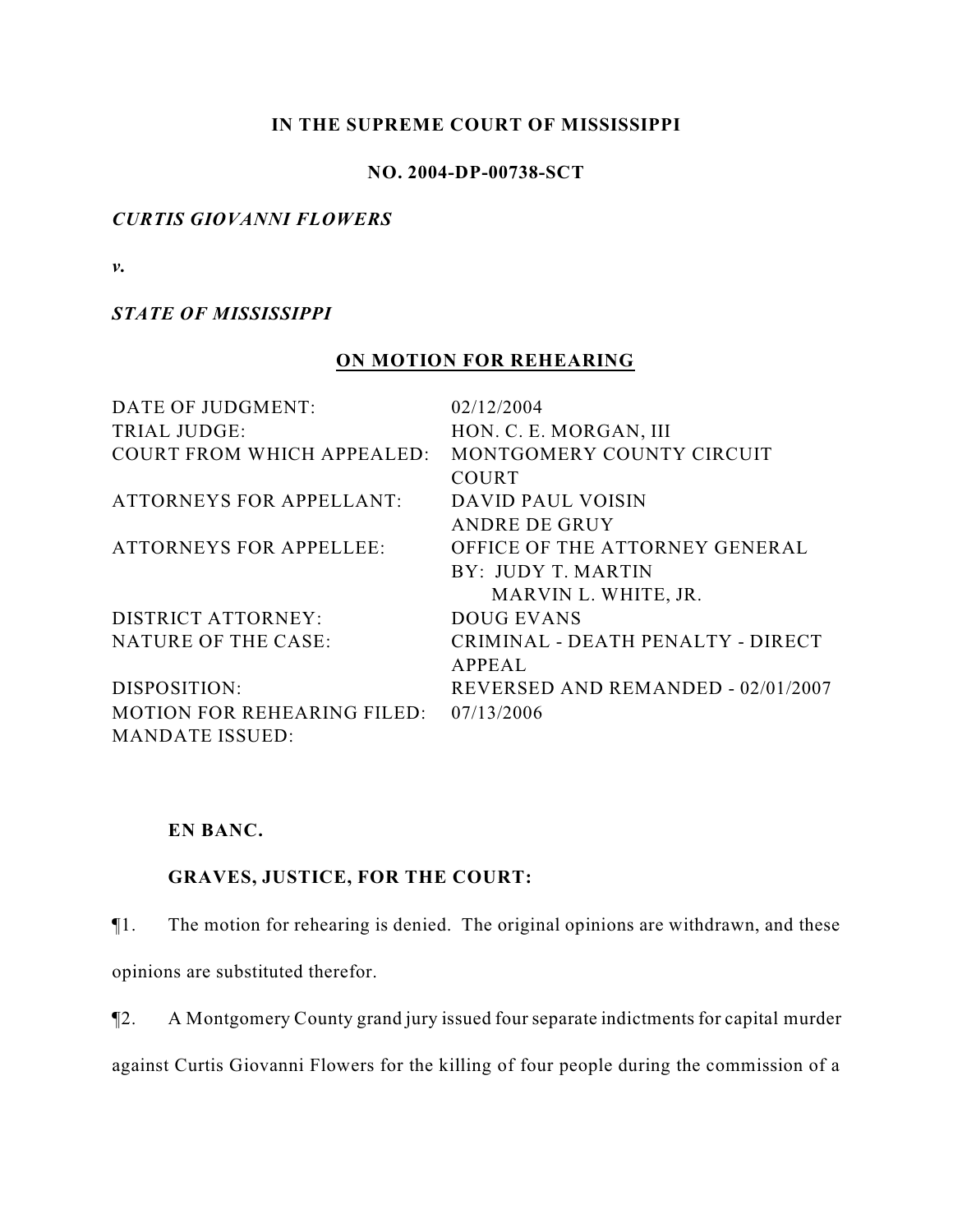robbery. He was tried and convicted on one count after a change of venue from Montgomery County to Lee County. We reversed that conviction on appeal. *See Flowers v. State*, 773 So. 2d 309 (Miss. 2000) ("*Flowers I*"). Before *Flowers I* was handed down, Flowers was tried and convicted on another count in Harrison County. We also reversed that conviction. *See Flowers v. State*, 842 So. 2d 531 (Miss. 2003) ("*Flowers II*"). Flowers was then tried and convicted on all four counts in Montgomery County and sentenced to death the following day. Flowers now appeals his conviction and sentence of death.

### **FACTS**

¶3. On July 16, 1996, Bertha Tardy called Sam Jones, one of her employees at Tardy Furniture Store, and asked him to come down to the store to train two new employees, Robert Golden and Derrick "Bobo" Stewart, on loading furniture and making deliveries. When Jones arrived at the furniture store between 9:15 and 9:30 a.m., he discovered that Tardy, Golden, Stewart, and Carmen Rigby had all been shot and only Stewart was still alive at that time. Jones went to a nearby business and requested that someone call the police and an ambulance. Chief Johnny Hargrove was the first police officer to arrive at the crime scene, and he and Jones went back inside the store. MedStat employees then arrived and took Stewart to the hospital, where he died days later.

¶4. Investigating officers determined that all of the victims had been shot in the head and recovered .380 calibre shell casings from the crime scene. Bloody footprints were also found near the body of one of the victims. Officers also found a check payable to Curtis Flowers and a time sheet of his hours worked in the office at Tardy's Furniture. Doyle Simpson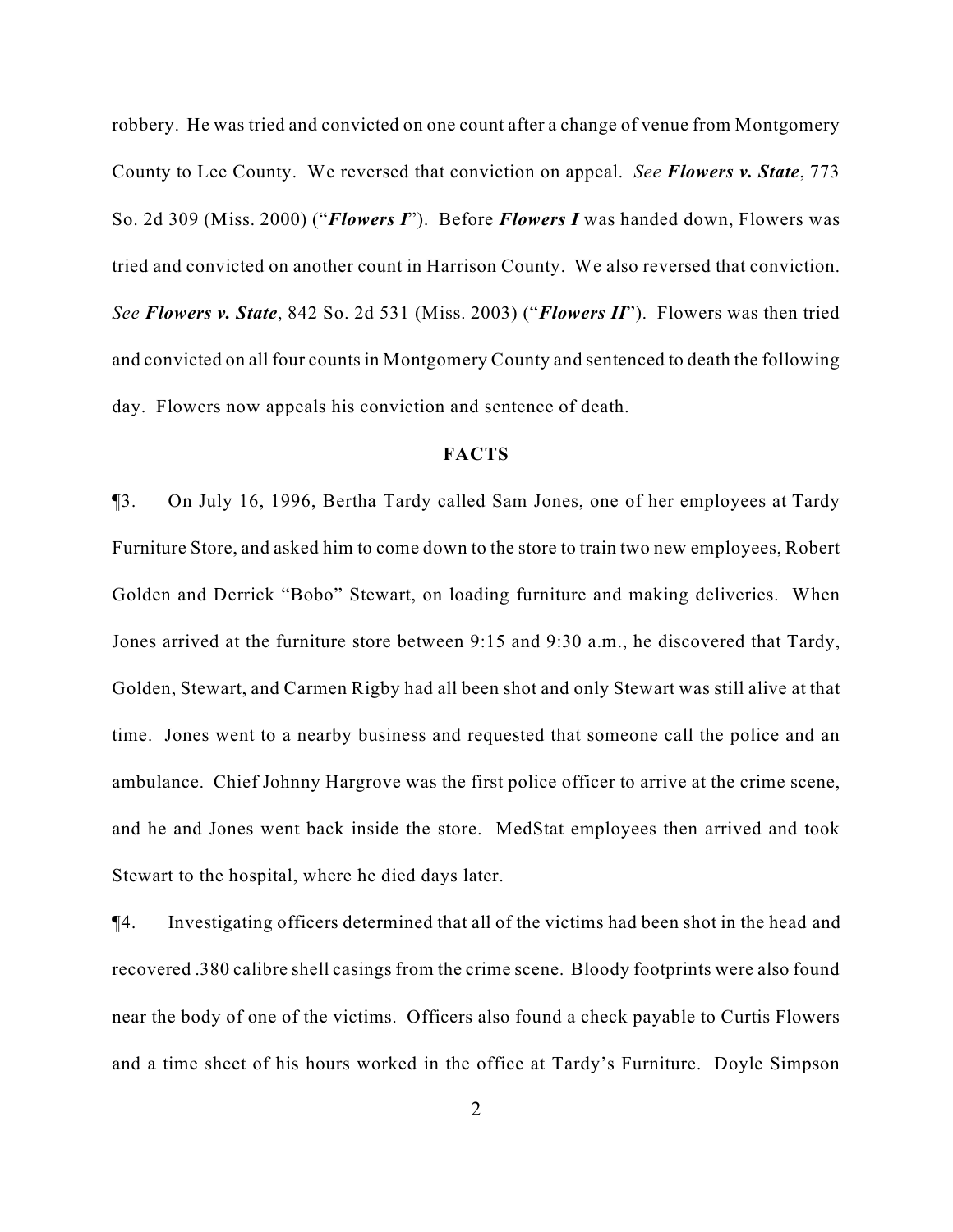reported that his .380 calibre pistol had been stolen from his car that morning, and a witness placed Flowers at Simpson's car earlier that morning. Flowers was interviewed by police that same day, and they conducted a gunshot residue test on him; however, he was not detained at that time. After further investigation, Flowers was arrested and indicted on four separate counts for the murders of Tardy, Golden, Stewart, and Rigby.

¶5. Flowers was initially tried, convicted, and sentenced to death for the murder of Bertha Tardy on October 17, 1997. He was also tried, convicted, and sentenced to death in a separate trial for the murder of Derrick Stewart on March 31, 1999. This court reversed both convictions on appeal. *See Flowers I* and *II*. After Flowers' separate convictions for the deaths of Tardy and Stewart were overturned, all four cases were consolidated and brought to trial in Montgomery County on February 2, 2004.

¶6. An initial jury pool consisting of 500 citizens was drawn, with 300 scheduled to appear on the first day of trial, a Monday, and the remaining 200 instructed to report to the courthouse on Wednesday. When the judge realized he may not have enough qualified jurors to empanel a jury from the initial venire, he entered an order for the clerk to draw the names of 100 more potential jurors. The voir dire process consisted of both group and individual examination. When the parties began exercising their peremptory strikes, the State exercised its first seven on African-American jurors. At this point, defense counsel lodged a **Batson**<sup>1</sup> challenge, contending that the strikes were racially motivated. The judge declared that

<sup>&</sup>lt;sup>1</sup> *Batson v. Kentucky*, 476 U.S. 79, 106 S.Ct. 1712, 90 L.Ed. 2d 69 (1986).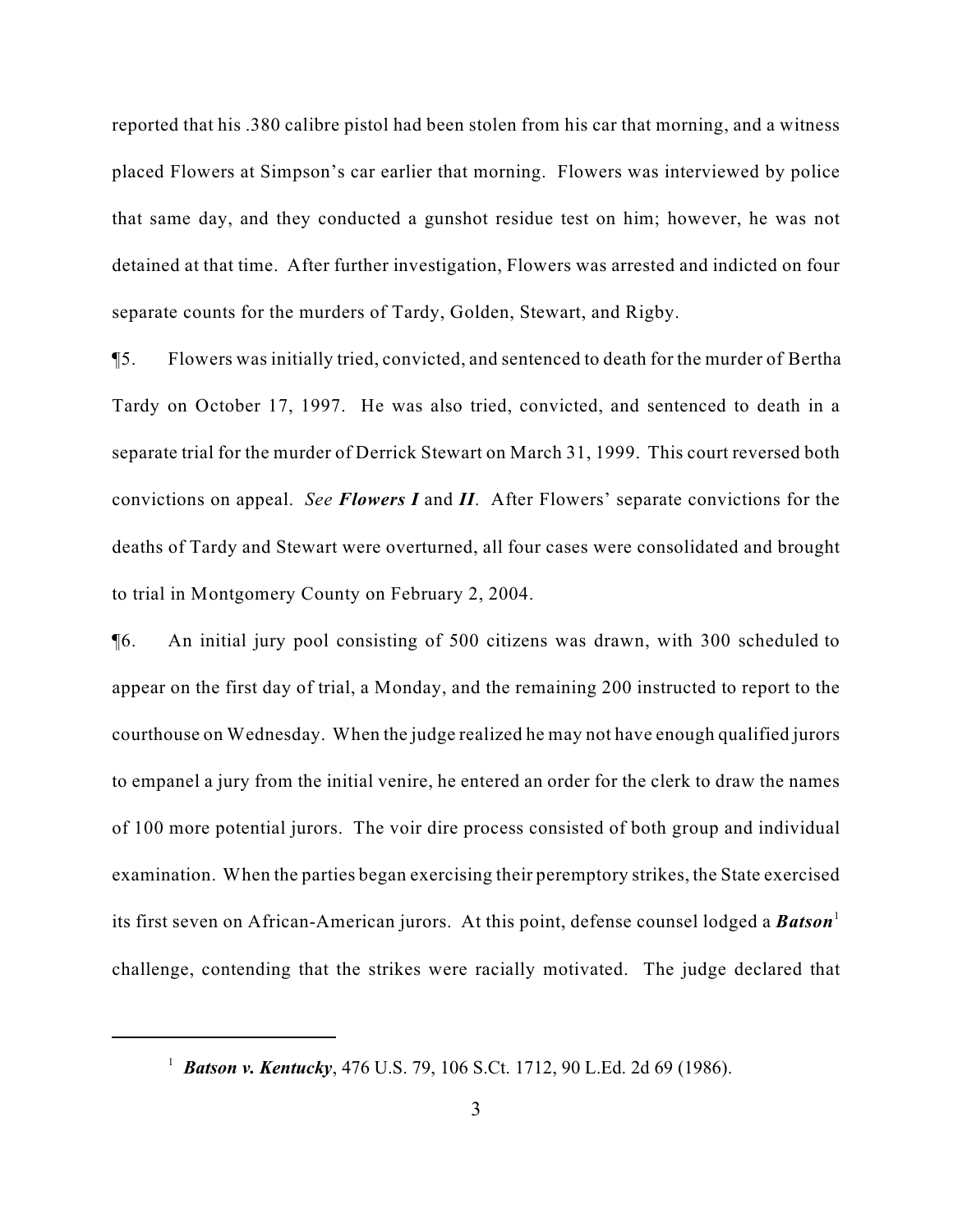Flowers had shown a prima facie case of discrimination under *Batson* and required the State to proffer race-neutral reasons for the exercise of peremptory strikes, which Flowers then rebutted. The State also exercised its remaining five peremptory challenges of potential jurors on African-Americans. After the State had exercised all of its peremptory challenges, two African-American jurors were seated; however, one of those two was later excused after he informed the judge that he could not be a fair and impartial juror. The State then exercised all three of its strikes of alternate jurors on African-Americans. At the end of the jury selection process, the trial court ruled that the State had not exercised its peremptory challenges in a racially discriminatory manner and denied Flowers' *Batson* challenge.

¶7. Opening statements began on February 6th, after four days of jury selection. After six days of testimony, the jury received the case on February 11th and returned a unanimous guilty verdict on all four counts of murder. The sentencing phase of the trial was held the next day, and the jury unanimously decided that Flowers should receive the death penalty for each conviction. Flowers filed a motion for a new trial; the trial court held a hearing on Flowers' motion; and the motion was ultimately denied. Flowers timely filed his notice of appeal on April 6, 2004. Flowers now raises eighteen issues on appeal. We find the first issue dispositive of the case and reverse and remand for a new trial.

#### **DISCUSSION**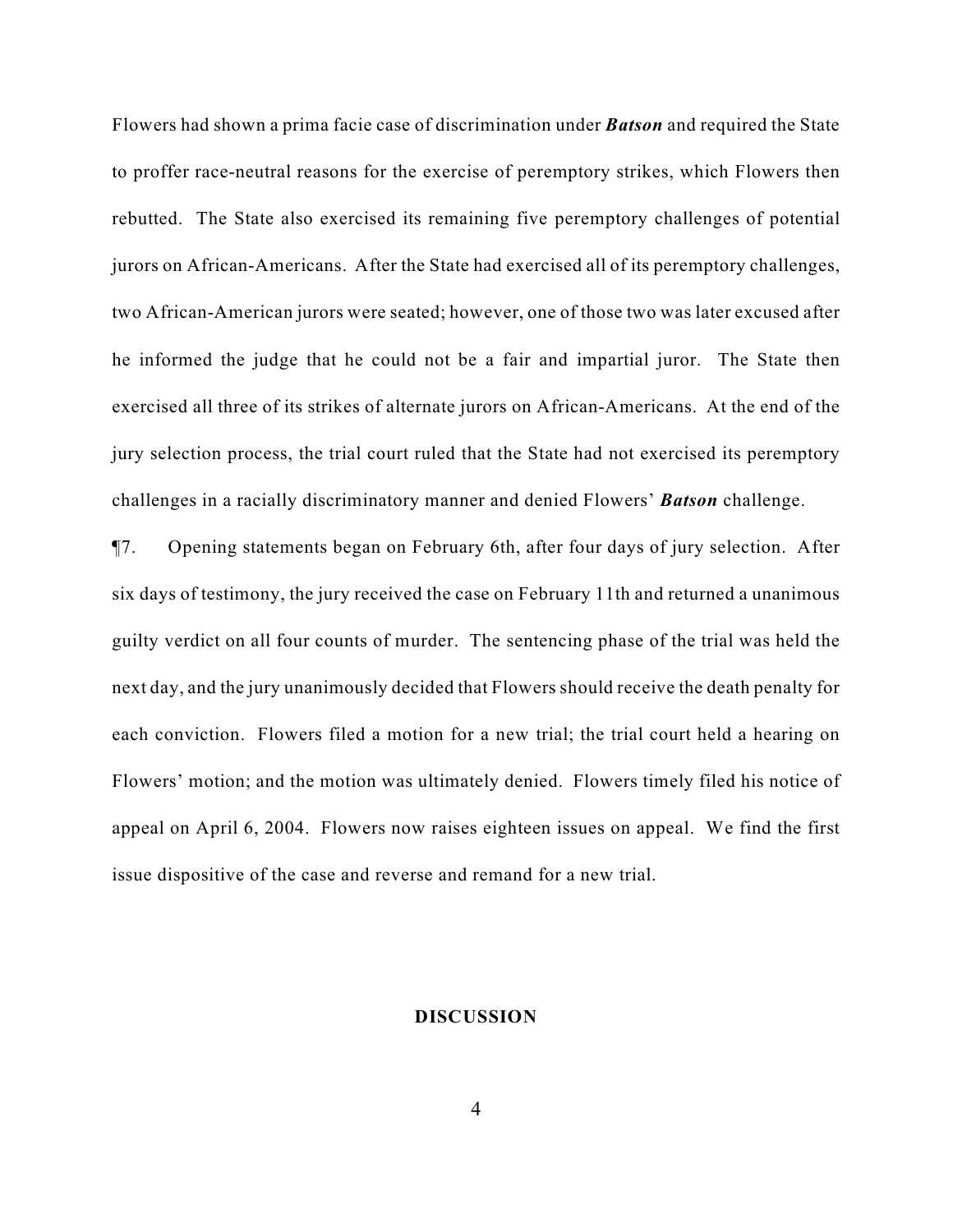**I.**

¶8. Flowers claims that the trial court erred in denying his *Batson* claim below because the State exercised its peremptory strikes in a racially discriminatory way when it used all fifteen peremptory strikes on African-American jurors. The State rebuts this charge by claiming that it offered sufficient race-neutral reasons for its challenges and that Flowers failed to introduce sufficient evidence to prove that the strikes were a pretext for racial discrimination against African-American jurors. This Court gives great deference to a trial court's determinations under *Batson* because they are based largely on credibility. *Berry v. State*, 802 So. 2d 1033, 1037 (Miss. 2001) (citations omitted). In reviewing a claim for a *Batson* violation, "we will not overrule a trial court on a *Batson* ruling unless the record indicates that the ruling was clearly erroneous or against the overwhelming weight of the evidence." *Thorson v. State*, 721 So. 2d 590, 593 (Miss. 1998).

¶9. In lodging a *Batson* claim, the party who objects to the peremptory strike "must first make a prima facie showing that race was the criteria for the exercise of the peremptory strike." *McFarland v. State*, 707 So. 2d 166, 171 (Miss. 1997) (citing *Batson*, 476 U.S. at 96-97). A defendant can establish a prima facie case of discrimination by showing:

(1) that he is a member of cognizable racial group; (2) that the prosecutor has exercised peremptory challenges to remove from the venire members of the defendant's race; (3) and the facts and circumstances raised an inference that the prosecutor used his peremptory challenges for the purpose of striking minorities.

*Snow v. State*, 800 So. 2d 472, 478 (Miss. 2001). Once a prima facie case has been established, the party exercising the challenge has the burden to articulate a race-neutral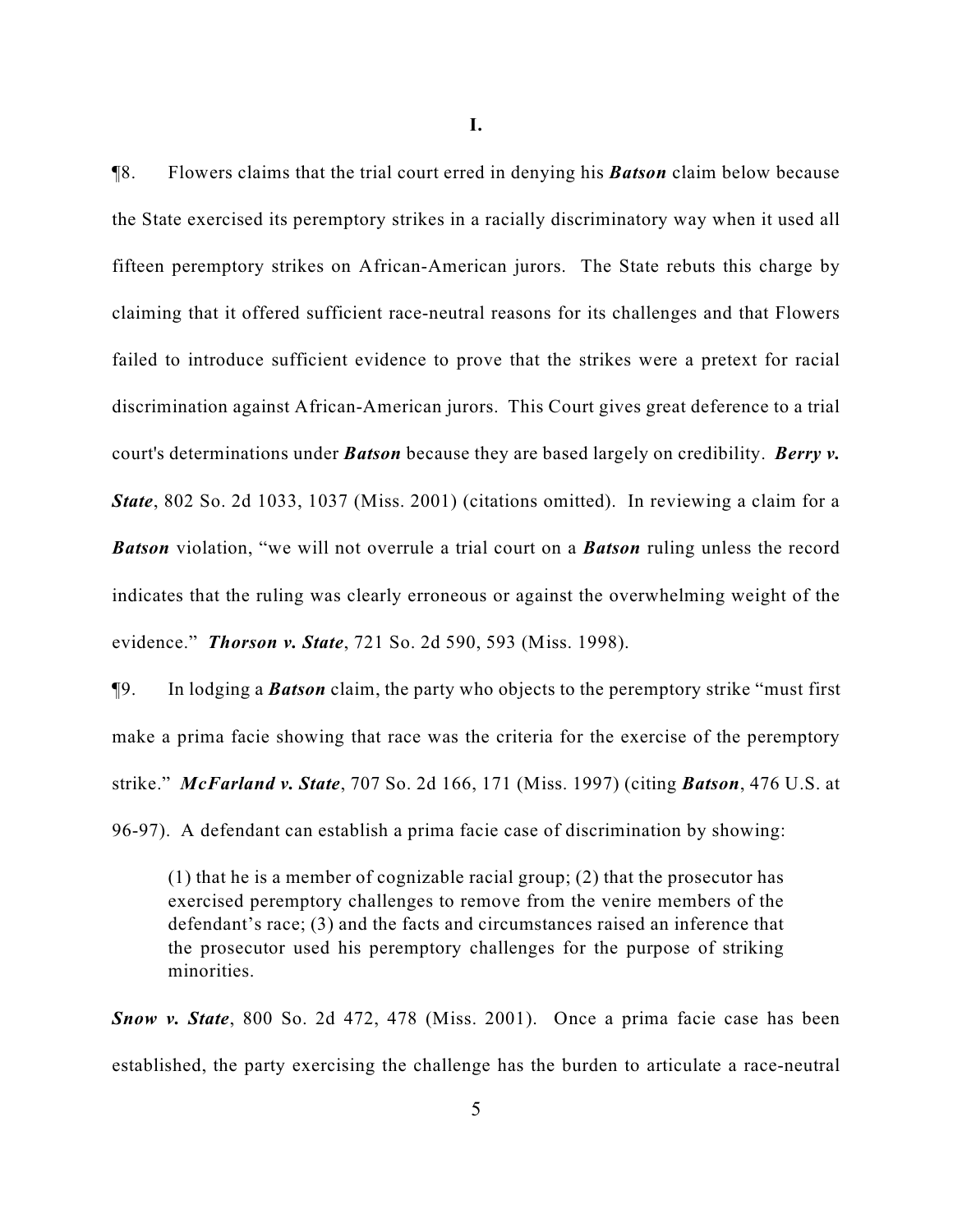explanation for excluding that potential juror. *McFarland*, 707 So. 2d at 171. As long as discriminatory intent is not inherent in the explanation given by the prosecution, "the reason offered will be deemed race neutral." *Randall v. State*, 716 So. 2d 584, 588 (Miss. 1998) (citation omitted). After a race-neutral explanation has been given, "the trial court must determine whether the objecting party has met its burden to prove that there has been purposeful discrimination in the exercise of the peremptory," i.e., that the reason given was a pretext for discrimination. *McFarland*, 707 So. 2d at 171. This Court has recognized five indicia of pretext that are relevant when analyzing the race-neutral reasons offered by the proponent of a peremptory strike, specifically:

(1) disparate treatment, that is, the presence of unchallenged jurors of the opposite race who share the characteristic given as the basis for the challenge; (2) the failure to voir dire as to the characteristic cited; . . . (3) the characteristic cited is unrelated to the facts of the case; (4) lack of record support for the stated reason; and (5) group-based traits.

*Manning v. State*, 765 So. 2d 516, 519 (Miss. 2000) (citations omitted). The burden remains on the opponent of the strike to show that the race-neutral explanation given is merely a pretext for racial discrimination. *Berry*, 802 So. 2d at 1042.

¶10. During the initial stage of jury selection, the State exercised all twelve of its peremptory strikes against African-American jurors. Two African-Americans were initially seated on the jury after the State ran out of peremptory strikes. Stanley Booker, an African-American male who was initially selected to serve on the jury, was released from service after he came forward and admitted to the judge that he could not be fair and impartial. After Mr. Booker was released, the judge provided for the picking of alternate jurors, and the State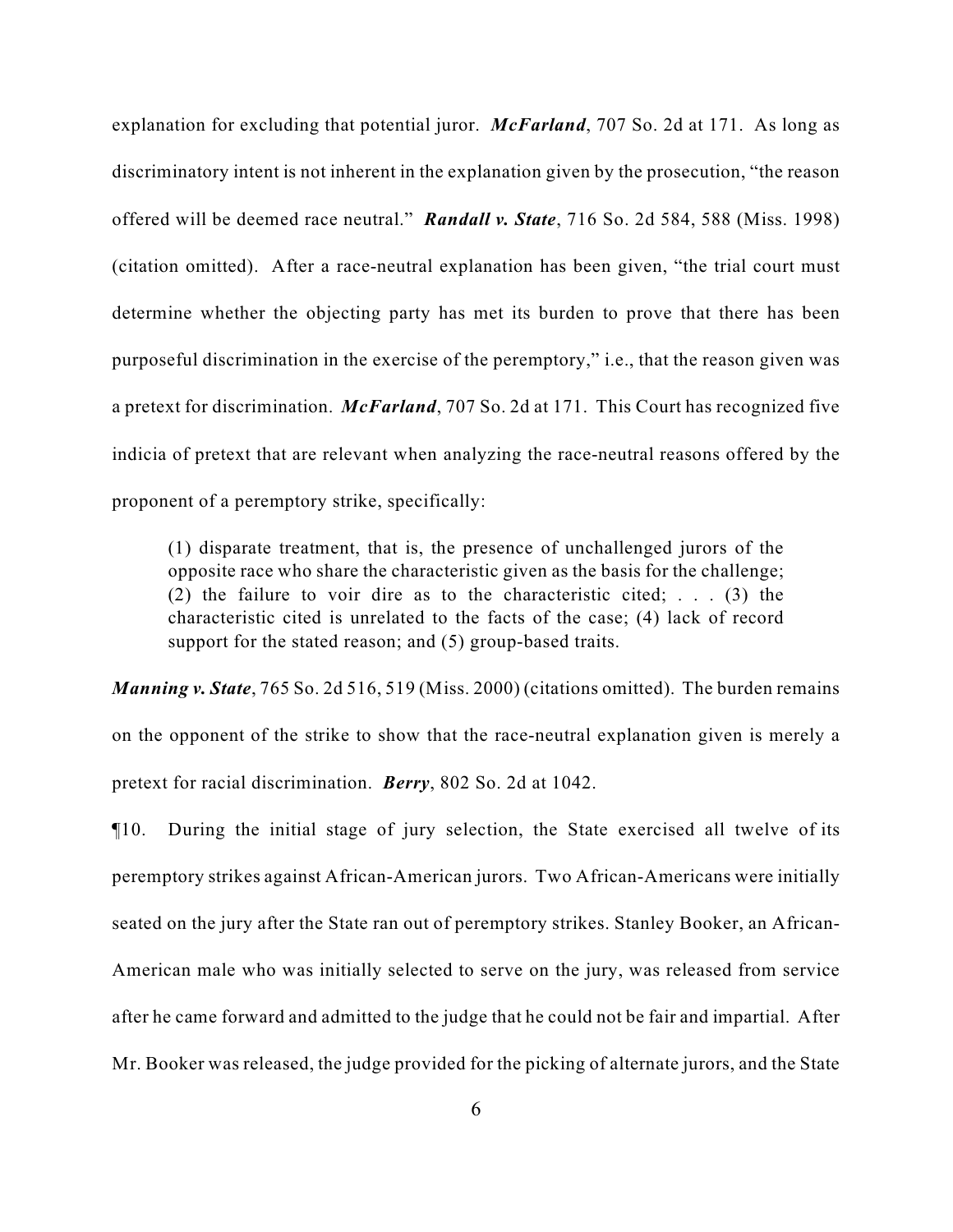exercised all three of its available peremptory strikes of alternates against African-American jurors. Only one African-American, Lashanda McChristion, ultimately sat on the jury that convicted Flowers. Though the State exercised all fifteen of its peremptory strikes against African-American jurors, Flowers only contests the striking of eleven of those fifteen jurors on appeal. $2$  We now address Flowers' challenge of those eleven jurors.

## **II.**

### *Juror 4 - Willie Lee Hamer, Jr.*

¶11. Flowers first challenges the striking of juror Willie Lee Hamer, Jr., an African-American male. When asked the reasons for the peremptory strike, counsel for the State noted that:

To start with, he already has formed an opinion on this particular case. He is friends with the sister of the Defendant, Priscilla. He knows the Defendant. He knows his whole family, and he said he was against the death penalty. He ended up being rehabilitated and saying he could consider it, but he said he did not believe in the death penalty and to start with, said that he couldn't give it under any circumstance.

The judge found the proffered reasons of the State to be race neutral and asked Flowers'

counsel for rebuttal. After initially stating that he had no rebuttal, defense counsel, moments

later, rebutted the State's explanation for striking Hamer with the following account:

Both Elsie Holifield and Debbie Collins, who are white females, jurors number 15 and 16, expressed even stronger reservations about the death penalty and were both rehabilitated, and the State accepted them. I think the fact that they are accepting those two white ladies and striking Mr. Hamer for allegedly the

<sup>&</sup>lt;sup>2</sup> Flowers does not contest the striking of jurors Lester Sawyer, James Forrest, Iresha Young, and Bernice McMillian.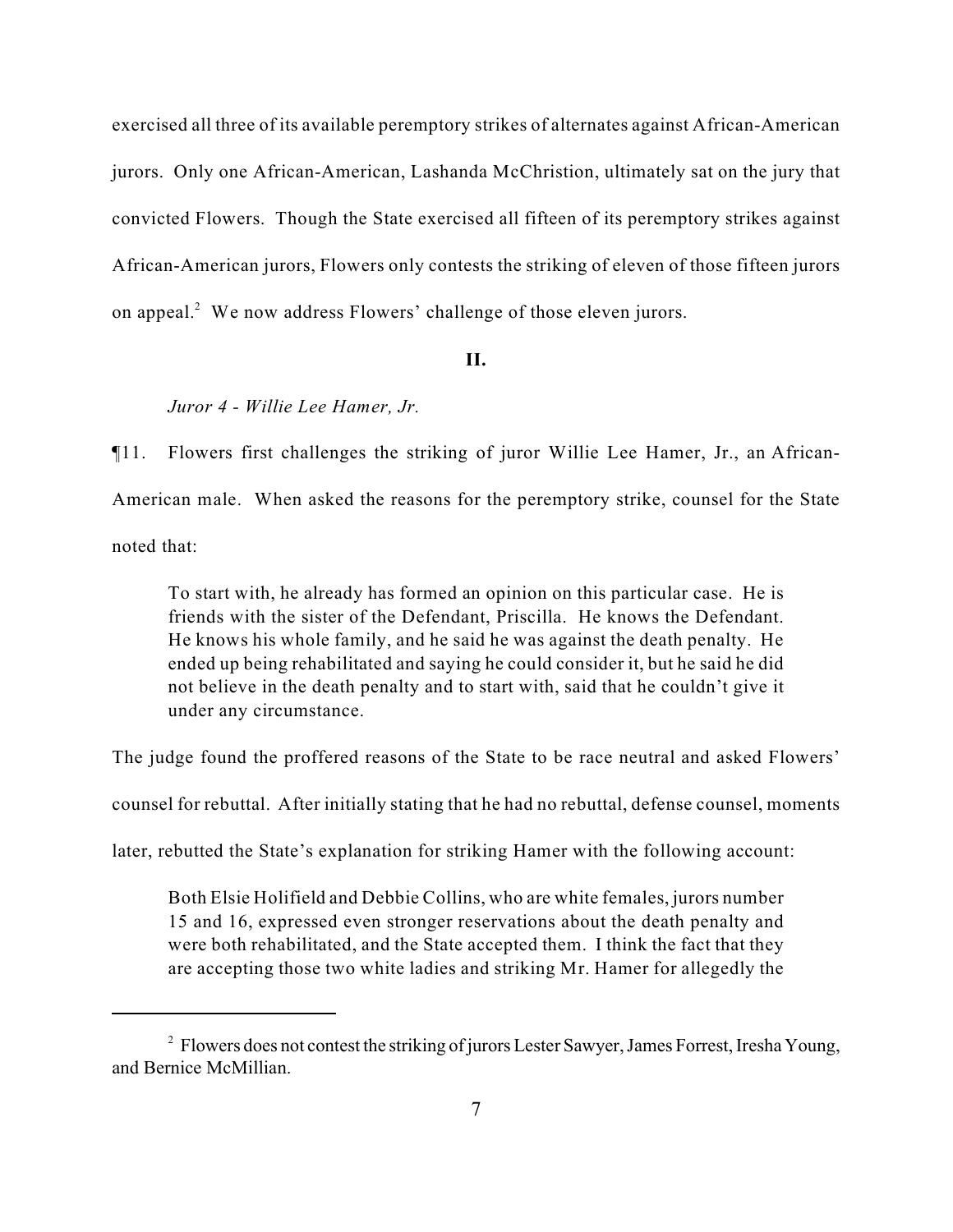same reason indicates that that is not a real reason, and therefore Mr. Hamer should be placed on the jury.

The record reflects, via Hamer's individual voir dire, that he had "somewhat" formed an opinion of the case, he knew Flowers from the streets, he was friends with Flowers' sister Priscilla for roughly ten or more years (yet he also stated he knew her "just by meeting in the street"), he had been arrested twice on domestic violence charges, and he did not personally believe in the death penalty; however, he later indicated that he could consider both the death penalty and a life sentence at the penalty phase of trial. The judge ultimately ruled that "the totality of the circumstances make the strike race neutral."

¶12. The State contends that the trial court should not be held in error where, as here, the party opposing the peremptory challenge has not rebutted all of the race-neutral reasons given. *See Thorson*, 721 So. 2d at 593 ("If the defendant fails to rebut, the trial judge must base his decision on the reasons given by the State."); *Woodward v. State*, 726 So. 2d 524, 534 (Miss. 1997) (finding that trial judge did not err in basing ruling only on State's proffered reasons when defendant did not rebut all race-neutral reasons given by State). At trial, defense counsel did rebut the State's explanation that Hamer opposed the death penalty by arguing that the State accepted two white jurors Holifield and Collins who were opposed to, or equivocal about, the death penalty; however, defense counsel did not attempt to rebut the other race-neutral reasons.

¶13. If the State's opposition to Hamer as a juror were based solely on his responses concerning the death penalty and its application, then Flowers may have a legitimate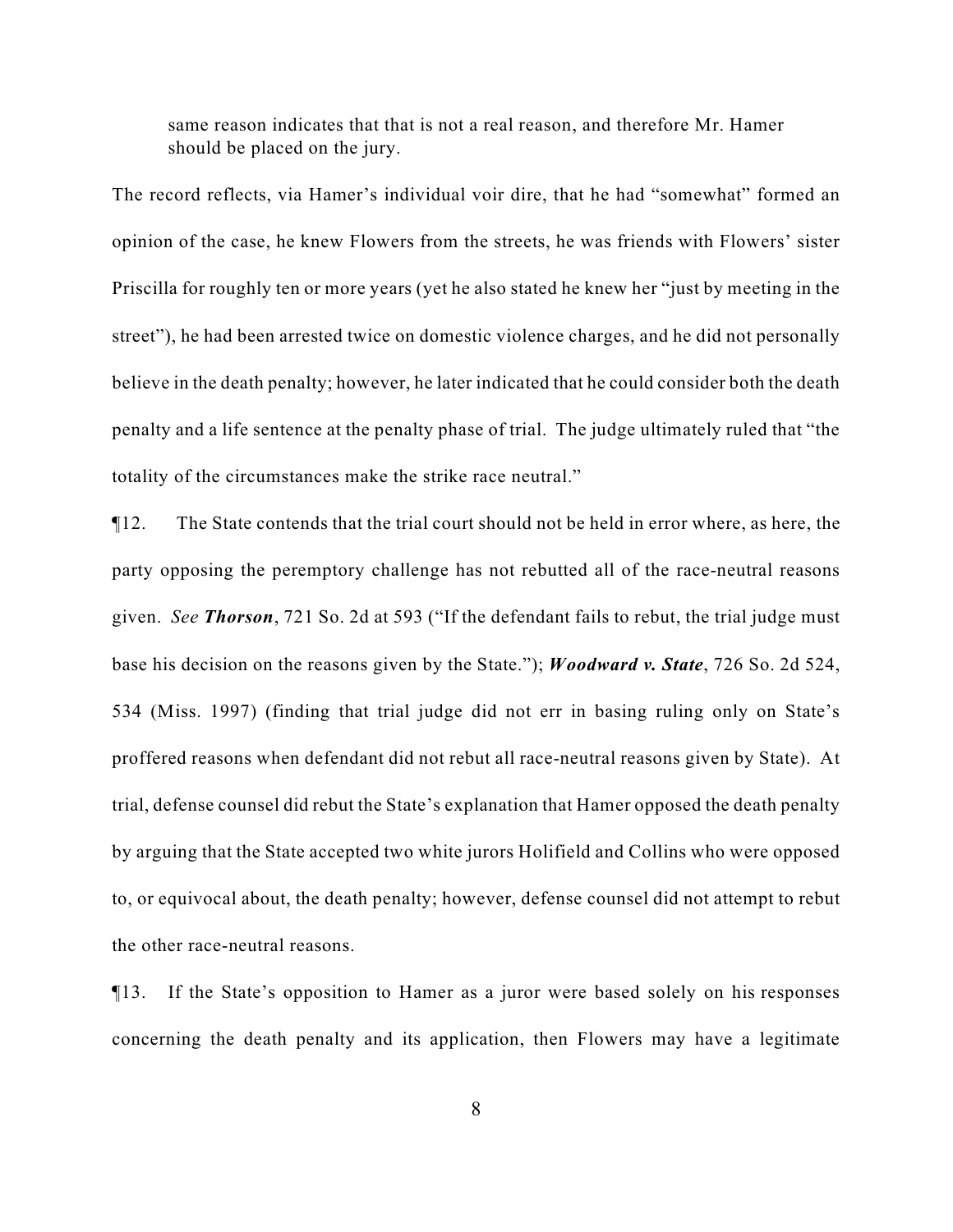argument that the strike was pretextual, yet the State did offer several additional race-neutral reasons which Flowers failed to rebut. That a juror has formed an opinion about the case prior to trial has been held as a valid race-neutral reason for striking a potential juror, *see Ryals v. State*, 794 So. 2d 161, 166 (Miss. 2001), as has the juror's acquaintances with a defendant and his/her family. *Perry v. State*, 637 So. 2d 871, 873-74 (Miss. 1994) (knowing a defendant deemed a race-neutral reason). Additionally, a juror's prior criminal activity has been upheld as a valid race-neutral reason for exercising a peremptory challenge. *Lynch v. State*, 877 So. 2d 1254, 1271-72 (Miss. 2004). Because the State offered several valid raceneutral reasons for striking Hamer which went unrebutted by Flowers at trial, we find that the trial court did not err in ruling that, under the totality of the circumstances, the striking of Hamer was race-neutral.

### *Juror 8 - Sharon Golden*

¶14. Flowers next challenges the peremptory strike exercised on Sharon Golden, an African-American female. When counsel for the State was asked to justify the strike, he stated that "Ms. Golden was one of the ones that said at one point under no circumstance could she consider the death penalty, that it was against her religion. And she was barely in my opinion rehabilitated but enough to where she said that she could consider it." Flowers' counsel rebutted the State by arguing that Golden had views on the death penalty similar to white jurors Collins and Holifield, whom the State accepted, and that the real reason for the striking of Golden was her race. The trial judge, however, found that the State's proffered reason was race-neutral and met the requirements of *Batson*.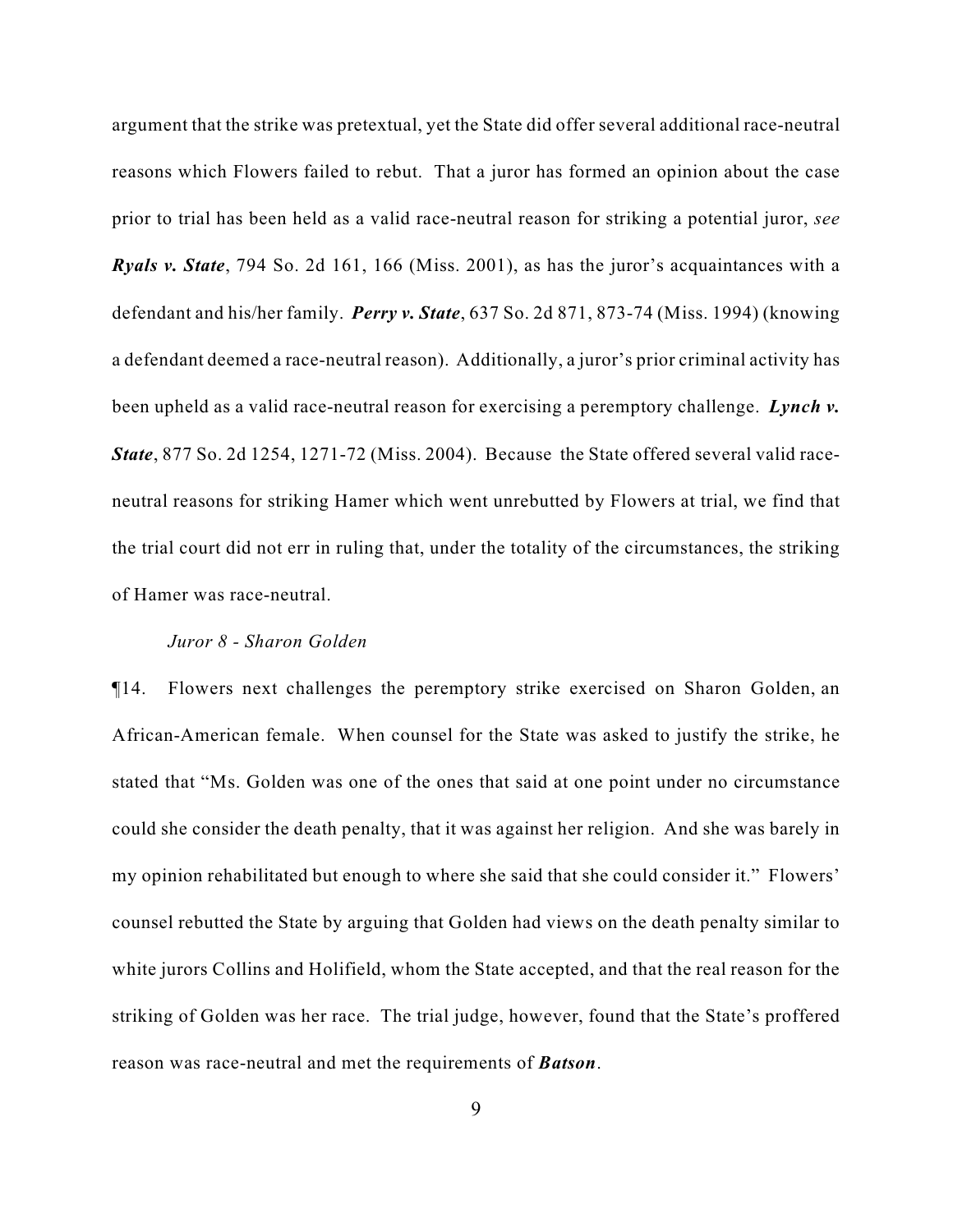¶15. The record reflects that although Golden marked on her jury questionnaire that she had no personal or religious beliefs that would prohibit her from imposing the death penalty, in both group and individual voir dire she indicated that she had religious beliefs that would keep her from voting for the death penalty. In fact, counsel for the State asked whether she could vote for the death penalty in any case and she said no. When asked by Flowers' counsel whether she could consider the death penalty, Golden stated "I guess I could consider it." Golden again said she would "consider" the death penalty as an option, before ultimately saying she could vote for the death penalty.

¶16. In order to determine whether there is any merit to Flowers' claim that Golden was excluded while white jurors with similar views on the death penalty were accepted, we compare the examination of jurors Collins and Holifield to that of Golden. Similar to Golden, both Holifield and Collins indicated during group voir dire that they could not impose the death penalty, even if the facts warranted it.

¶17. During individual voir dire, Holifield responded to the judge's question regarding whether she had religious or philosophical opposition to the death penalty by saying that "I don't know that I could be the one that said someone should die for something, but I have no religious beliefs against it." When asked by the judge whether she would consider both life in prison or the death penalty, Holifield responded, "I would not automatically vote for the death penalty." When counsel for the State began to question Holifield, the following exchange took place: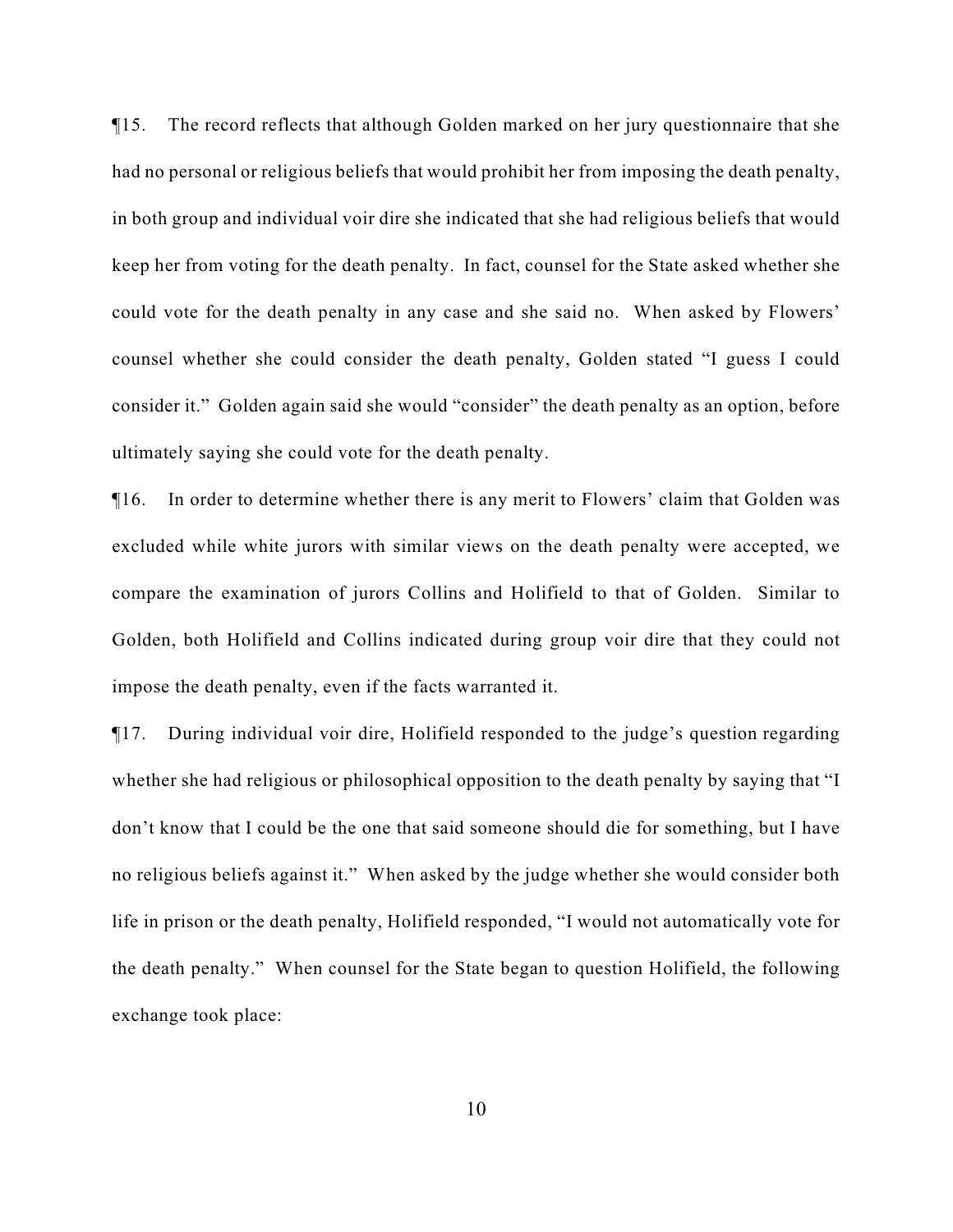Q. My concern and what I need to ask you now is are your beliefs such about the death penalty that you yourself could not vote for the death penalty regardless of what the Judge told you the law was or what the facts of the case were?

A. I don't know that I could. That's the reason I stood up before. I don't know that I could say that someone deserved the death penalty.

Q. Okay, and based on that, if you were picked as a juror and got to the second phase, would your view be that you would just have to automatically vote for life because you yourself couldn't vote for the death penalty?

A. I wouldn't say it would be automatic. It would depend upon all the circumstances, but it would be very difficult to say the death penalty. It really would.

Q. Authorized. If the judge instructed you that it was authorized in this case and the facts of the case justified it, could you yourself vote for the death penalty?

A. I guess I could.

. . .

¶18. In comparing the responses of Golden and Holifield, these two jurors did express similar views on the death penalty, though there are some subtle differences in their responses. Golden stated in both group and individual voir dire that she had religious beliefs that were opposed to the death penalty. In group voir dire, Holifield did not express a religious belief that would keep her from applying the death penalty but rather indicated she could not follow the judge's instructions regarding the death penalty. During individual voir dire, Golden initially indicated she could never vote for the death penalty, then said she "guessed" she could consider it, she "could" consider it, and eventually that she "could vote" for the death penalty. During individual voir dire, Holifield never explicitly stated that she could never vote for the death penalty but rather expressed a great deal of apprehension about saying that someone deserved to die. She did ultimately say "I guess I could" apply the death penalty if it was authorized.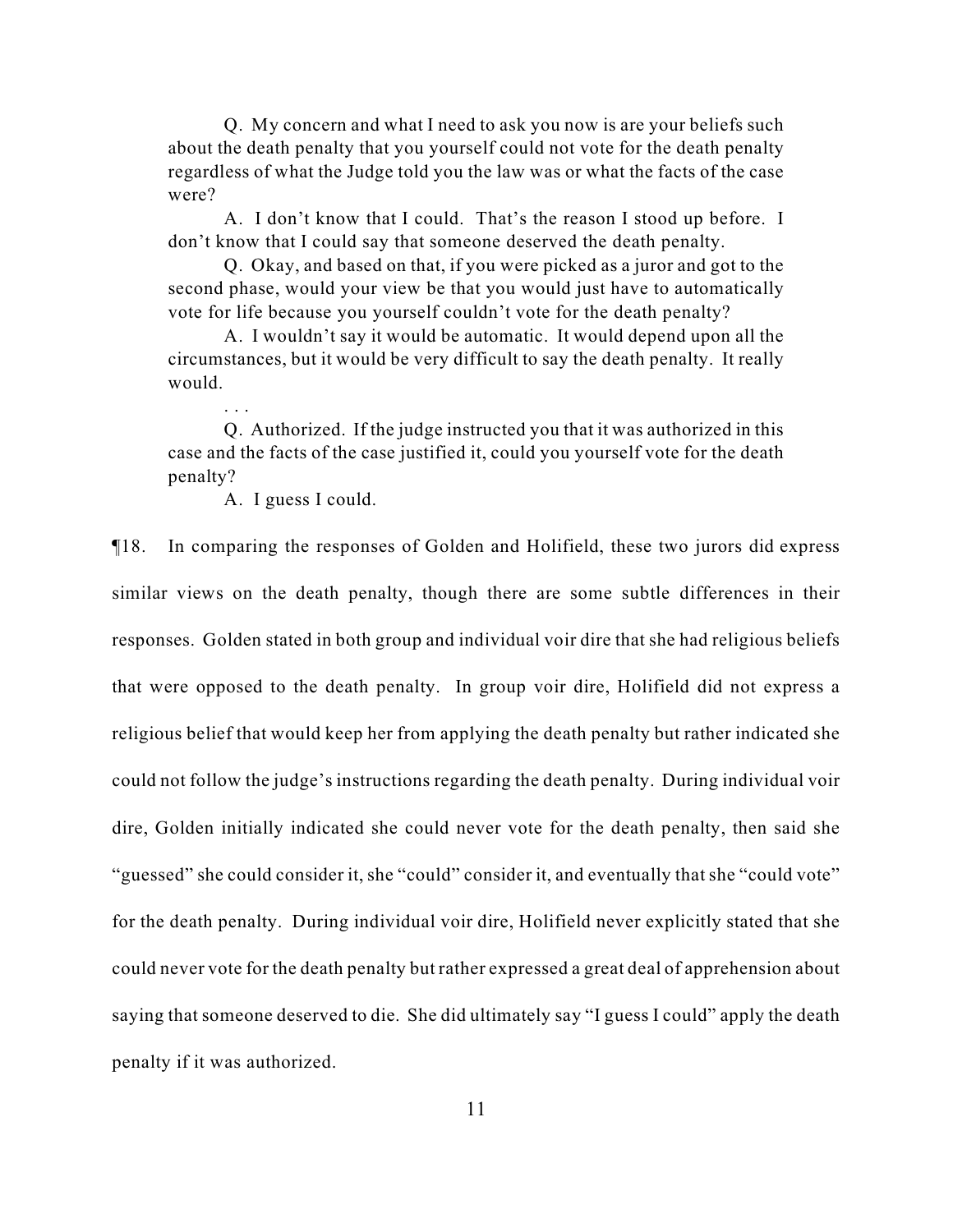¶19. Regarding Golden and Collins, they both initially stated their opposition to the death penalty. While Golden did not express personal or religious opposition to the death penalty on her questionnaire, Collins wrote "YES!!" on her questionnaire in response to the question asking jurors whether they had a personal or religious belief against imposing the death penalty. In group voir dire, both Collins and Golden indicated that they could not impose the death penalty. In individual voir dire, Collins stated that she had formed an opinion as to guilt or innocence, though she did not state what that opinion was. She initially indicated that she would never render a death verdict. Later, when counsel for the State asked if she could vote for the death penalty if the law authorized it and the facts justified it, Collins responded that after much thought "since we started yesterday, I think I could answer honestly now that yes, I could." Collins, like Golden, initially stated she could not apply the death penalty at all, yet she, like Golden, ultimately stated she could vote for it.

¶20. The State did offer a valid race-neutral reason for striking Golden, her opposition to the death penalty, which Flowers rebutted by noting Holifield's and Collins' similar reticence about the death penalty. Though Flowers rebutted the race-neutral reason given by the State, the trial judge found that the requirements of *Batson* had been met, and that Flowers' claim of discriminatory intent was ultimately without merit.

¶21. After examining the responses of these three jurors side by side, there does not appear to be any great difference, on paper, between the three of them. What does not show up in this examination are the physical mannerisms, vocal inflection, or demeanor of the witnesses which may cause an attorney to feel that one similarly situated juror is more acceptable than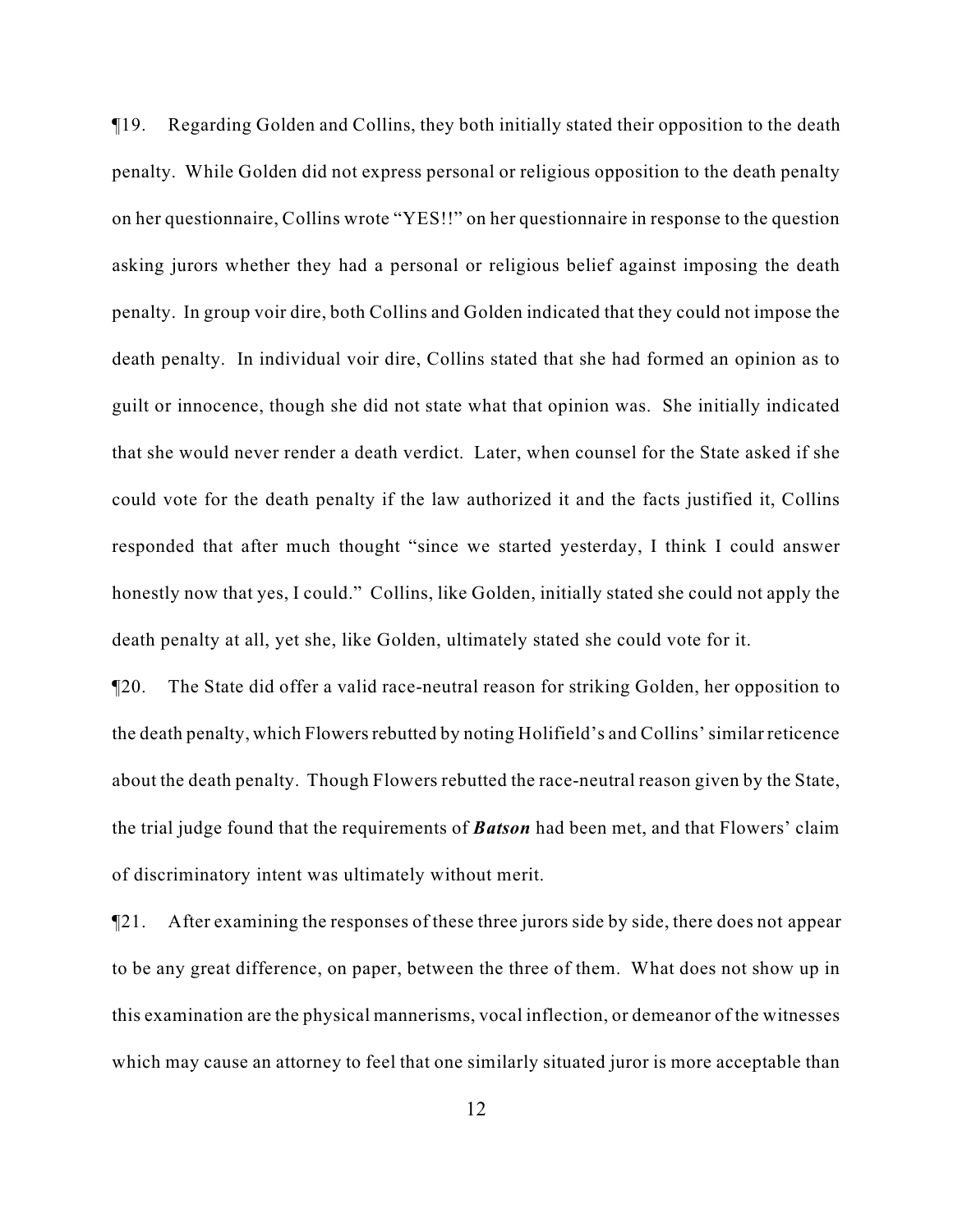another. Because the record does not provide us with these intangible factors, one could easily infer that race played into the striking of Golden, based on the fact that two white jurors with similar expressions on the death penalty were found acceptable to the prosecution. *See Miller-El v. Dretke*, 545 U.S. 231, 252, 125 S.Ct. 2317, 2332, 162 L.Ed. 2d 196 (2005) ("Comparing his strike with the treatment of panel members who expressed similar views supports a conclusion that race was significant in determining who was challenged and who was not."). However, the trial court, who had the benefit of actually observing the witnesses and their responses, found that Flowers did not meet his burden in finding that the peremptory strike of Golden was a pretext for racial discrimination.

¶22. Though the record shows no measurable difference between the views of Golden and the similarly-situated white jurors Holifield and Collins, we find that the trial judge's determination was not clearly erroneous or against the overwhelming weight of the evidence introduced during voir dire, so as to warrant a reversal. *See Walker v. State*, 815 So. 2d 1209, 1214 (Miss. 2002) ("we will not overrule a trial court on a *Batson* ruling unless the record indicates that the ruling was clearly erroneous or against the overwhelming weight of the evidence."). While this strike, standing alone, may not warrant the finding of a *Batson* violation, the continuous striking of African-American jurors, whose views on the death penalty are virtually indistinguishable from those of similarly situated white jurors who went unchallenged by the State, does raise an inference of racial discrimination. As we have stated previously, disparate treatment of similarly situated jurors is an indicator of pretext for racial discrimination. *See Manning*, 765 So. 2d at 519.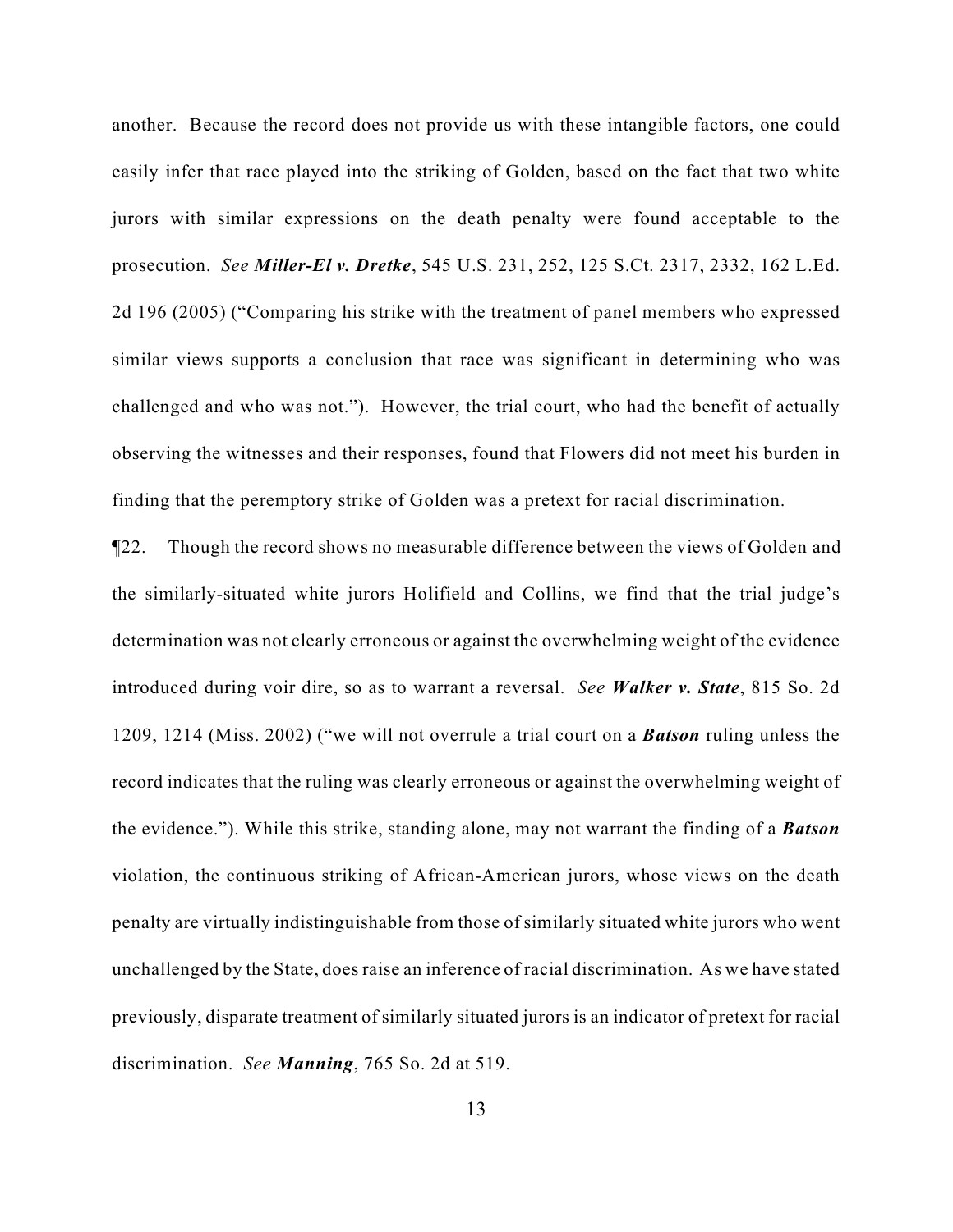#### *Juror 12 - Marquis Kendle*

¶23. Flowers contends that the striking of Marquis Kendle was a pretext for discrimination because the main reason given for the strike, that Kendle knew the defendant and various family members, was not used by the State to strike white jurors who also knew Flowers and his family. The State contends that this claim is procedurally barred because Flowers failed to rebut the State's proffered reasons for striking Kendle at trial.<sup>3</sup> We agree with the State that Flowers should be procedurally barred from challenging the peremptory challenge to Kendle, as the trial court was not afforded the opportunity to rule on the issues that Flowers now attempts to raise on appeal. *See Evans v. State*, 725 So. 2d 613, 632 (Miss. 1997) (issues not presented to trial court are procedurally barred, and any error is waived, and this bar applies in capital cases). Despite our application of a procedural bar, we now address the merits of Flowers' claim.

¶24. Flowers contends that Kendle received disparate treatment from white jurors who admitted knowing either Flowers or members of his family, yet he fails to support this claim by actually showing discrepancies in the responses of Kendle and white jurors who were supposedly similarly situated, relying instead on mere allegations. The record reflects that Kendle knew Flowers since he was five or six years old, had grown up around him, knew

 $3\text{ The only argument offered by Flowers' course}$  at trial concerning Kendle was that there was no evidence in the record concerning the State's contention that Kendle had legal problems, which the State then verified by introducing a bench warrant that had been issued for Kendle. Flowers' counsel offered no objection to the introduction of the warrant and no rebuttal to the striking of Kendle.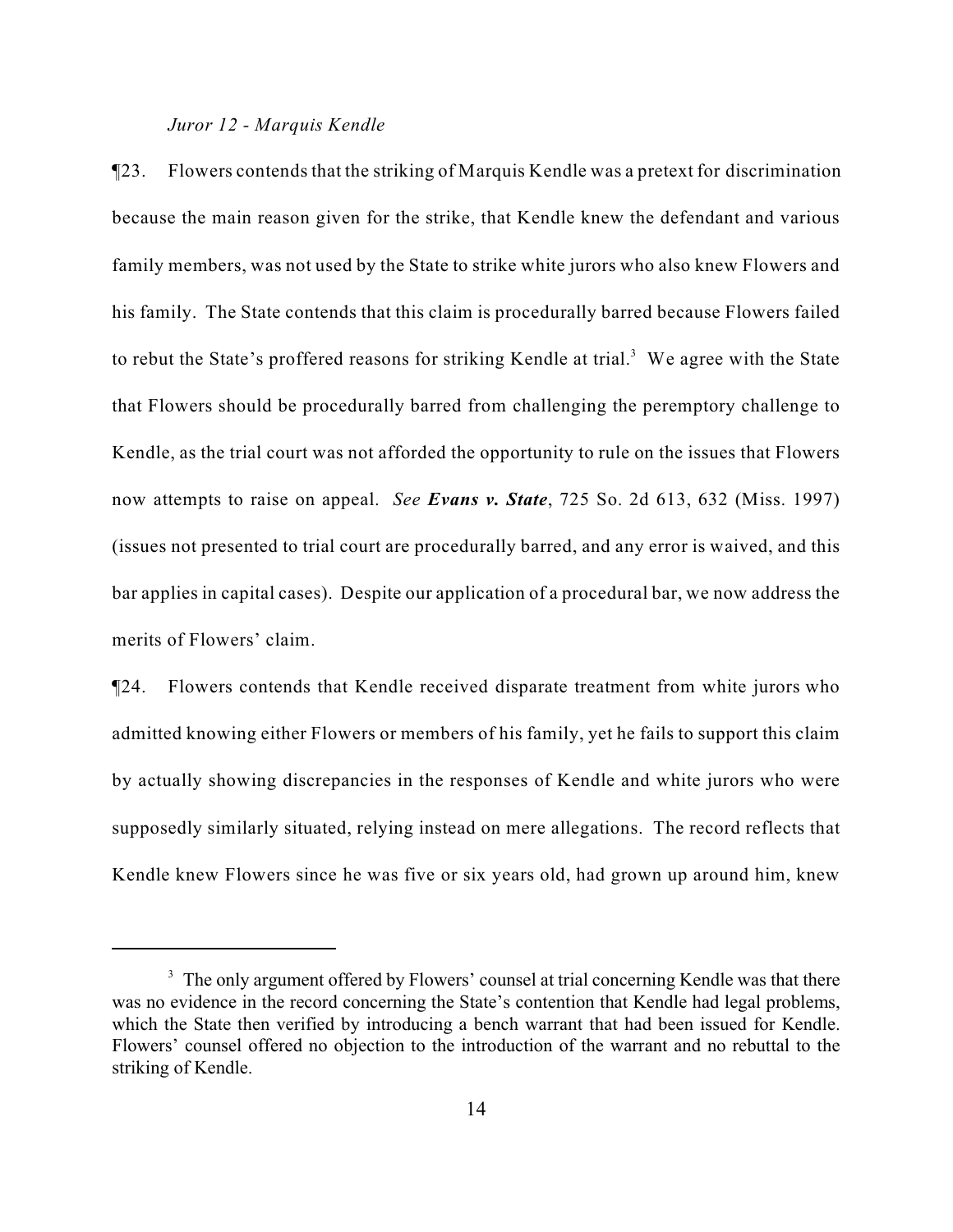several members of his immediate family, and was "pretty good friends" with some of Flowers' relatives. Of all of the white jurors who were not struck for cause (and either served on the jury or were struck peremptorily), six admitted knowing either Flowers or one of his family members. Of these six, four jurors admitted knowing Flowers' father and/or mother in passing. These were jurors Bane, H.R. Collins, Austin, and Blaylock. Juror Phillip Cross, a reserve deputy in Montgomery County, stated he "knew of" Flowers and had been a classmate of his sister, Priscilla. Judy Dees stated that she knew Flowers' face but did not know him personally, that she knew his sisters Angela and Cora, and knew his father because he worked for Wal-Mart.

¶25. After the State struck Kendle, counsel was required to offer a race-neutral reason. Counsel responded with the following:

To start with, he has problems with law enforcement officers. I have talked to numerous officers that they have had pretty verbal run-ins with about his resentment with the law. He has an outstanding warrant right now for contempt of court in Grenada which shows his disregard for the system in totality. He knows the Defendant. He knows the Defendant's mother. He knows the Defendant's sister. He knows the Defendant's brother. He knows the Defendant's uncle, and anybody that has that many connections with the Defendant and his family, we do not want on the jury.

¶26. Knowing the defendant has been held a valid race-neutral reason for striking a juror, *see Perry*, 637 So. 2d at 873-74, as well as being acquainted with a defendant's family, *see Manning v. State*, 735 So. 2d 323, 340 (Miss. 1999). While it is true that some of the white jurors who ultimately sat on the jury did know Flowers and/or members of his family, a review of the record reflects that the connections that Kendle had with Flowers and his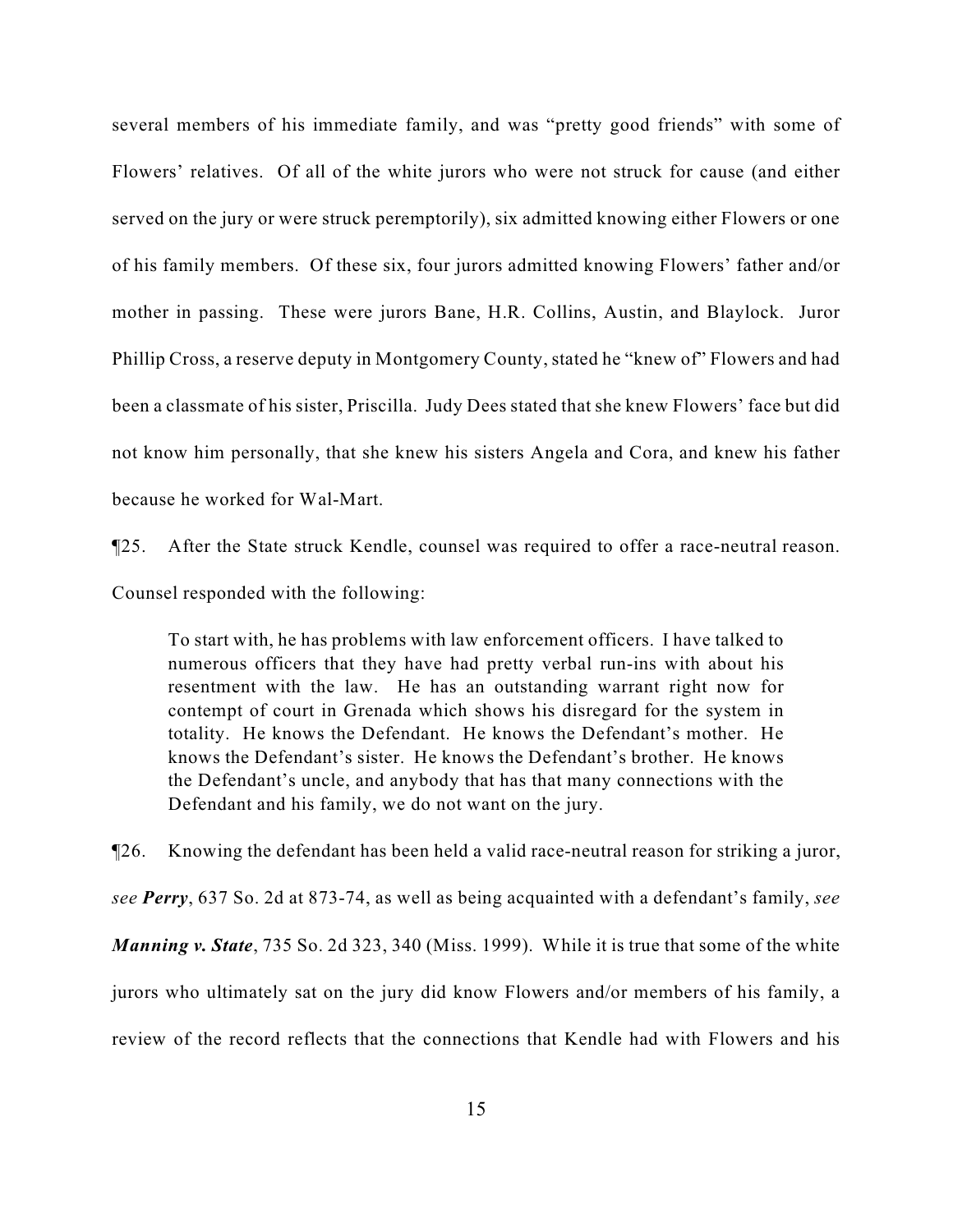family were more substantial than any of the white jurors referenced above. As Flowers did not rebut this race-neutral reason at trial, we decline to hold the trial court in error for accepting the reason offered by the State. *See Berry*, 802 So. 2d at 1037 ("If the defendant fails to rebut, the trial judge must base his decision on the reasons given by the State.").

¶27. On appeal, Flowers glosses over the fact that the State also challenged Kendle on the ground that he had an outstanding warrant for criminal contempt and attempts to minimize this fact with Kendle's contentions that he was unaware of the warrant and could clear up the matter with payment of a fine. Regardless of the reason the bench warrant was issued or Kendle's knowledge of it, the fact remains that one was outstanding for Kendle at the time of this trial, and a juror's criminal history has been held to be a valid race-neutral reason for exercising a peremptory strike. *See Lynch*, 877 So. 2d at 1271-72.

¶28. When looking at the totality of the circumstances for the State's strike of Kendle, we find that the trial court did not err in failing to find this strike pretextual. The State offered two valid race-neutral reasons, Kendle's extensive connections with the Flowers family and his legal problems. Flowers failed to rebut these reasons at trial so the trial court should not be held in error for relying on the State's proffered reasons. Whether or not Flowers rebutted the reasons given by the State below, those proffered reasons are supported in the record; therefore, the trial court's decision was not against the overwhelming weight of the evidence. *See Walker*, 815 So. 2d at 1214 (trial court's *Batson* ruling sustained unless clearly erroneous or against overwhelming weight of evidence).

*Juror 13 - Vickie D. Curry*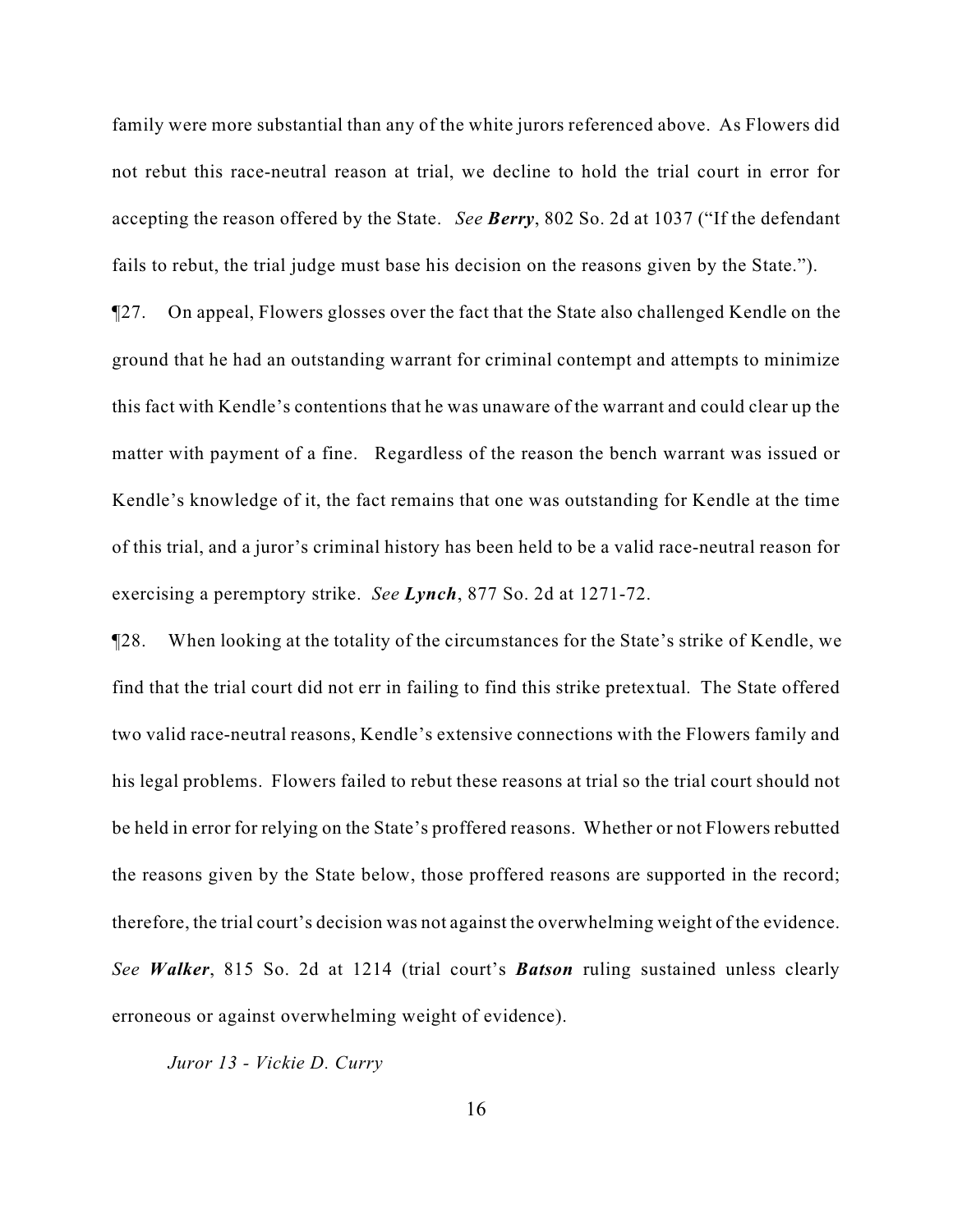¶29. The State struck juror Curry for the following stated reasons:

Ms. Curry works with the Defendant's sister, Alicia, and she has problems with the death penalty also. Other reasons: One of my investigators, John Johnson, personally had run-ins with her husband and convicted him of burglary of a nursing home when he was with the police department and sent him to the penitentiary. But the main reason is going to be connections with the Defendant's family.

Counsel for the State also responded to a question concerning Curry's work relationship with

Flowers' sister by stating:

I just put down that she worked with her, and I don't want to leave anybody on that has ever worked with any of the family if I can keep from it because everybody that has answered has been influenced by this family one way or the other. And most of them have opinions that know the family. For that reason, I don't want to leave anybody on that has working relationships or friendships with the family. But she also, besides that, the death penalty question. The death penalty on her, she was one of the ones that did not even respond to the Court's questioning, but when she got on the stand, she said she could not vote for the death penalty, and then she was rehabilitated.

Flowers claims that the reasons given were a pretext for racial discrimination, as Curry's relationship with members of Flowers' family were minimal at best, Curry never expressed any opposition to the death penalty, and the claim that Curry's husband had problems with the law was unsubstantiated.

¶30. The first reason given by the State, that Curry had previously worked with Flowers' sister, is a valid race-neutral reason. See *Manning*, 735 So. 2d at 340 (condoning peremptory challenge of juror acquainted with defendant's family). The State contends that Flowers did not rebut this reason and is procedurally barred from challenging it on appeal. The record reflects that counsel for the State originally stated "Ms. Curry works with the Defendant's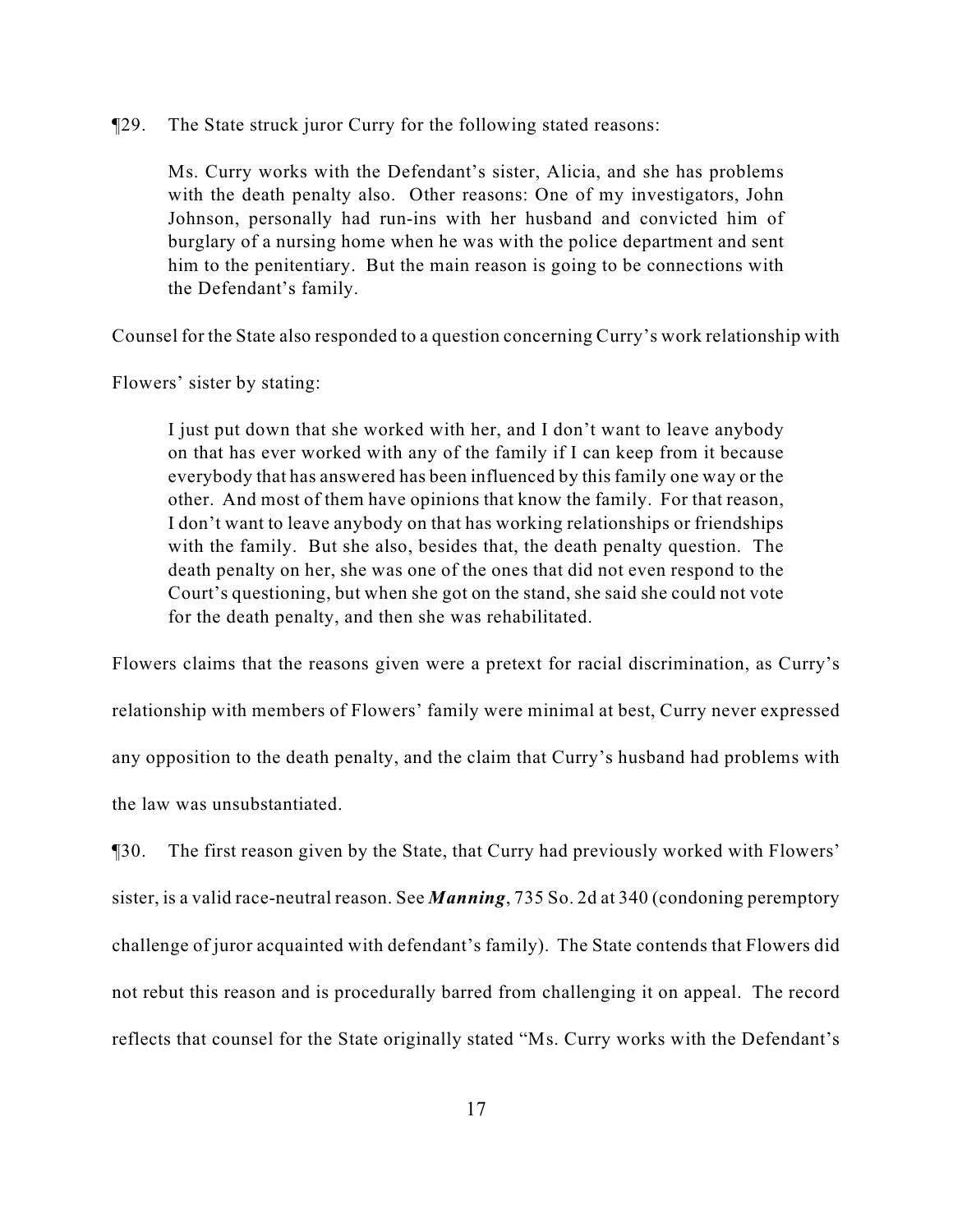sister," tending to indicate a present relationship. Flowers' counsel responded that "the record would reflect that she worked with Felicia ten years ago," indicating that the State's reason was not factually accurate and thus an indication of pretext. We find that the reply of Flowers' counsel was sufficient to preserve the issue for appeal.

¶31. The record reflects that Curry indicated that she had worked with Flowers' sister roughly ten years prior and stated that "[w]e worked at the same hospital, not together." She stated that she worked with Flowers' sister for "maybe a year" and that she no longer sees his sister now that the two do not work for the same employer. Bane, a white juror, was not struck by the State despite the fact that her husband was a manager at the Wal-Mart where Flowers' father worked. Admittedly, there is a factual difference between a juror who works with a member of a defendant's family and a juror whose husband works with a member of a defendant's family. That being said, we find it incongruous that the State would strike Curry, but not Bane, unless race was a significant factor because Curry has had no contact with the defendant's sister since they were employed at the same business roughly a decade ago, while Bane's husband currently works with Flowers' father, and she is much more likely to have current and future contact with Flowers' father. The questionable nature of the State's reasoning is magnified by the prosecutor's comment that "I don't want to leave anybody on that has working relationships or friendships with the family."(Emphasis added.) ¶32. The reason proffered by the State was that Curry had problems with the death penalty, as counsel for the State actually stated that "[s]he said she couldn't vote for the death penalty." Flowers' counsel rebutted this race-neutral reason by claiming that Curry's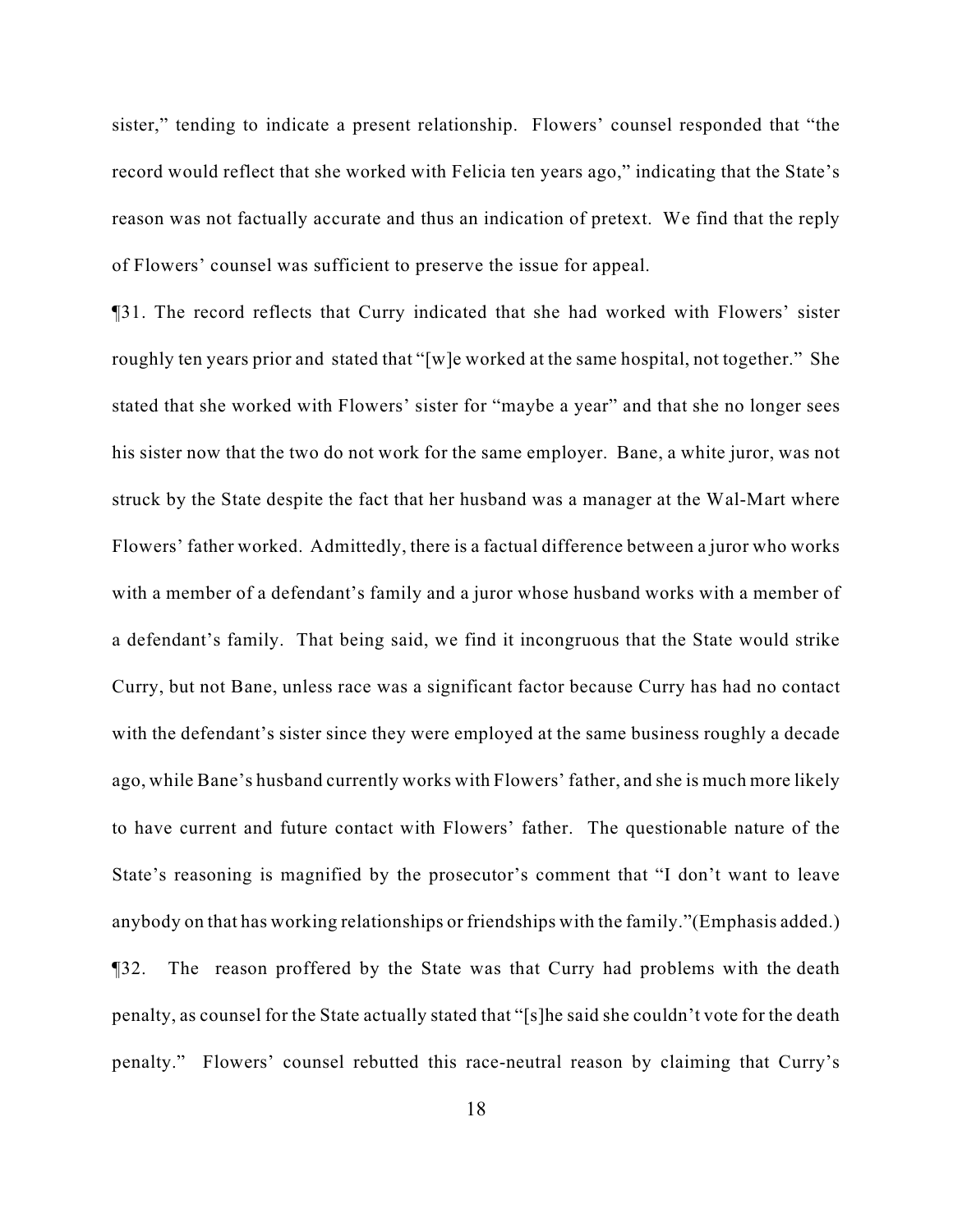opposition to the death penalty was not as strong as that of Holifield and Collins, white jurors accepted by the State. The record does not support this reason offered by the State, as nowhere in Curry's jury questionnaire, group voir dire, or individual voir dire did she ever state that she opposed the death penalty. In fact, she responded "yes" to the State's question of whether she could return a verdict of death if it was authorized and the facts justified the sentence. Lack of support in the record for the reason given for a peremptory strike has been identified as an indicator of pretext. *Manning*, 765 So. 2d at 519. Regardless of whether counsel's incorrect assertion resulted from an honest mistake or a discriminatory intent, there is no evidence in the record before us to indicate that Curry opposed the death penalty. Additionally, counsel's statements that Curry did not respond to questions posed by the court and that she said she could not vote for the death penalty appear to be outright fabrications; therefore, we find that this reason offered by the State was not the true reason Curry was struck and is indicative of a racially discriminatory intent. *See Miller-El*, 125 S.Ct. at 2332 ("[W]hen illegitimate grounds like race are in issue, a prosecutor simply has got to state his reasons as best he can and stand or fall on the plausibility of the reasons he gives.").

¶33. The third and fourth reason given by the State for striking Curry was her husband's criminal conviction and his supposed problems with the law, which the prosecutor articulated by saying "[o]ne of my investigators, John Johnson, personally had run-ins with her husband and convicted him of burglary of a nursing home when he was with the police department and sent him to the penitentiary." Flowers' counsel rebutted this reason by noting that Bane, a white juror, had a family member who had been charged with a criminal offense yet the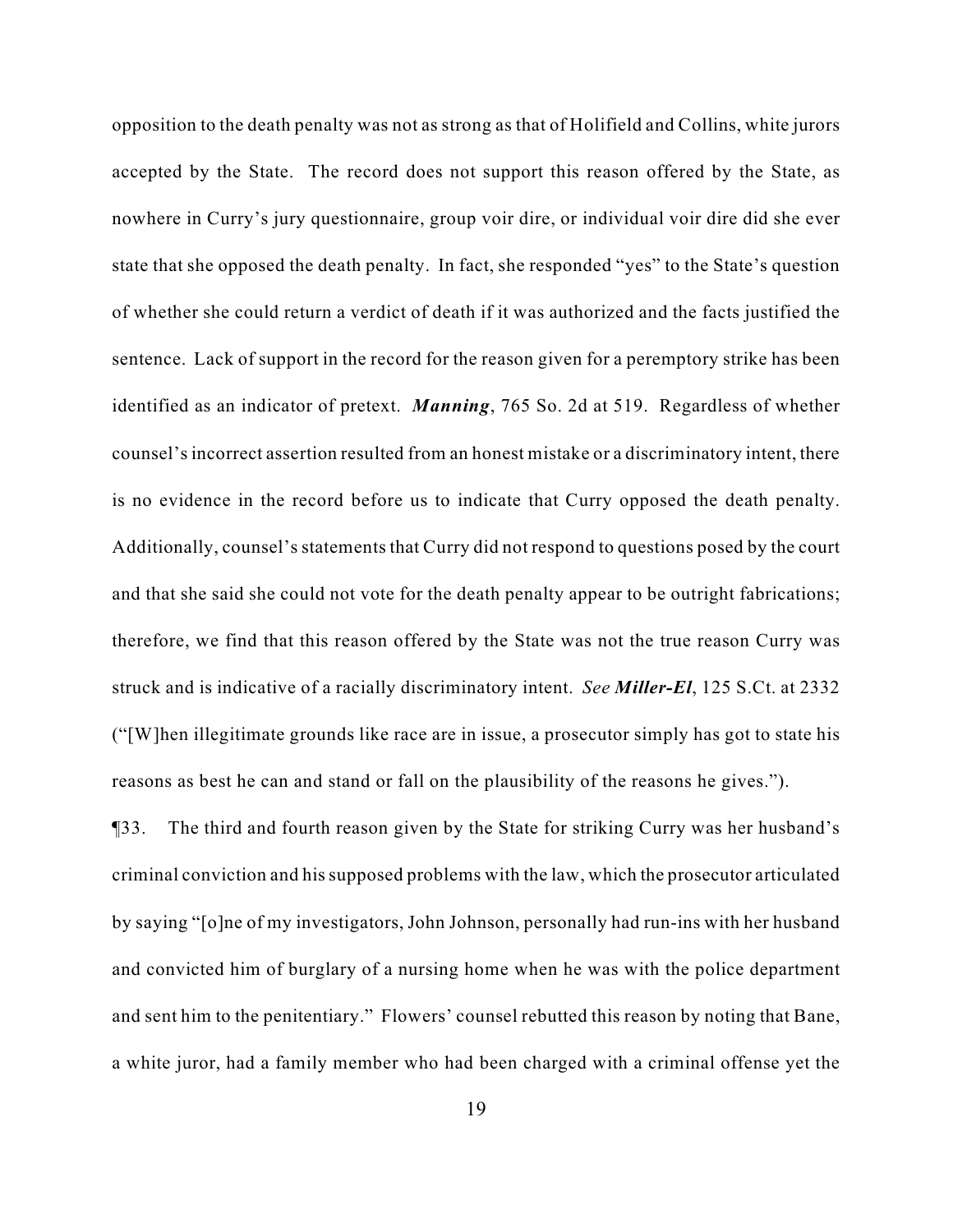State accepted her.<sup>4</sup> Curry did not answer the question on her jury questionnaire regarding whether any of her family members had been charged with a crime, nor did she respond during group voir dire when the trial court asked if any jurors had family members who had been charged with a felony. Also, counsel for the State never questioned Curry during individual voir dire about her husband's supposed criminal conviction. The only support for the State's claim that Curry's husband had been convicted of a crime is counsel's bare assertion that an investigator informed him of the conviction, and there is no evidentiary support in the record to support this claim. Lack of support in the record, as stated above, is an indicator of pretext. But see *Snow v. State*, 800 So. 2d 472,482 (Miss. 2001). Failure to voir dire as to the characteristic cited for the strike is also an indicator of pretext. *See Manning*, 765 So. 2d at 519. *See also Miller-El,* 125 S.Ct. at 2328 (failing to conduct meaningful voir dire on subject on which State is allegedly concerned suggests that "explanation is a sham and a pretext for discrimination.") (citation omitted); *Howell v. State*, 860 So. 2d 704, 766 (Miss. 2003) (Graves, J., dissenting).<sup>5</sup>

<sup>&</sup>lt;sup>4</sup> Bane indicated that she had a nephew who had been charged with robbery in Tupelo several years earlier.

<sup>&</sup>lt;sup>5</sup> The dissent in *Howell* reasoned that:

It is fundamentally unfair that the reasons proffered by the State were not brought up, discussed with or produced to defense counsel at any time prior to or during voir dire. Further, the matters were never raised during voir dire of jurors High and Wade. Neither High nor Wade was given an opportunity to respond to the truthfulness or accuracy of these allegations. This is exactly the type of information that should be revealed prior to voir dire because without it the defense is denied the opportunity to evaluate and test the veracity and accuracy of the information which the State used as the basis for its challenges. A review of the record reveals that jurors High and Wade were never asked any specific questions by the State regarding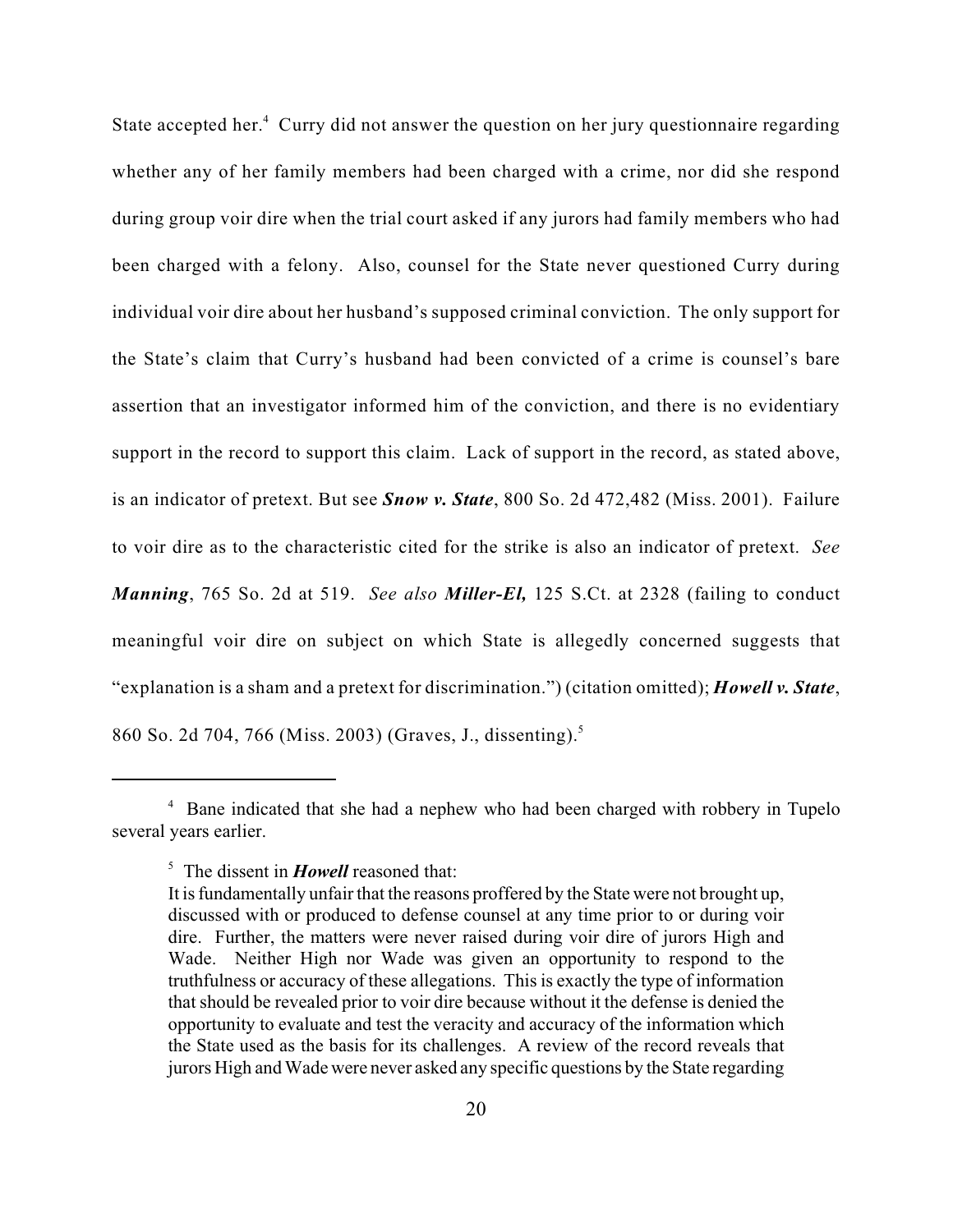¶34. The trial court upheld the State's strike of Curry as race-neutral "on the basis that she had worked with the other family member." This is a valid race-neutral reason and may ordinarily be sufficient to support a finding that the strike was not pretextual. However, when the main reason given for the strike, that Curry previously worked with Flowers' sister, is viewed in light of the fact that another white jury member, Banes who was not struck by the State, had as tenuous a relationship with Flowers or his family members as Curry, discrimination can be inferred. This inference of discrimination is heightened by the fact that another reason given for the strike, Curry's supposed opposition to the death penalty, is unsubstantiated by the record. The bald assertion that Curry's husband had a run-in with the D.A.'s investigator, who was then still a police officer, which resulted in a criminal conviction is also questioned by Flowers, but this Court, in *Snow,* discussed the prosecution's reliance on information supplied by the police, and concluded: "[w]e decline to set any limits on the prosecutor's use of any legitimate informational source heretofore or hereafter available as to jurors". *Id* at 482. Thus this bald assertion does not, in and of itself, necessitate finding that a *Batson* violation occurred. The judge's finding is more suspect in light of his following statement:

The Court does recall that during all of this voir dire there have been many people who have had contact with the Defendant's family and many of them who have worked with them. Almost all of those have had some opinion based on that relationship. Some of them haven't, but some of them have. And **the State has a right to exercise a challenge based on some of the**

matters which were subsequently used as reasons to strike them. *Howell*, 860 So. 2d at 766 (Graves, J., dissenting).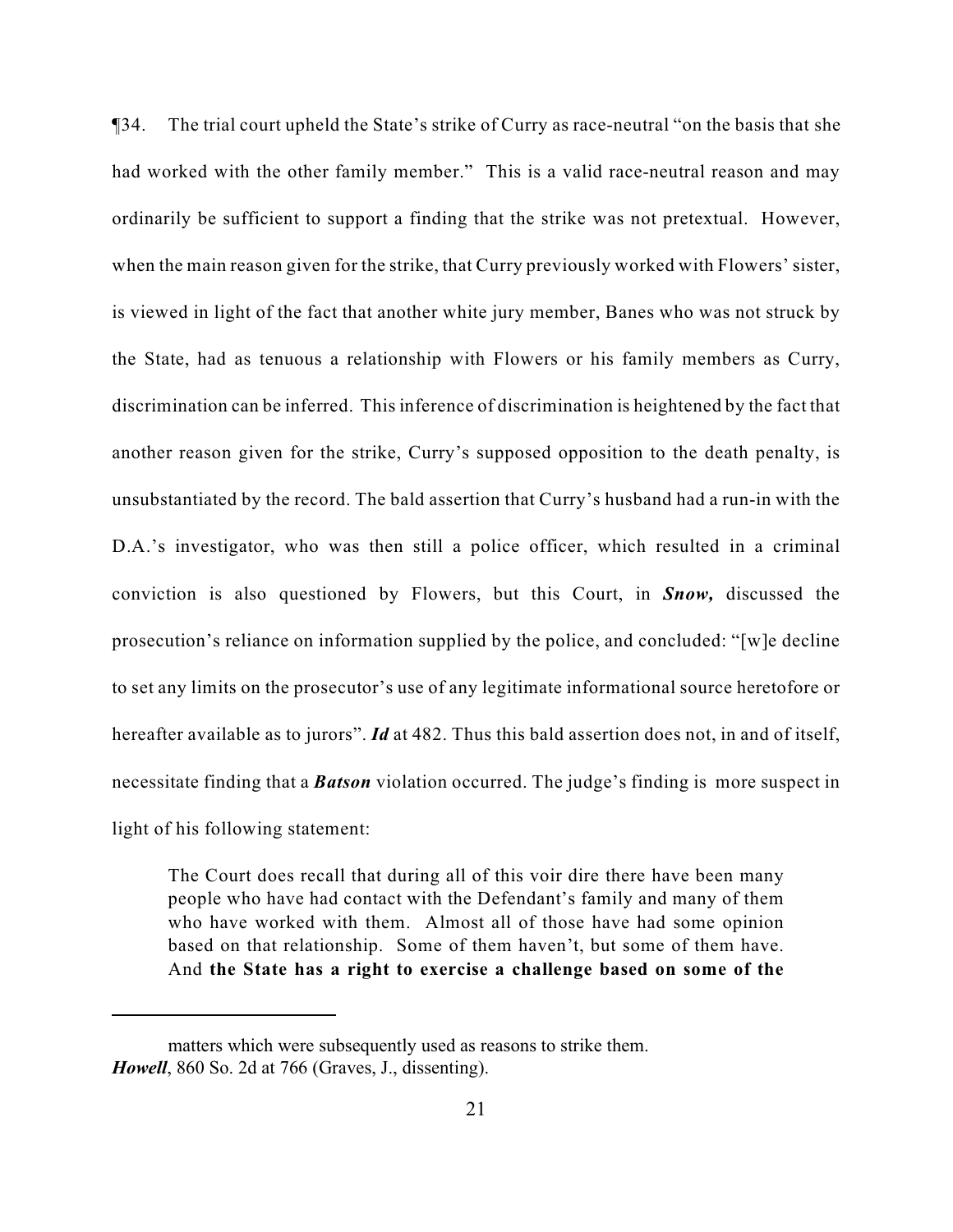# **answers from the other jurors as far as their peremptory challenge goes**. And therefore, I find that that is a race neutral reason.

(Emphasis added). By this statement, the trial court essentially said, without noting any authority for such a proposition, that the State can take the answers of other jurors and apply them to the instant juror to support the State's peremptory challenge. Such a proposition has no basis in law and, rather, runs counter to our jurisprudence, since *Batson* and its progeny are predicated on an idea that each juror must be evaluated on his/her own merits. Because two of the State's four grounds for striking Curry have no basis in the record, and Curry was treated disparately from a similarly situated white juror on the third ground, we are convinced that the trial court erred in denying Flowers' *Batson* challenge as to the striking of Curry, as this ruling is against the overwhelming weight of the evidence in the record.

#### *Juror 14 - Latoya Carodine Reed*

¶35. The State's purported race-neutral reasons for striking Reed were stated as follows:

[W]e have got several reasons. One is her belief against the death penalty. Another reason in there is that she worked at Multicraft, and several of the Defendant's family members from the record worked at Multicraft. So again, I don't want to leave anybody on there that has connections with the family, that has worked with the family, and had run-ins with the family.

Flowers' counsel rebutted the State's proffered reasons by arguing that the State had accepted two white jurors with views on the death penalty similar to Reed's. Flowers also challenged the State's second reason given, that Reed worked with members of Flowers' family, by noting that although Reed had worked at Multicraft in 2001, she stated that she did not know any member of the Flowers family and "didn't work with any of the Flowers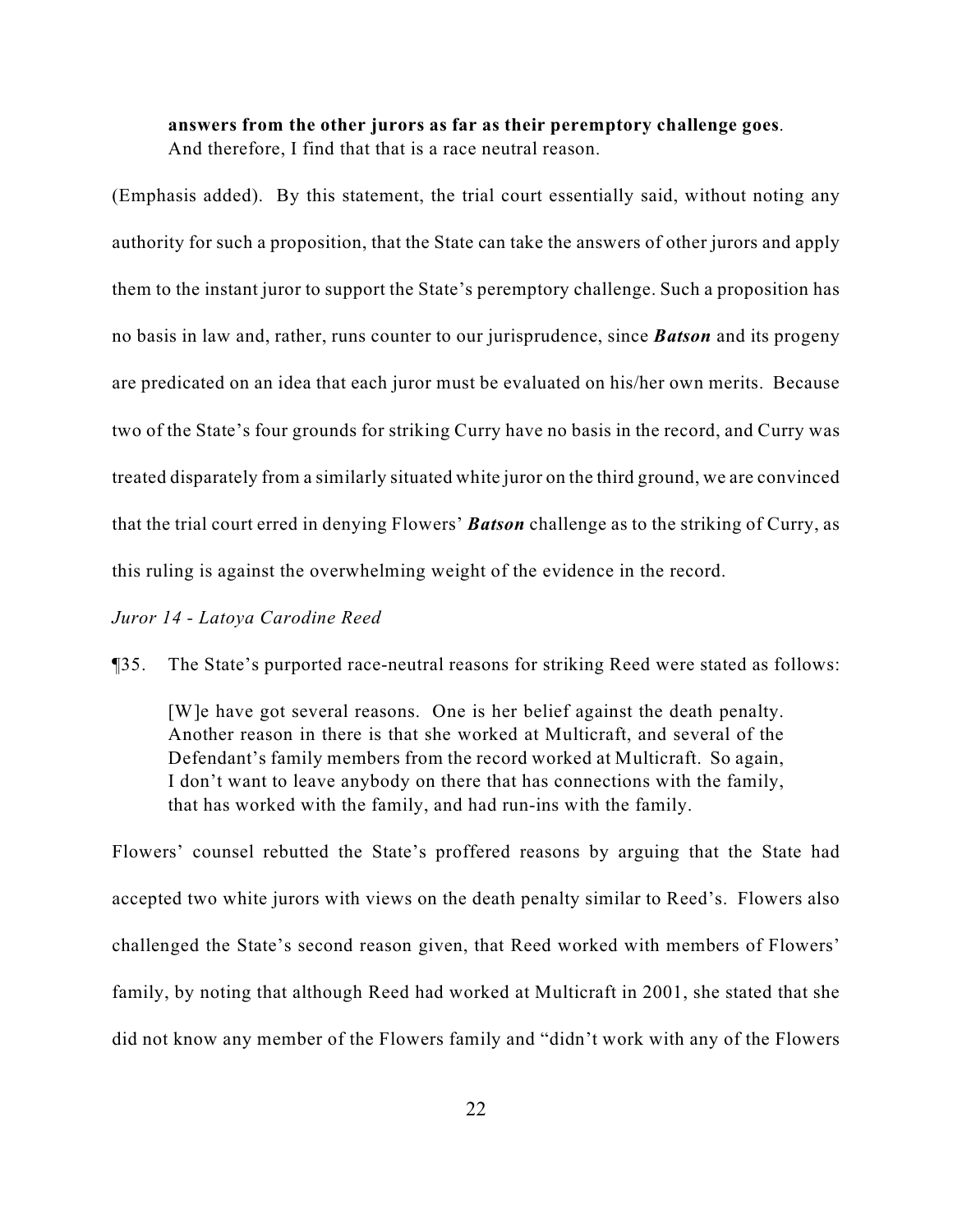as far as she knew." The trial court found that the reasons given by the State for challenging Reed were race-neutral.

¶36. The record reflects that Reed was ambivalent in her responses concerning application of the death penalty. She neither indicated on her jury questionnaire nor in group voir dire that she had a problem with the death penalty, yet during individual voir dire, she stated "I don't too much believe in the death penalty, but if that's what have to happen, then" and at one point indicated that if she were faced with giving a life sentence or death sentence she would automatically give a life sentence. Flowers' counsel rehabilitated her, and she eventually stated that she could vote for the death penalty if it was warranted, even if it meant setting aside her personal opinion on the death penalty.

¶37. The reticence Reed expressed about voting for the death penalty was similar to that expressed by both Holifield and Collins, discussed *supra* (re juror Golden). If Reed's attitude on the death penalty was the only reason the State struck her, Flowers might have a stronger argument that the peremptory challenge was pretextual. The State, however, also struck Reed because she had previously worked at Multicraft, where members of Flowers' family also worked.<sup>6</sup> While we express some doubts as to whether Reed actually had any

 $6 \text{ }$  Reed indicated that although she worked at Multicraft, she did not know the names of three family members mentioned by the State as possibly working at Multicraft and that she worked on the late shift. When Flowers' counsel pointed out that Reed stated she did not know any of Flowers' family, counsel for the State responded that "she did not tell the truth," apparently assuming that it was not possible for Reed to work at the same location as these family members without knowing them. While we find no basis for this assertion other than the fact that the prosecutor did not like and/or accept the answer given by Reed, we have previously acknowledged that "a prosecutor's distrust of a potential juror is a race-neutral reason for challenging the juror." *Lynch*, 877 So. 2d at 1276.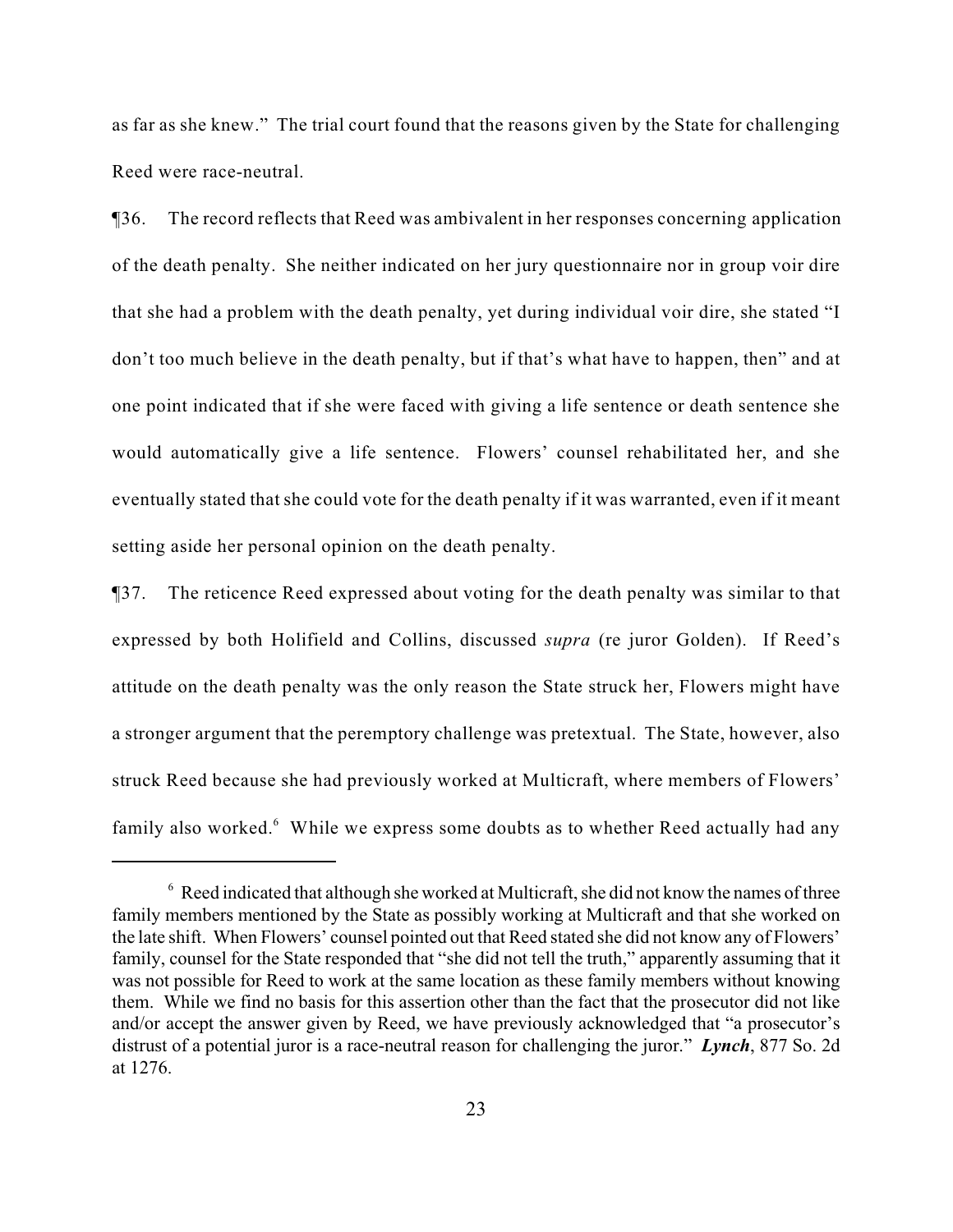connections with Flowers' family, the fact that she had previously worked at same business as members of Flowers' family provides the State with a sufficient ground for exercising a peremptory strike. We do find sufficient evidence in the record to support the trial court's finding that the peremptory strike of Reed was race-neutral.

¶38. While we cannot say with certainty that the trial court's ruling as to this juror was clearly erroneous, the ruling is problematic. While the State's proffered reasons were race neutral, Reed's position on the death penalty was virtually indistinguishable from two white jurors whom the State did not strike, and even though Reed had worked at Multicraft two years previously, she no longer worked there at the time of trial and even stated that she knew none of Flowers' family members who supposedly worked at Multicraft. In light of these facts, the trial judge's wholesale acceptance of the State's proffered reasons is suspect, especially considering his prior statement that "the State has a right to exercise a challenge based on some of the answers from the other jurors as far as their peremptory challenge goes," a statement which seemingly ignores the dictates of *Batson*. Thus, we conclude that because the trial court's findings under *Batson* are accorded great deference, even if some may be suspect, they do not rise to the point of being clearly erroneous.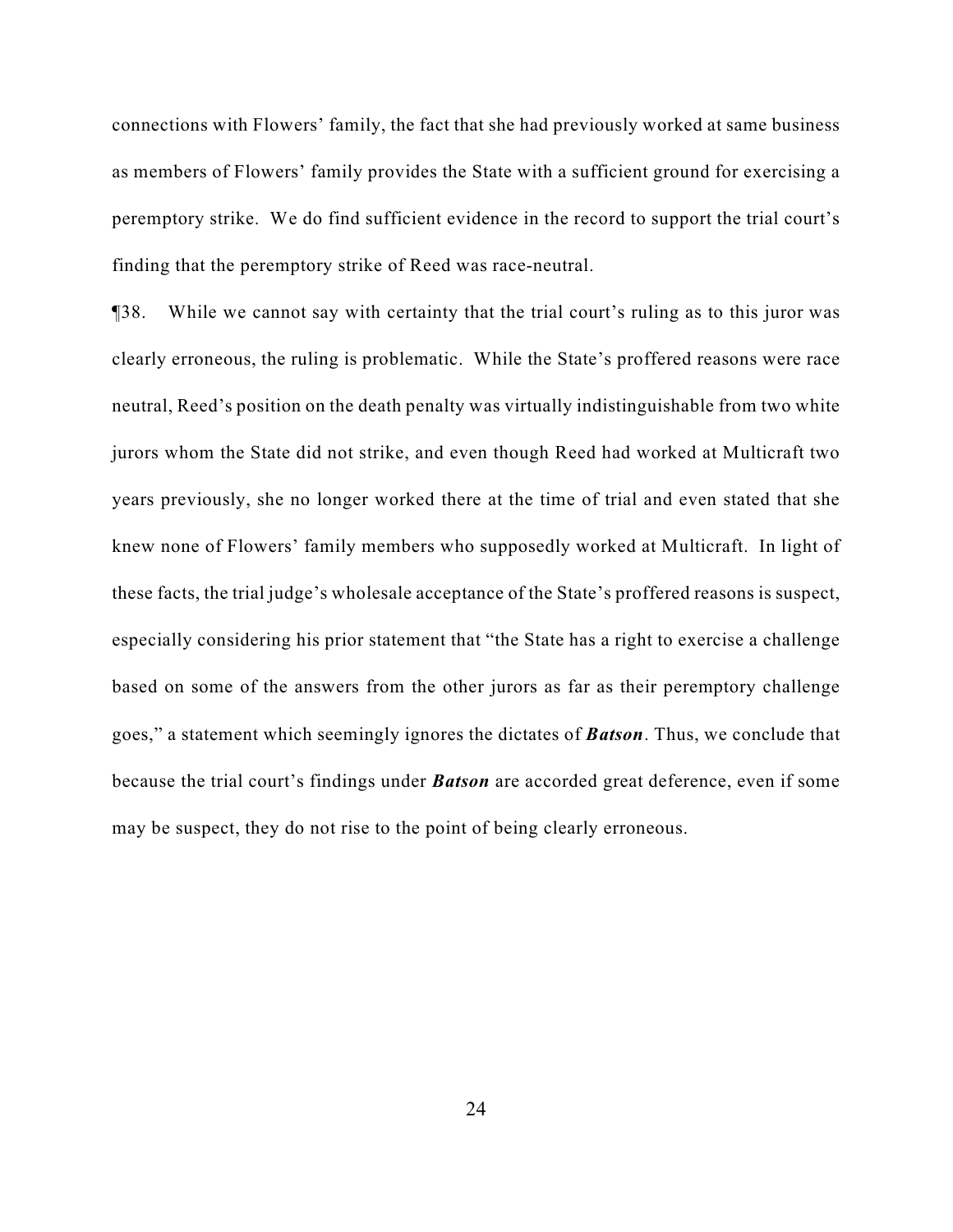#### *Juror 17 - Connie Pittman*

¶39. The State's race-neutral reason for striking Pittman was "the main reason is that she said on the stand she didn't believe he did it. And anybody that has an opinion at this point that they would say something like that, they cannot be fair and impartial, and I just don't want them on there," which the trial court found to be a sufficient reason for exercising a peremptory strike. Though counsel for Flowers failed to rebut this proffered reason at trial, he now contends on appeal that the reason given at trial was a pretext for discrimination because Pittman never took the position that the State ascribed to her. The State contends that Flowers should be procedurally barred from having this issue considered on appeal for the first time since the trial court was not given the opportunity to rule on the matter. *See Evans*, 725 So. 2d at 632.

¶40. Application of a procedural bar is warranted based on Flowers' counsel's failure to rebut the race-neutral reason proffered by the State. Issues not presented to the trial judge are "procedurally barred and error, if any is waived. This rule is not diminished in a capital case." *Manning v. State*, 735So. 2d. 323, 339 (Miss. 1999). Procedural bar notwithstanding, we address the merits of this issue. Because the error in upholding the strike of Pittman affects a substantial right, we apply the plain error rule to find that a *Batson* violation occurred. *Williams v. State*, 794 So. 2d 181, 187 (Miss. 2001) (recognizing that plain error rule will be applied where defendant failed to make contemporaneous objection and defendant's substantive/fundamental rights are affected).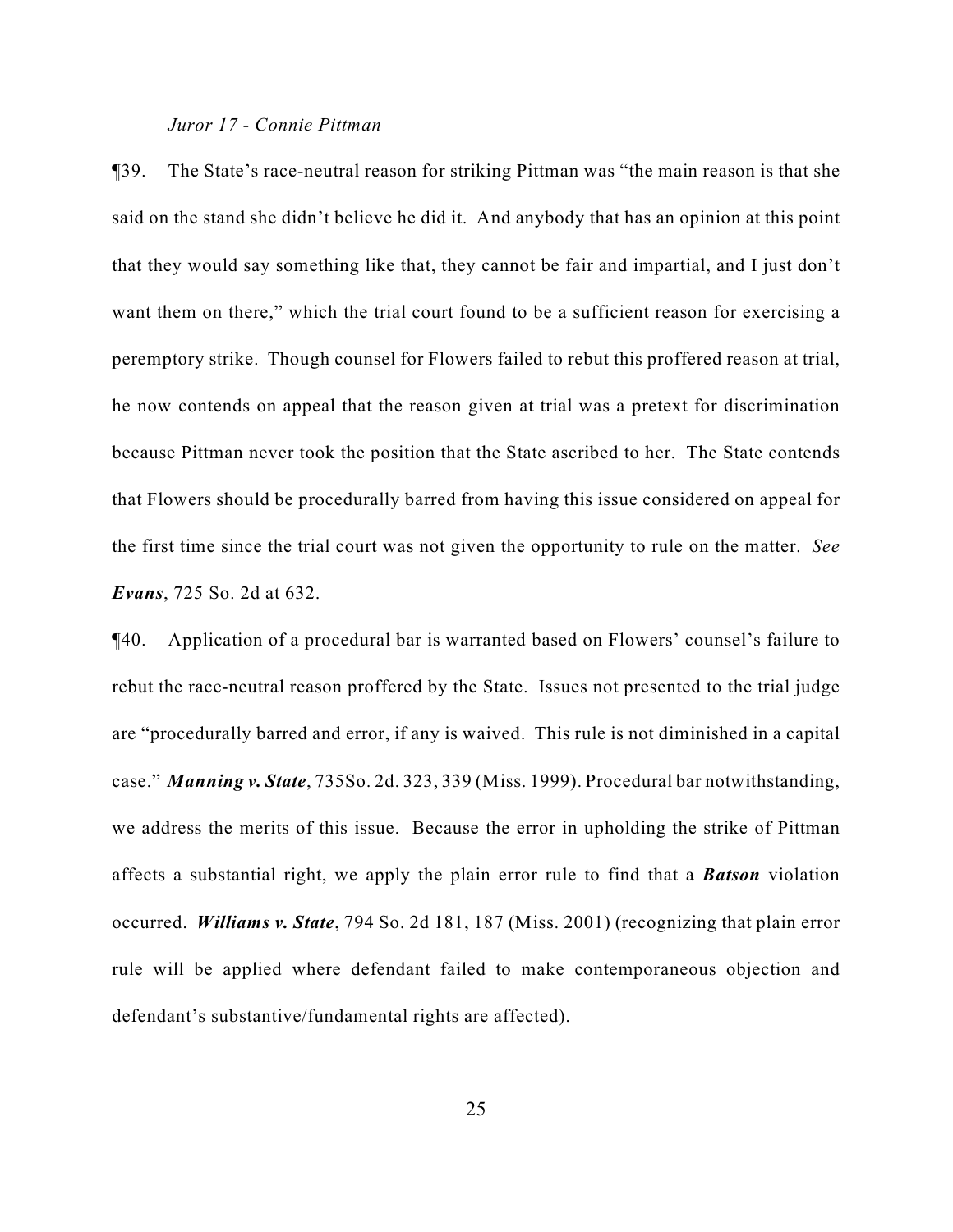¶41. Flowers correctly contends that the State had no basis for its asserted reason for striking Pittman. The record reflects that when Pittman was questioned as to whether she had formed an opinion as to Flowers' guilt or innocence, she answered "No," indicated that she could be impartial, and that she would base her decision solely on the evidence presented in court. There is nothing in the record to support the State's contention that Pittman said she did not believe Flowers committed the crime or that Pittman had formed any opinion regarding the case. Lack of support in the record for the reason stated has been held by this court to be an indicator of pretext. *See Manning*, 765 So. 2d at 519.

¶42. Apart from arguing the procedural bar, the State also attempts to refute this allegation of racial discrimination by claiming that "the prosecutor's faulty or inaccurate recollection" of the facts was just "an honest mistake." In support of its position, the State cites to a Tenth Circuit case, *Hurd v. Pittsburg State University*, 109 F. 3d 1540, 1546-48 (10th Cir. 1997) (abrogated by *Migneault v. Peck*, 204 F.3d 1003 (10th Cir. 2000)), where the Court rejected a party's claim that a proffered race-neutral explanation, which relied in part on a mistaken belief or erroneous information, was pretextual as a matter of law because the appellant failed to "articulate how the mistake, which was an understandable error in recollection, should give rise to an inference of discrimination." One significant difference between *Hurd* and the instant case is that in *Hurd*, both the party opposing the strike and the trial court corrected the proponent of the strike, whereas the erroneous information went completely unchallenged in the instant case due to defense counsel's oversight. *Id*. at 1547. As there was no basis in the record for the reason proffered by the State to strike juror Pittman, we are not willing to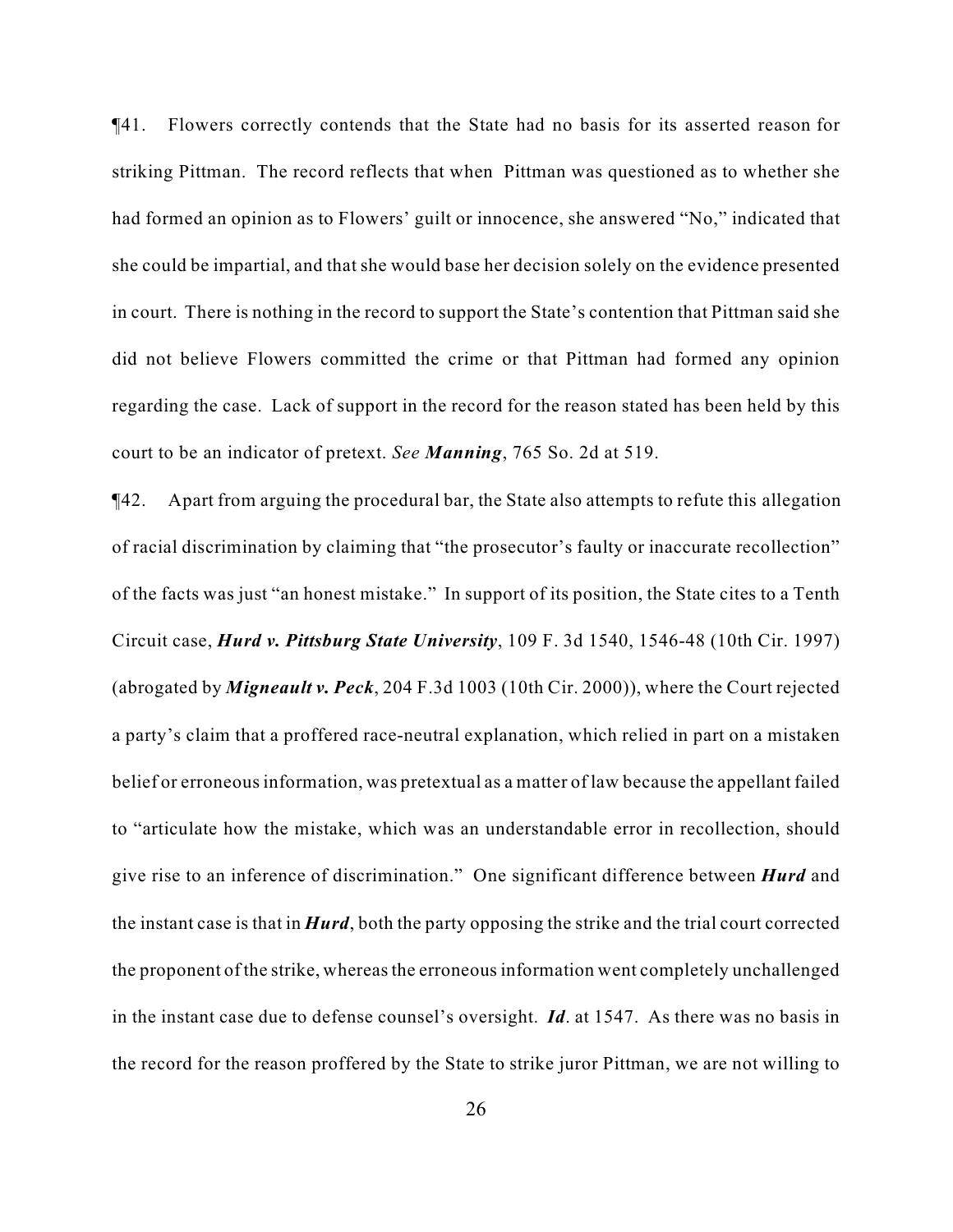accept the State's unsubstantiated "race-neutral" reason, especially after having found other instances of the State's racially motivated actions during the voir dire process. As the United States Supreme Court stated in *Miller-El*, if the reason given by the State "does not hold up, its pretextual significance does not fade because a trial judge, or an appeals court, can imagine a reason that might not have been shown up as false." *Miller-El*, 125 S.Ct. at 2332.

#### *Juror 21 - Alexander Robinson*

¶43. When asked for the race-neutral reasons that the State was striking Alexander Robinson, counsel for the State responded "he is not in favor of the death penalty, and on his questionnaire he has voted not guilty on a case in the past. And that is the two main reasons on him." Though Flowers' counsel rebutted the State's proffered reasons by stating that "[o]n the issue of the death penalty, the fact that he has accepted white jurors with similar views," the trial court upheld the strike based on the race-neutral reason that Robinson had voted not guilty in a previous case.

¶44. Flowers contends on appeal that both of the State's proffered reasons for striking Alexander Robinson were a pretext for racial discrimination. Regarding Robinson's opposition to the death penalty, Flowers contends that he was not as opposed to the death penalty as white jurors who were accepted by the State. The record reflects that although Robinson stated "I don't favor no death penalty," he never stated that he could not vote for the death penalty, as Debbie Collins did prior to being rehabilitated. In fact, when asked if he could put aside his personal beliefs to vote in favor of the death penalty, Robinson said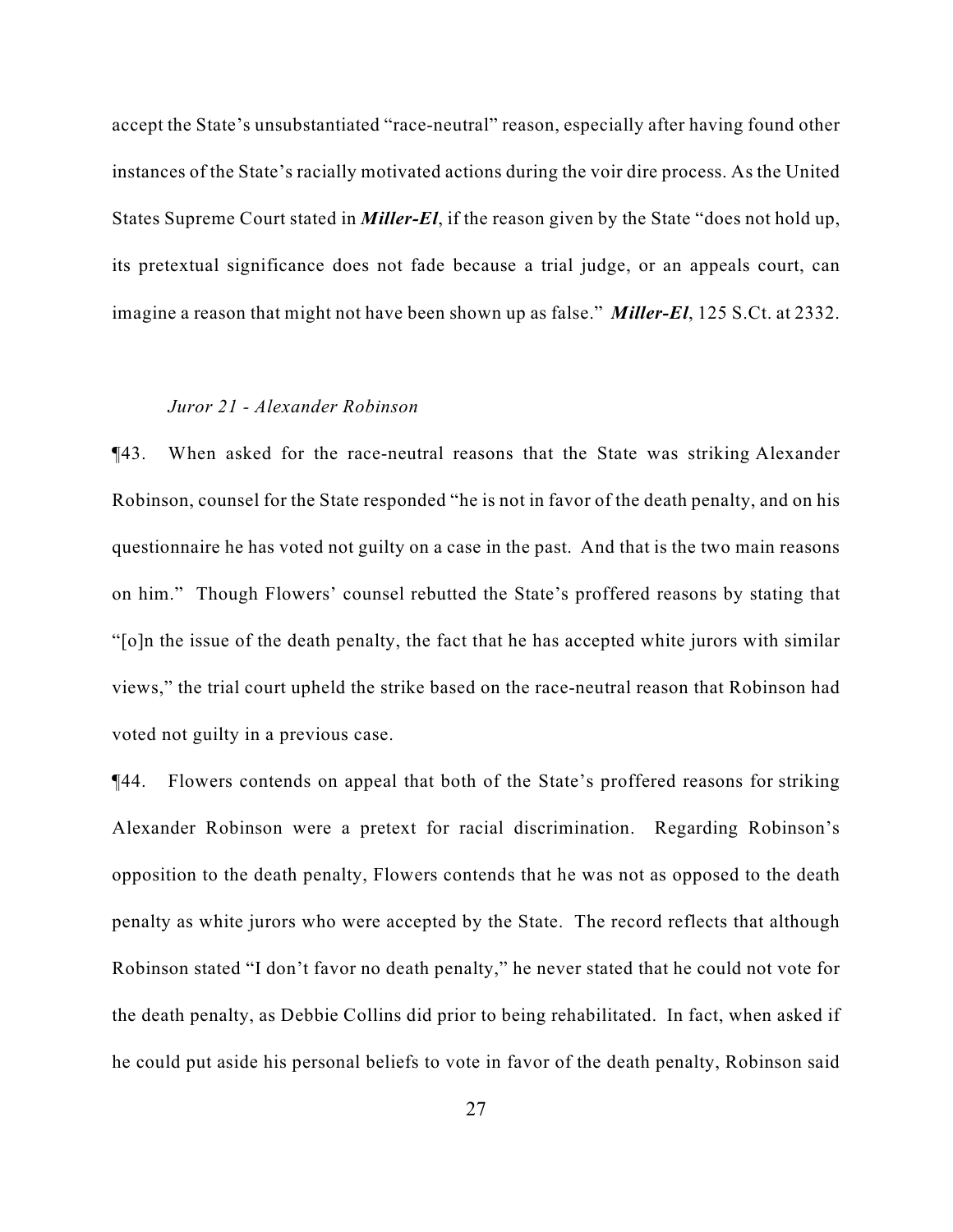that he could if the court authorized it. Though it appears that Robinson's apprehension regarding the death penalty may not be as strong as that expressed by Collins and possibly Holifield, the fact that Robinson expressed some opposition to the death penalty is a valid race-neutral reason for striking him. *Berry*, 802 So. 2d at 1042 (challenging juror based on view of death penalty is acceptable race-neutral reason). Any inference of pretext that can be drawn from the seeming disparity in striking Robinson but not Collins or Holifield is lessened by the fact that the State gave an additional race-neutral reason for exercising the strike against Robinson.

¶45. Flowers also challenges the striking of Robinson on the basis that his prior service on a civil jury which returned a not guilty verdict has no bearing on his ability to be a fair and impartial juror in the instant case.<sup>7</sup> Flowers did not rebut this additional race-neutral reason given by the State at trial, and we have previously upheld a challenge on this ground as being race-neutral. We do not usually hold a trial court in error for basing his ruling on the State's race-neutral reasons when the State offers multiple race-neutral reasons and the defendant has failed to rebut all of those reasons. *Woodward*, 726 So. 2d at 534. *See also Berry*, 802 So. 2d at 1037. Based on the evidence in the record, and especially considering Flowers'

 $\sigma$  Flowers challenges as pretextual the fact that the prior jury on which Robinson served was civil. Prior service on a jury that rendered a not guilty verdict has been held to be a valid raceneutral reason. *See Harper v. State*, 635 So. 2d 864, 868 (Miss. 1994). *Harper* involved an instance where the challenged juror had previously served on jury in a criminal case. Neither party has cited a case that makes a distinction between prior service on a civil or criminal jury, for purposes of a *Batson* challenge.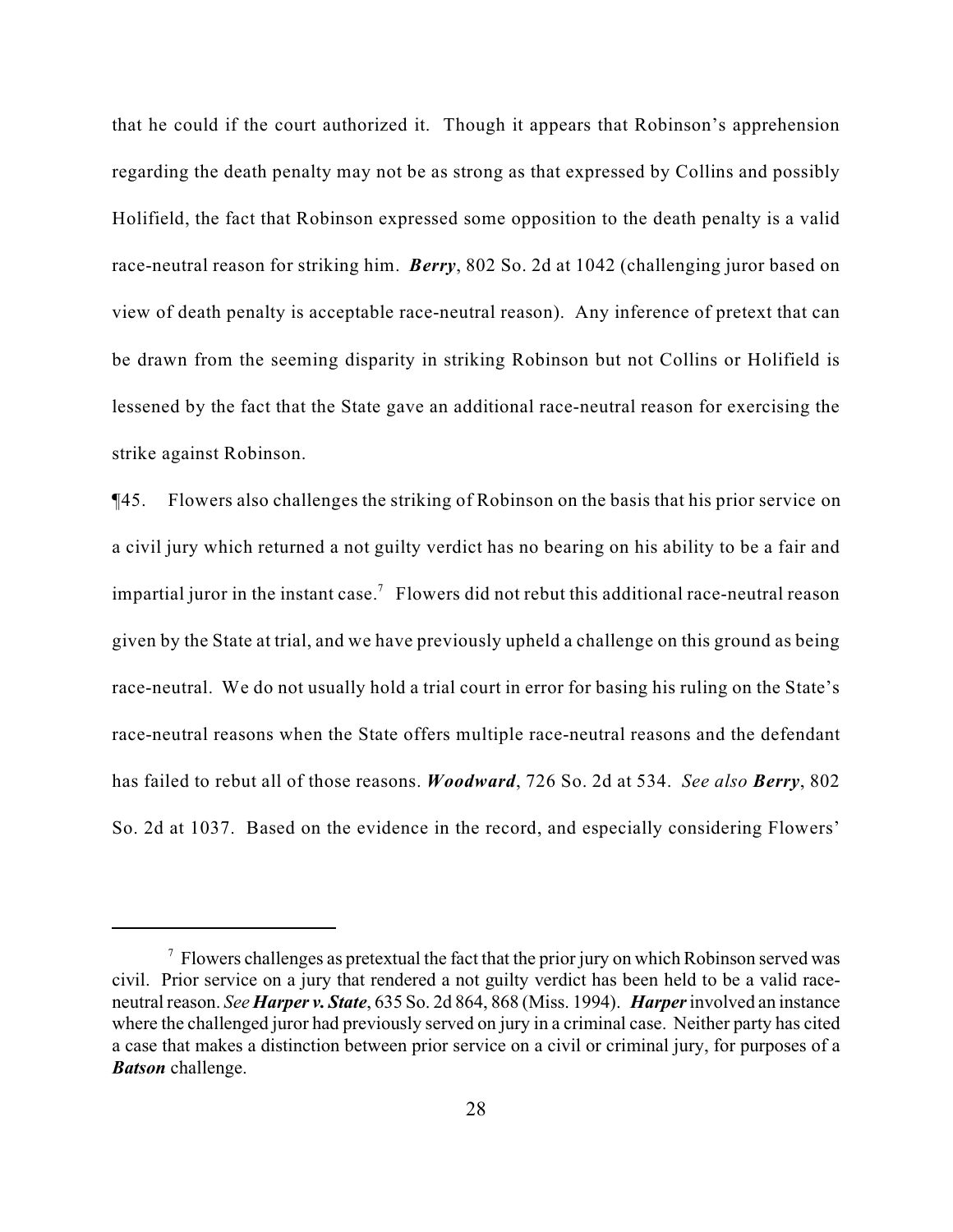failure to offer rebuttal on Robinson's prior jury service at trial below, we find that the trial court decision to uphold the strike of Alexander Robinson was not clearly erroneous.

¶46. While we do not find the trial court's ruling concerning the strike of Alexander to be clearly erroneous, the racial neutrality of the State's proffered reasons is highly suspect. Robinson did indicate that he did not favor the death penalty but also stated that he could apply the death penalty if the court authorized it. Furthermore, he never stated that he could not vote for the death penalty, unlike Debbie Collins, a white juror who stated she could not vote for the death penalty before she was rehabilitated.

¶47. The State also challenged Robinson because he had voted not guilty in a previous trial. While this Court has previously held that prior service on a jury rendering a not guilty verdict is a valid race-neutral reason for exercising a peremptory strike, we are not inclined to extend *Harper*, at 868, to cover a situation where, as here, a prosecutor struck a juror based on his prior vote in a civil case, rather than a criminal case. We would also note that a juror's prior vote on a civil jury has little, if any, relevance to how that juror may vote in a capital murder trial. This proffered reason by the State becomes more susceptible to an inference of pretext since the State did not question other white jurors about prior jury service. $8$  Where the prima facie case of discrimination is very strong, as it is here, we will

 $\delta$  Flowers points out that the State did not question Anne Austin, a white woman, regarding her service on a jury that rendered a partial verdict. Also, Carolyn McCoy, a white woman, was not questioned by the State regarding her service on a civil jury, and her questionnaire provided no answer as to whether a verdict was returned. The State did question Robinson briefly concerning jury service, merely asking if he had served and if the verdict had in fact been not guilty. Austin was struck for cause; Flowers exercised a peremptory strike against McCoy; and neither of these jurors (who supposedly shared a characteristic for which Robinson was struck) ultimately sat on the jury.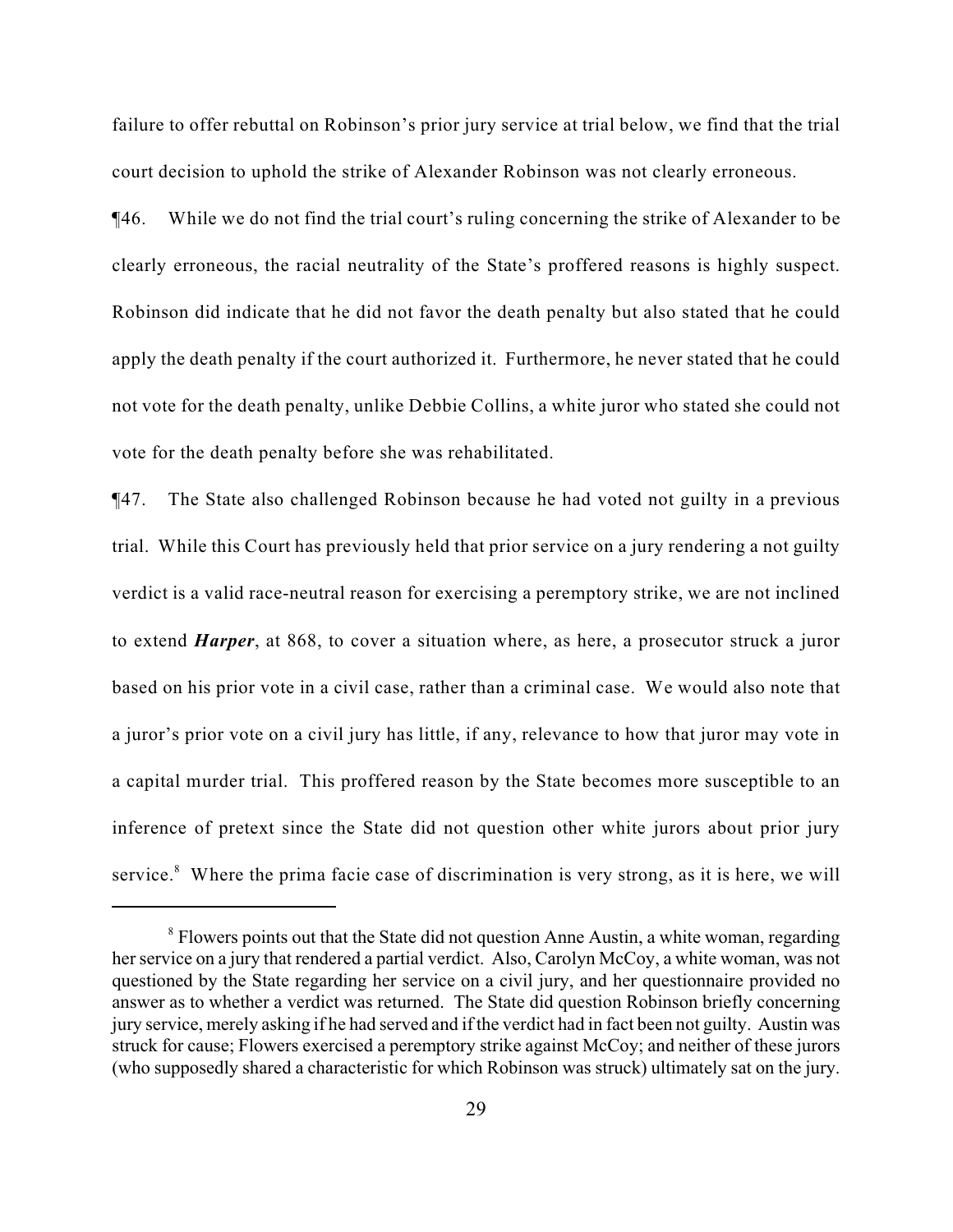more closely scrutinize a supposedly race-neutral reason that has little relevance to the caseat-hand. *See Davis v. State*, 551 So. 2d 165, 170 (Miss. 1989) (requiring prosecutor to "articulate a neutral explanation related to the particular case to be tried.").

### *Juror 22 - Byron Minnieweather*

¶48. The State struck Minnieweather because the prosecutor had previously prosecuted Minnieweather's father "in a pretty heated manslaughter trial" in Montgomery County and he was not comfortable leaving Minnieweather on the jury because of the heated nature of the trial. Flowers rebutted this race-neutral reason by arguing that the State had accepted a white juror, Bane, who had a family member who had previously been prosecuted for a crime. The trial court upheld the State's strike of Minnieweather based on the prior prosecution of his father, reasoning that "I know from my personal experience that it was a heated incident that there was a lot of interest in this community, and because of that, that certainly is a race neutral reason for striking juror number 22."

¶49. Flowers argues that the strike of Minnieweather was pretextual because the State did not voir dire white jurors concerning family members who had been prosecuted for a crime nor did the State attempt to strike such jurors. Minnieweather's father was tried in Montgomery County by the same prosecutor who is prosecuting the instant case in a trial that the judge admitted was "heated." The State contends that the situation concerning Minnieweather is distinguishable from that of Bane because Bane's nephew was not charged and/or tried in Montgomery County and there would be less likelihood that Bane would have personal animosity towards the prosecution or the judge.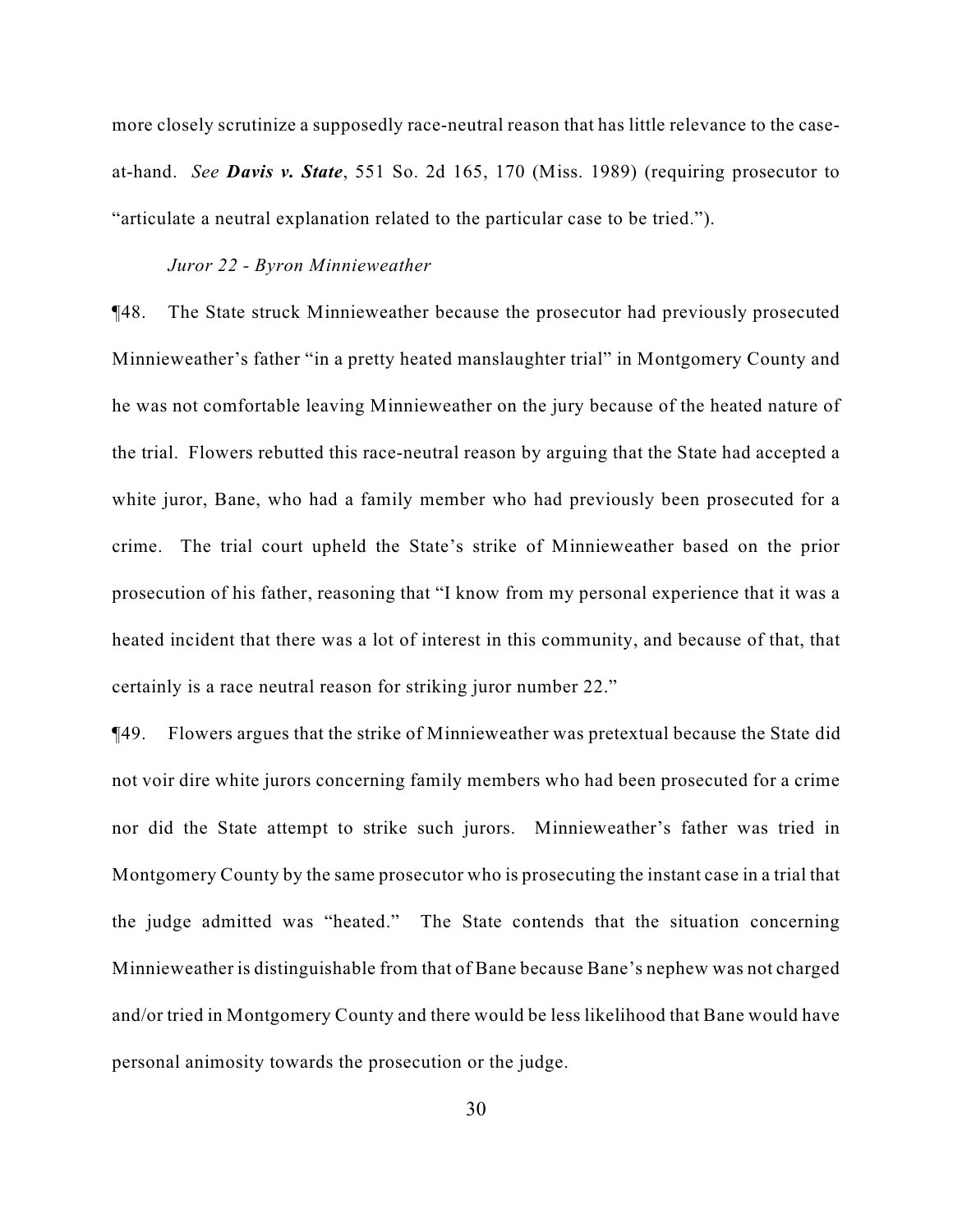¶50. Flowers did not present the trial court with the names of other white jurors who had family members who had been prosecuted but were acceptable to the State; however, he now raises these names before this Court in an attempt to show that Minnieweather received disparate treatment from white jurors who had family members with criminal charges and/or convictions. Our review of the record reflects that these other criminal convictions are neither as factually similar nor as emotionally charged as the case against Minnieweather's father. $A$ lso, three of the five white jurors (Cross, Austin, and Flowers), whom Flowers claims the State failed to question about crimes committed by family members, did not serve on the jury because Flowers himself struck them. An additional juror, Richardson, was initially seated but later released due to an illness in the family. Thus, Kemp was the only white juror with a family member facing or convicted of criminal charges who actually served on the jury that convicted Flowers. However, the fact that Kemp's cousin faced a

 $\degree$  Phillip Cross indicated on his jury questionnaire that his brother had been found guilty on drug charges; however, the State did not voir dire him concerning the conviction of his brother. The State argues that any reservations the prosecutor may have had about Cross as a potential juror, based on his brother's conviction, can be resolved by the fact that Cross served as a reserve deputy and was also friends with BoBo Stewart. Mr. Cross did not sit on the jury because Flowers exercised a peremptory strike on him. Jackie Austin wrote on his jury questionnaire that his stepson had been convicted of grand larceny in Tupelo, yet the State did not voir dire him concerning that incident. Austin did not serve on the jury, as Flowers exercised a peremptory strike on him. Carrie Flowers indicated on her questionnaire that her stepson had been charged with theft of a truck, had paid restitution and received probation; however, the State did not voir dire her on this. Ms. Flowers was peremptorily struck by Flowers. Sherry Richardson indicated during group voir dire that her ex-husband had been convicted of a crime in Grenada County roughly ten years prior, yet the State did not question her concerning his conviction. Although Richardson was initially chosen to sit on the jury, she was later released when her sister had a heart attack. Wilma Kemp indicated on her jury questionnaire that she had a cousin who had been charged with child molestation; however, the State did not voir dire Kemp as to whether the charge against her cousin would affect her ability to sit on this case.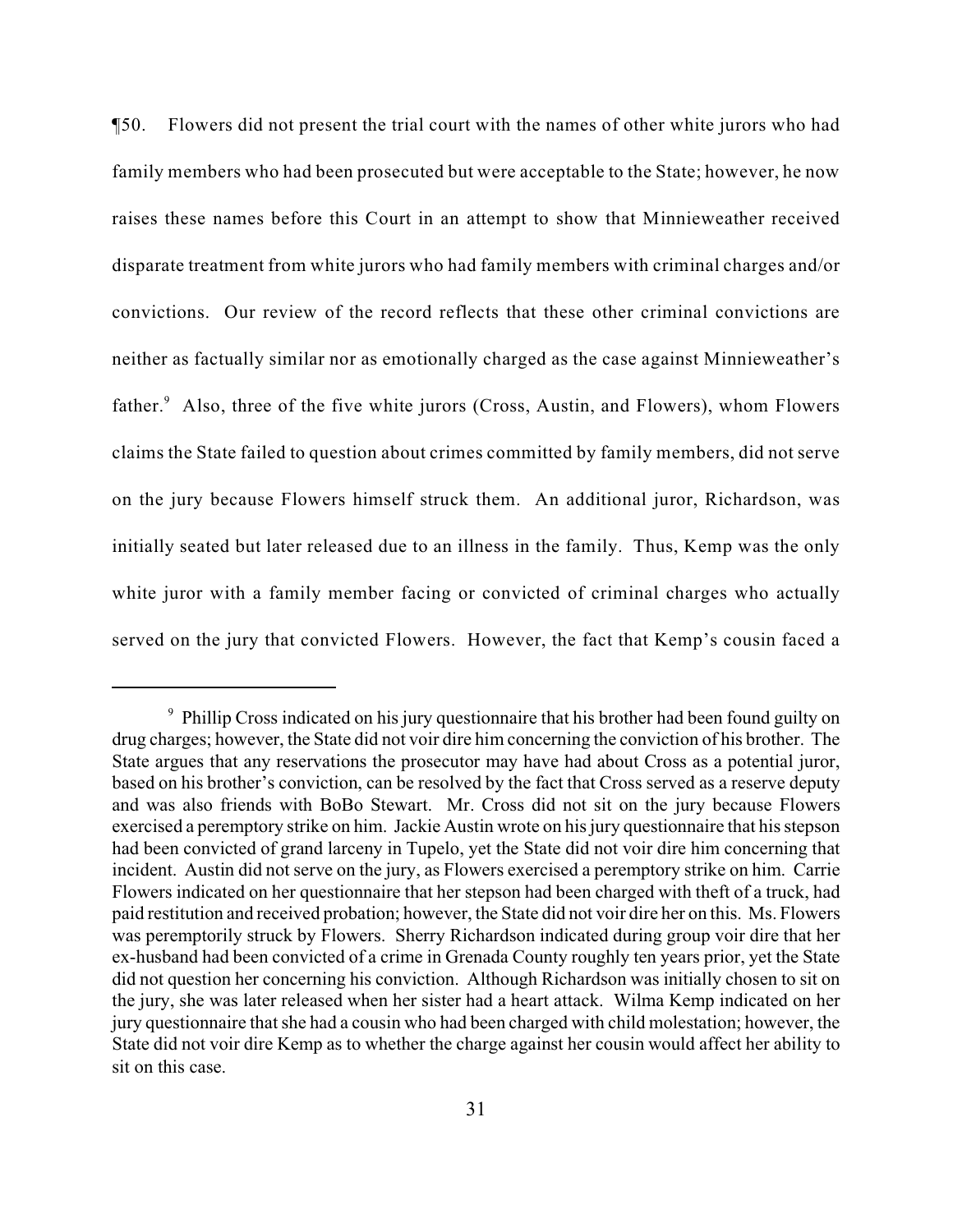molestation charge, in a jurisdiction unknown to the court, is distinguishable from a "heated" manslaughter case in which a juror's father was prosecuted in the same jurisdiction and by the same prosecutor as the instant case.

¶51. That Minnieweather's father was prosecuted for manslaughter in Montgomery County by the district attorney in this case and tried by the judge in this case, is sufficient grounds to support a peremptory challenge. *See Lynch v. State*, 877 So. 2d 1254, 1271-72 (Miss. 2004) (finding criminal history of juror or juror's family member to be race-neutral reason). As such, we find this strike to be race-neutral for purposes of a *Batson* analysis. While the peremptory strike of Minnieweather, an African-American, may have been sufficiently raceneutral, that the State failed to voir dire white jurors concerning a characteristic which the State deemed important in its decision to strike Minnieweather evinces disparate treatment and leads to an inference that race played a role in the State's jury selection process. *See Manning*, 765 So. 2d at, 519 (recognizing failure to voir dire as to a characteristic cited and disparate treatment as indicia of pretext).

#### *Juror 25 - Luther Paul Robinson*

¶52. When the State was asked its reasons for striking Luther Robinson, the following exchange took place:

By Mr. Evans: The two reasons that I have got down on him is one, he did not answer the death penalty question on his questionnaire. Two, I specifically asked him if his son was Trae when he said he had had no family members arrested or in trouble. And his son has been in trouble with drugs. As a matter of fact, the house has even been raided in Duck Hill by the drug folks before. I find it hard to believe that he wasn't aware. I might could believe that he wasn't aware that his son wasn't [sic] selling, but the fact that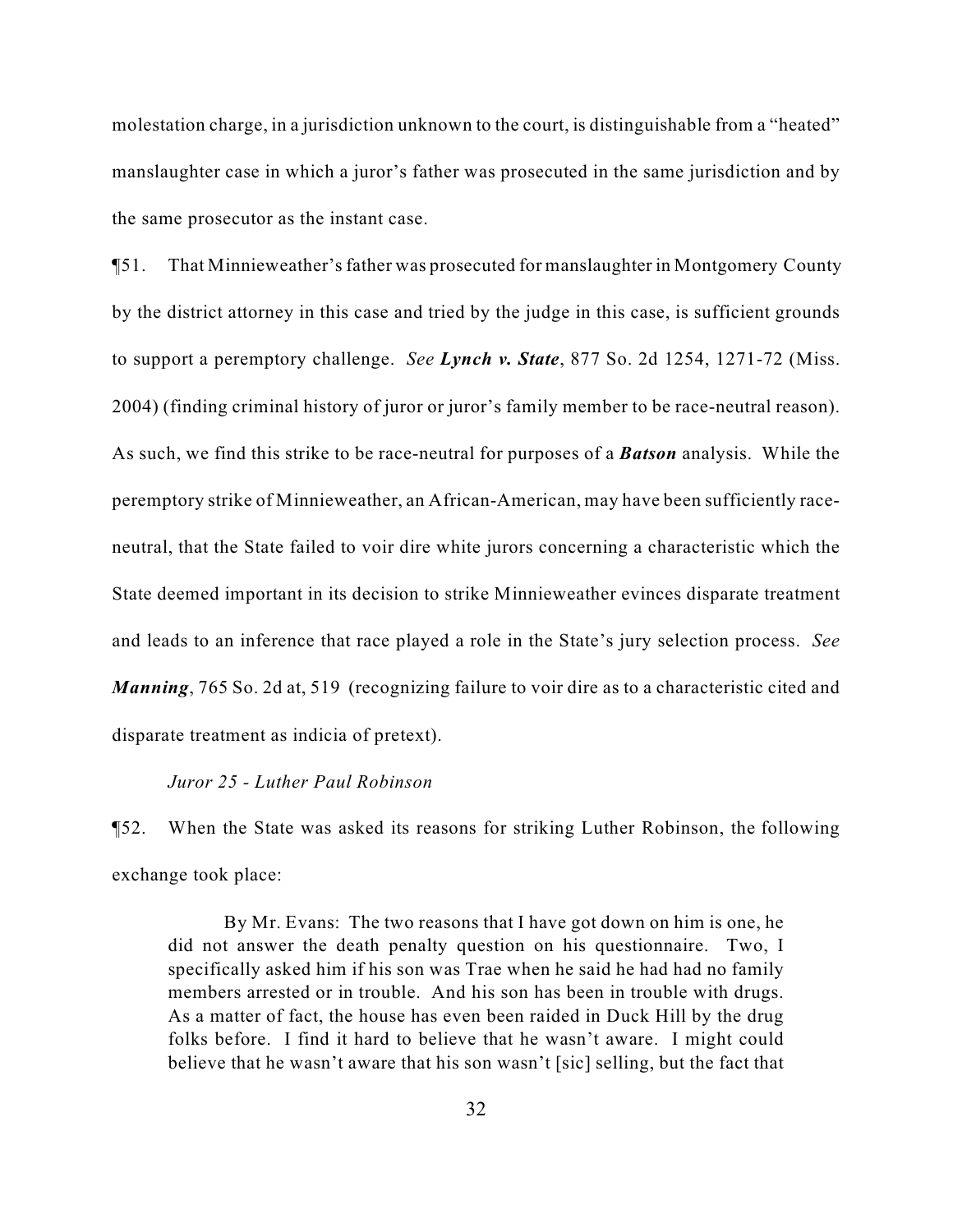he didn't even know anything about them being after his son for drugs, I have some problem believing since the house was searched.

By the Court: Are you sure these are the same people?

By Mr. Evans: Yes, sir. This is, Chief Hargrove is one. I'm not sure if the Sheriff was one of the ones that had this information. I know Chief Hargrove was one of them.

By Mr. De Gruy: Our position is that evidence has to be presented in court for the Court to make a factual determination.

By the Court: Well, he asked him specifically about his son, and he said that his son was not, had not been in trouble with the law. I think they can then make that determination from inquiry with the officers as to whether or not that is true to give them a basis for striking him on a peremptory challenge, and I find that that is race neutral.

Flowers now contends that the reasons offered by the State were not the true reasons for

striking Robinson but rather were merely a pretext for discrimination.

¶53. Flowers did not rebut the State's first race-neutral reason for striking Robinson at trial,

Robinson's failure to answer the death penalty question on his jury questionnaire, and even

now, he makes no effort to address this reason on appeal.<sup>10</sup> In *Lynch*, this Court articulated

several valid race-neutral reasons for exercising a strike and among them were a prosecutor's

distrust of a juror and inconsistency in a juror's oral response and information from his/her

juror card. *Lynch*, 877 So. 2d at 1271-72. Though failure to answer a question on a juror

card was not expressly held to be a race-neutral reason in *Lynch*, the list of reasons given in

that case were deemed non-exhaustive. We decline to find the State's proffered reason

 $10$  During individual voir dire, counsel for the State actually asked why Robinson failed to answer the death penalty question on his jury questionnaire and he responded that "I was unaware of it because I had my wife helping me with it, and maybe, maybe she just overlooked it."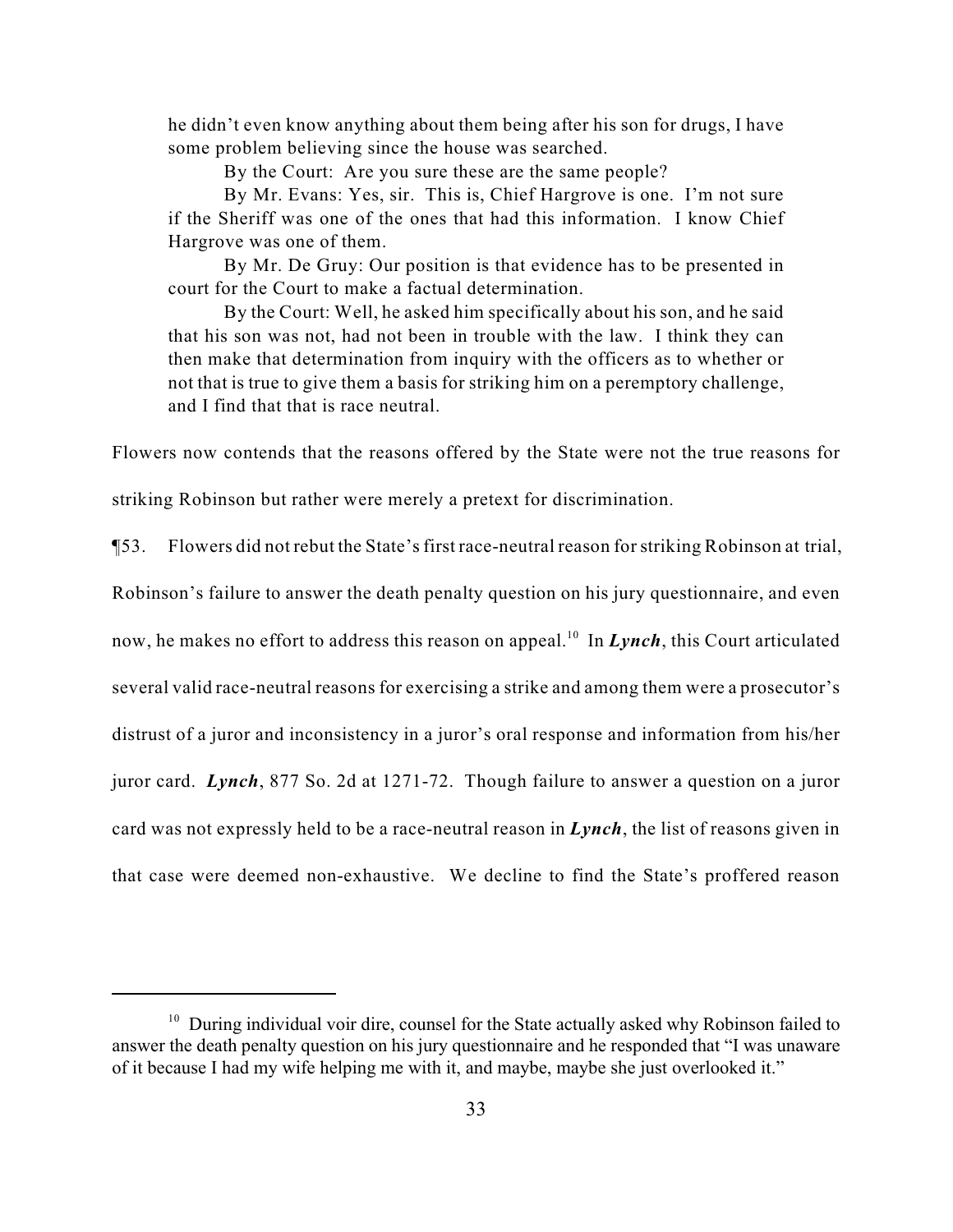pretextual, especially since Flowers did not object below and the trial court was not given the opportunity to rule on the validity of this race-neutral reason.

¶54. Flowers contends on appeal that the State struck Robinson because his son had been arrested on drug charges and that this reason is pretextual because other white jurors also had relatives that were arrested and/or convicted of a crime. *See discussion concerning juror Minnieweather, supra*. We would point out that the basis for the State's striking of Robinson was not so much that his son was arrested, though the State's reasoning encompasses the arrest itself, but rather, the reason the State struck Robinson was because the prosecutor believed that he was being untruthful in denying any knowledge of his son's arrest. At trial, Flowers did not rebut the truthfulness of the State's assertion that Robinson's son had been arrested for drugs, he only contended that the State should be required to present evidence in court so the judge could make a factual determination.

¶55. The State argues that the trial court did not err by not requiring it to introduce evidence of Robinson's son's arrest into the record. *See Snow*, 800 So. 2d at 482. In *Snow*, this Court determined that it was not necessary for the State to introduce evidence of badcheck complaints issued against the juror being struck. *Id*. The *Snow* court declined to "set any limits" on the "use of any legitimate informational source" available to a prosecutor regarding jurors, and further stated that a "prosecutor does not have to question a juror in open court about such information before using it as a racially neutral ground to make a peremptory strike, as long as the source of the information and the practice itself are not racially discriminatory." *Id*. (citation omitted).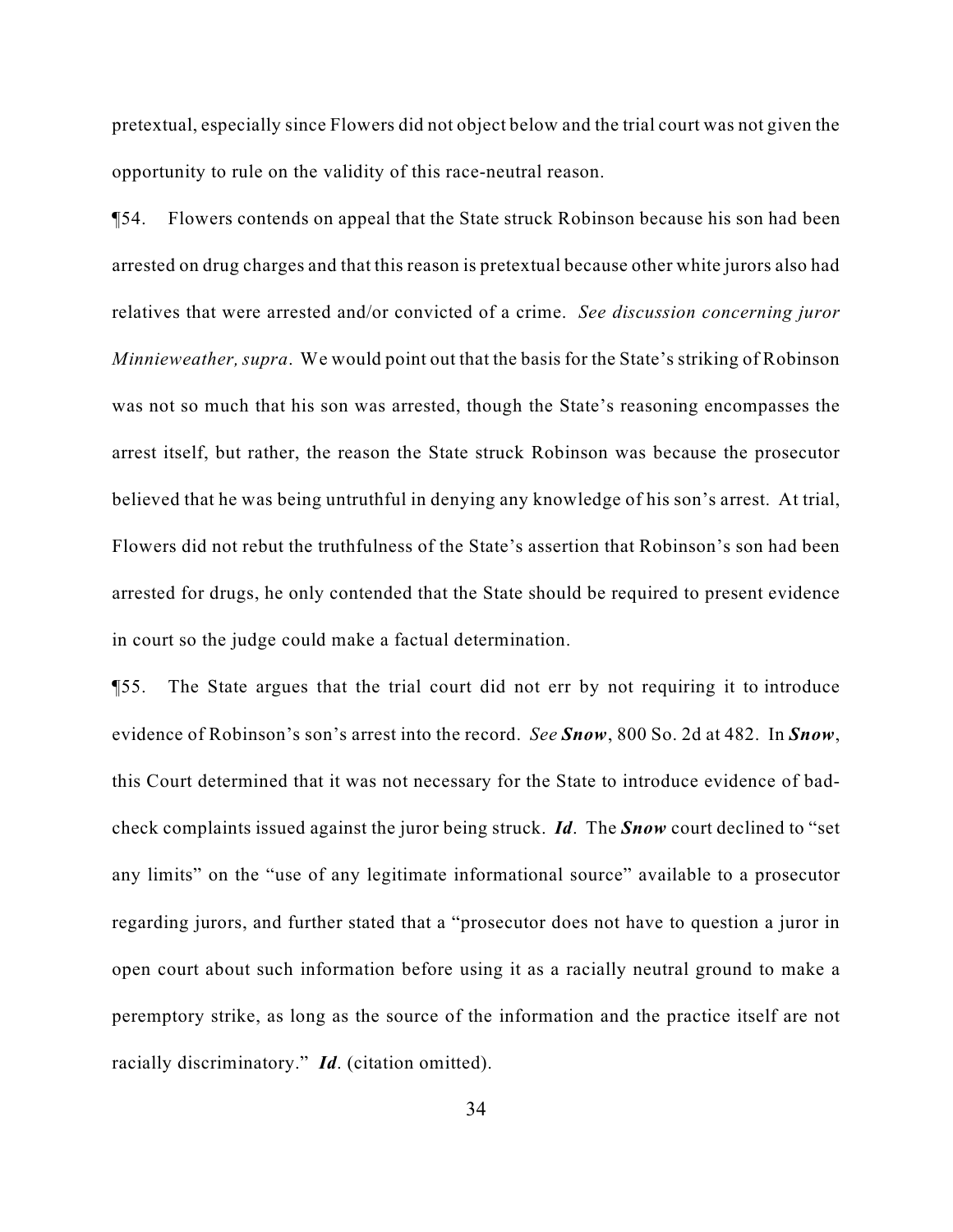¶56. That a juror's relative has been charged with a crime and a prosecutor's distrust of a juror have both been upheld by this Court as valid race-neutral reasons for a peremptory challenge. *See Lynch*, 877 So. 2d at 1271-72. In the instant case, the prosecutor alleged that he had information concerning the arrest of Robinson's son, questioned Robinson as to whether he had knowledge of that arrest, and Robinson replied that he was unaware of any criminal charges against his son. The prosecutor later stated that he did not believe Robinson when he denied knowing about his son's drug-related activities since law enforcement officers had previously conducted a drug raid at Robinson's house. As these are valid raceneutral reasons for exercising a peremptory strike, and Flowers has totally failed to rebut the first reason proffered by the State, we find that the State presented sufficient evidence to support a finding that the strike was race-neutral and the trial court's ruling was not clearly erroneous. *See Woodward*, 726 So. 2d at 534 (where defendant failed to rebut all race neutral reasons offered by State, trial court did not err in basing ruling on the reasons offered by State).

#### *Juror 28 - Jessie Hearn*

¶57. The State articulated its reasons for striking Jessie Hearn as follows:

He knows the Defendant. He knows the Defendant's family. He had an opinion that the Defendant was innocent, and he has voted not guilty in a case before. I take that back. He said he would automatically vote against the death penalty, and then the Court ruled he had been rehabilitated, but he said he would automatically vote against it.

Flowers initially offered no rebuttal, and the trial court upheld the strike, noting that Hearn "was equivocal in his answers, and I did allow him to be rehabilitated, but it was a close call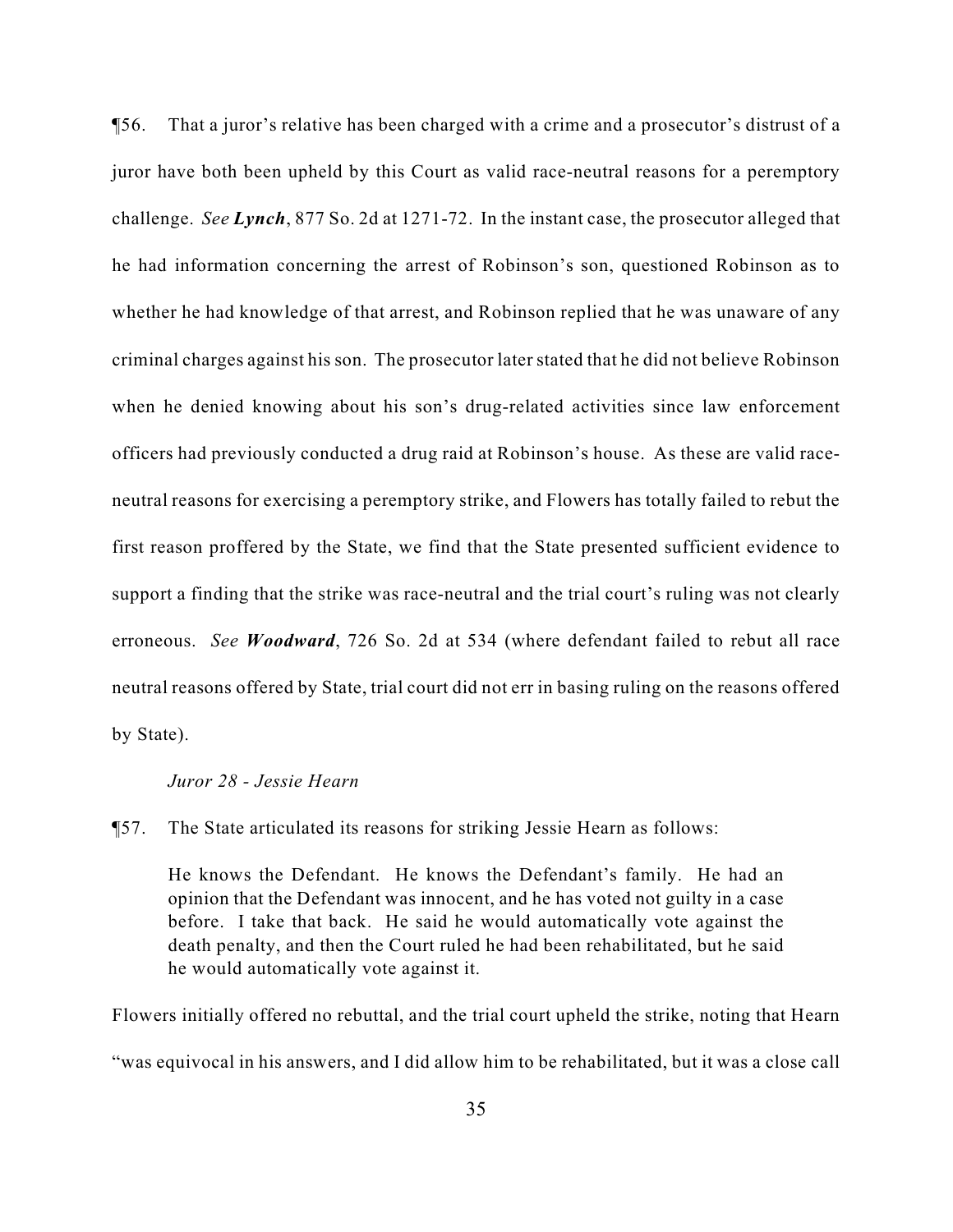on his questions and answers in response to the death penalty. So I find that his responses were sufficient to be race neutral, and I do find that that was a race neutral strike." After the parties had begun addressing another peremptory strike, counsel for Flowers tardily rebutted the striking of Hearn by stating "my offer of rebuttal as to all of those including S-11 [Jessie Hearn] is that they were accepting similarly situated whites, Ms. Holifield and Collins." The trial court, after hearing Flowers' rebuttal, once again upheld the strike and expressed his belief that jurors Holifield and Collins were not similarly situated to Hearn, as Flowers contended.

¶58. On appeal, Flowers contends that the State's proffered reasons for striking Hearn, that Hearn had already formed an opinion that Flowers was innocent and had stated he would automatically vote against the death penalty, were a pretext for racial discrimination. Though Flowers now rebuts, as pretextual, the fact that Hearn had formed an opinion as to Flowers' innocence before trial, he did not rebut this race-neutral reason at trial nor did he rebut other reasons given by the State, that Hearn knew Flowers and Flowers' parents. Even now, Flowers does not rebut Hearn's relationship with the Flowers family as being a pretext for discrimination.

¶59. Flowers did not rebut all of the race-neutral reasons given by the State at trial, and as we have previously stated, it is not erroneous for a judge to base his ruling only on the State's proffered reasons. *See Woodward*, 726 So. 2d at 534. Furthermore, we find no merit to Flowers' claim that Hearn's ambivalence on the death penalty was less than that expressed by Holifield and Collins. As stated *supra*, Holifield said she did not know if she could be the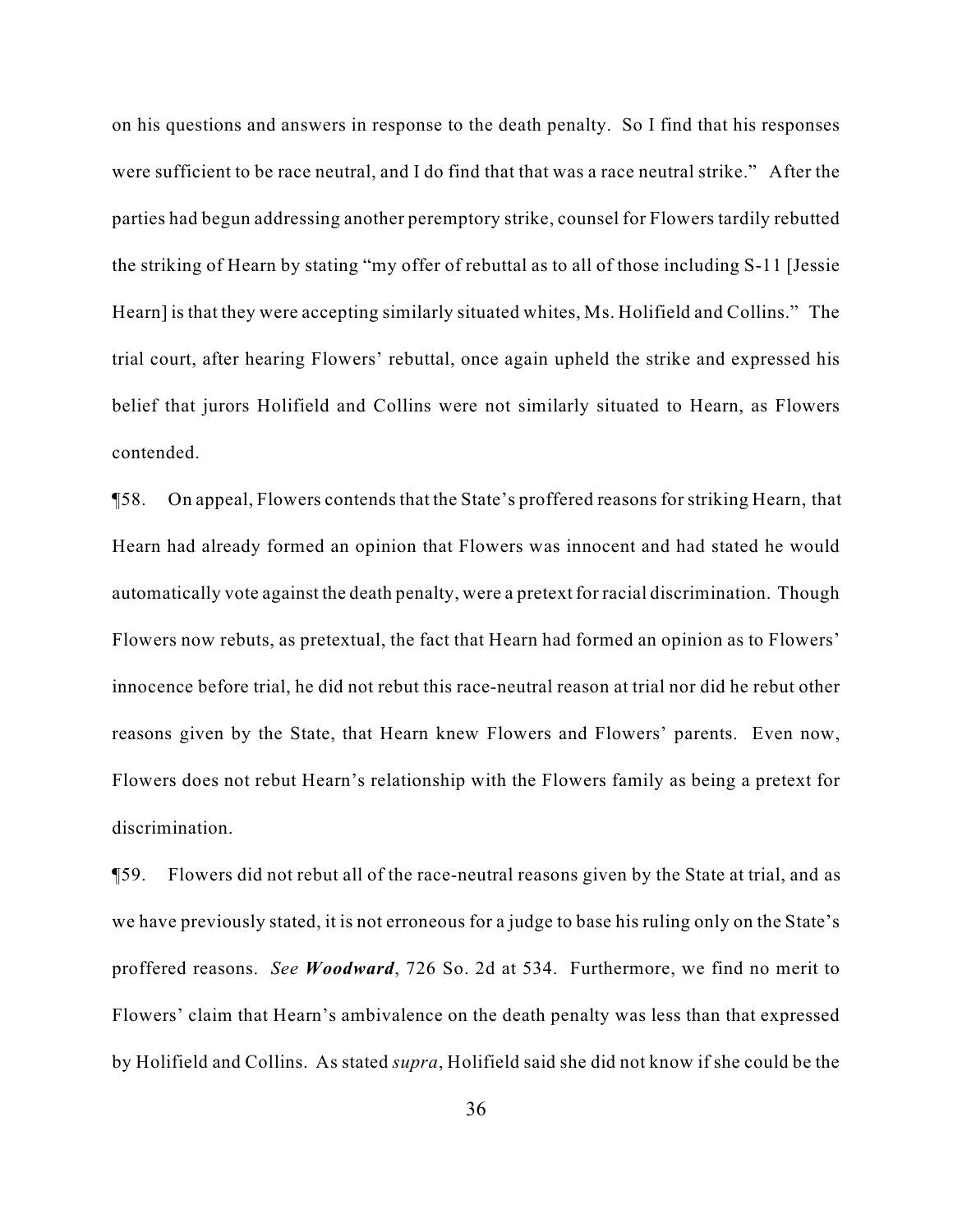one to say someone should die for their crime and that it would be difficult to vote for the death penalty, yet she never indicated she was absolutely opposed to it. Also, she eventually stated that "I guess I could" vote for the death penalty. Ms. Collins did state at one point that she could not give a verdict of death but, she was later rehabilitated and indicated that she could vote for the death penalty.

¶60. Apart from stating that he had already formed an opinion that Flowers was not guilty and at one point indicating that he could not vote guilty, Hearn indicated that he "probably would" automatically vote for a life sentence as opposed to the death penalty. Hearn's responses during voir dire indicated that his respect for Flowers' parents would make it difficult for him to find Flowers guilty and to impose the death penalty.<sup>11</sup> When looking at the totality of the circumstances, including the fact that Flowers failed to rebut three of the four race-neutral reasons proffered by the State, we find that the trial court had sufficient evidence before it to uphold this strike as being race-neutral.

#### *Juror 48 - Josephine Powell*

¶61. When the State attempted to exercise a peremptory challenge against Josephine Powell, the following exchange took place:

By Mr. Evans: Yes, Your Honor. She stated at one point that she would just vote for life. She also did not answer the questionnaire as far as the death penalty. She stated specifically that she didn't know if she could ever vote for

 $11$  The fact that a juror has already formed an opinion about the case is a valid race-neutral reason. *See Ryals*, 794 So. 2d at 166. Opposition to the death penalty is also a sufficient raceneutral reason. *See Berry*, 802 So. 2d at 1042.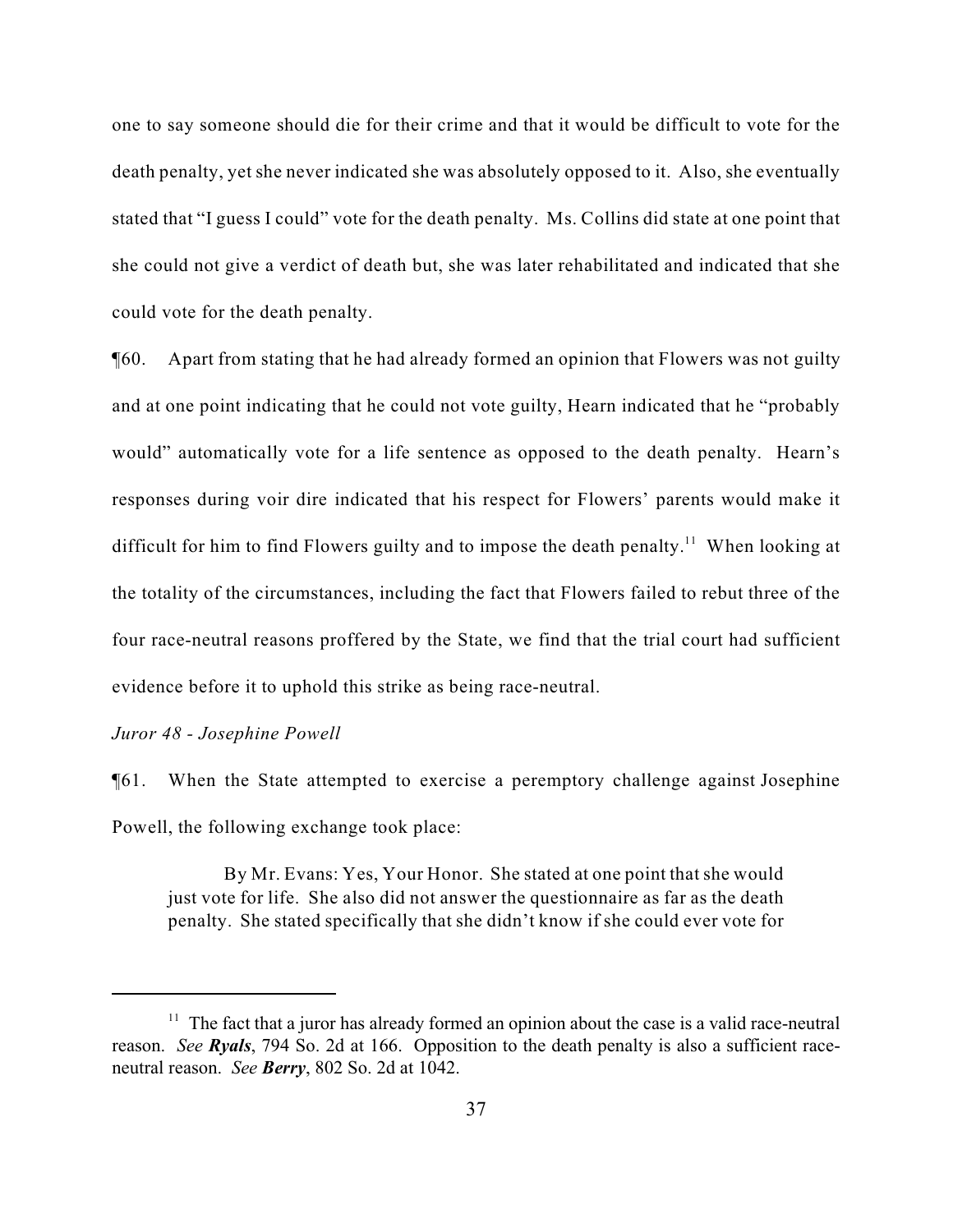the death penalty. She knows the Defendant. She knew him years ago. She knows the Defendant's mother.

By the Court: Mr. de Gruy?

By Mr. De Gruy: In rebuttal, Your Honor, on the questionnaire, this panel was summonsed by phone yesterday afternoon, and they were filling out the questionnaires this morning as we were collecting them. So it may just simply have been inadvertent that she didn't get finished with the questionnaire. Her position on the death penalty is similar to Holifield and Collins that we discussed yesterday, both white jurors. And while she said she knew Mr. and Mrs. Flowers, she also knew Ms. Tardy.

By the Court: Okay. The Court finds that when she took the stand in this voir dire period, her answers were so equivocating and unclear and went back and forth to justify a peremptory challenge on there that would be race neutral based on the way she testified. And therefore, I rule that it was, that this is a race neutral strike. She did have some contacts with the family and all too. But I find that it is a race neutral challenge and meets *Batson*, and it is not pretextual.

The State offered three race-neutral reasons which were rebutted by Flowers, yet the trial

court, noting the equivocation in many of Powell's responses, ruled that the race-neutral

reasons offered by the State met the requirements of *Batson* and upheld the peremptory

challenge. Flowers argues on appeal that Powell's opinions were no different from those of

white jurors whom the State accepted or that the reasons given by the State below do not

accurately reflect the record and that the striking of Powell was racially motivated.

¶62. The record reflects that Powell indicated she knew Flowers' parents, and the prosecutor appeared to misspeak when he stated that Powell knew Flowers, the defendant.<sup>12</sup>

 $12$  When Counsel for the State asked if Powell knew "Mr. Flowers," she said "yes" and stated "I knew him years ago when, when he worked at - - I can't think of - - seemed like it was a drug store, seemed like." When asked if she knew any of Flowers' family, Powell indicated that she knew his wife Lola Flowers. These statements indicate that Ms. Powell thought the State was referring to Curtis Flowers' father, Archie, when she was asked about "Mr. Flowers."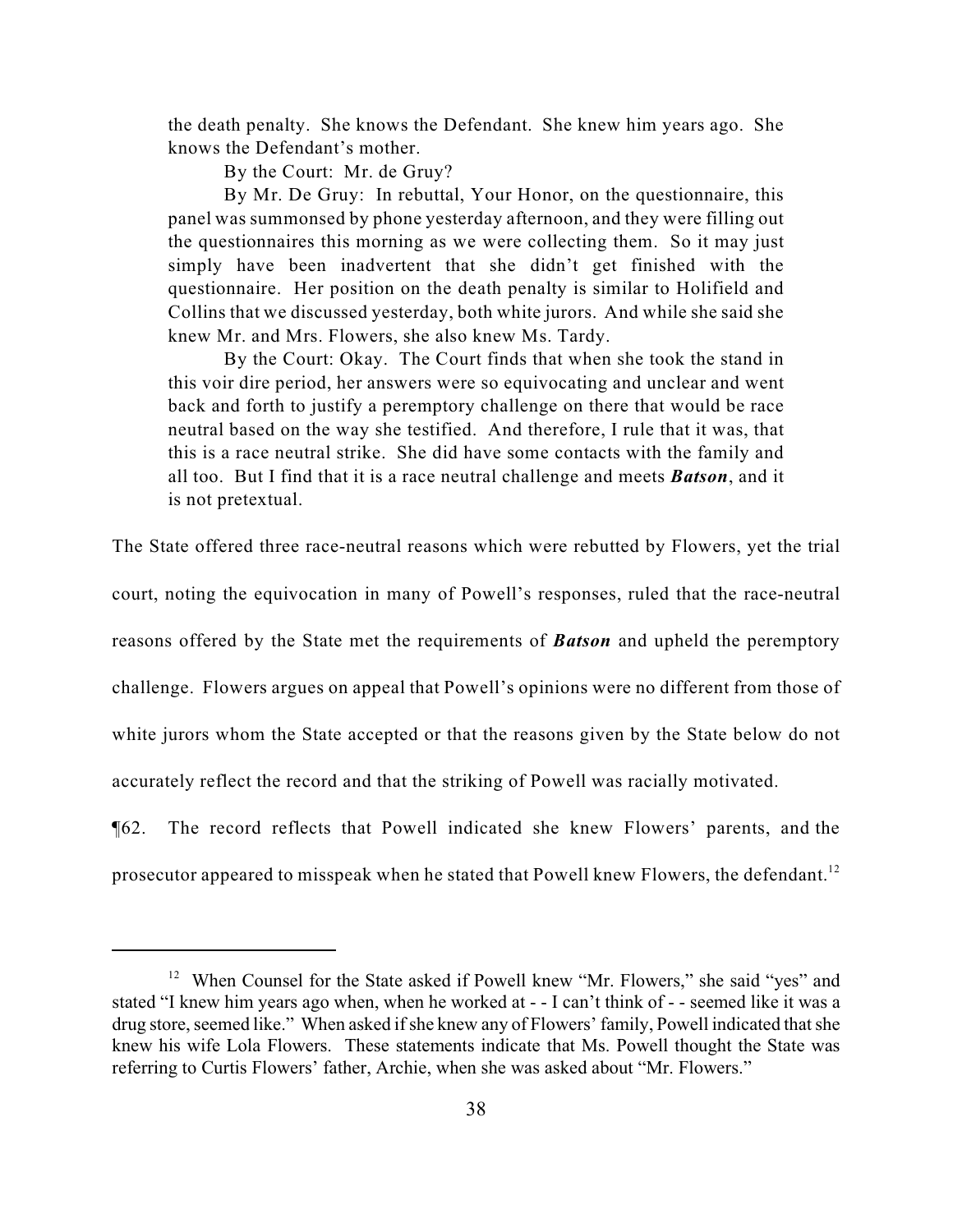Powell indicated that she had known Flowers' mother for a long time, roughly twenty years. These connections are sufficient, despite the prosecutor's misstatement, to establish that Powell had a prior relationship with members of the defendant's family, a valid race-neutral reason which this Court has repeatedly recognized. *See Perry*, 637 So. 2d at 873-74.

¶63. As far as Powell's opposition to the death penalty, when she was initially asked by the judge whether she could vote for the death penalty, she stated "I don't think I could." When counsel for the State asked her essentially the same question, she indicated she was strongly against the death penalty, saying "I would, I, my personal opinion would be, you know, just life, life imprisonment." When the prosecutor asked if her beliefs against the death penalty would keep her from voting for the death penalty regardless of the facts, she stated "I would vote for, I would vote for the life." When Flowers' counsel later questioned her, Powell indicated that she could follow the court's instructions and eventually responded "Yes. I think so" to counsel's question as to whether she could vote for the death penalty if the facts were bad enough. The record reflects that Powell's ambivalence about or opposition to the death penalty is comparable to, if not greater than, that of Holifield and Collins, discussed *supra*. Even if we were to infer pretext based on a comparison of Powell's views on the death penalty with those of Collins and Holifield, any inference of pretext disappears when we consider that Powell also knew members of Flowers' family while Collins and Holifield did not. *See Berry*, 802 So. 2d at 1040 ("Where multiple reasons lead to a peremptory strike, the fact that other jurors may have some of the individual characteristics of the challenged juror does not demonstrate that the reasons assigned are pretextual.").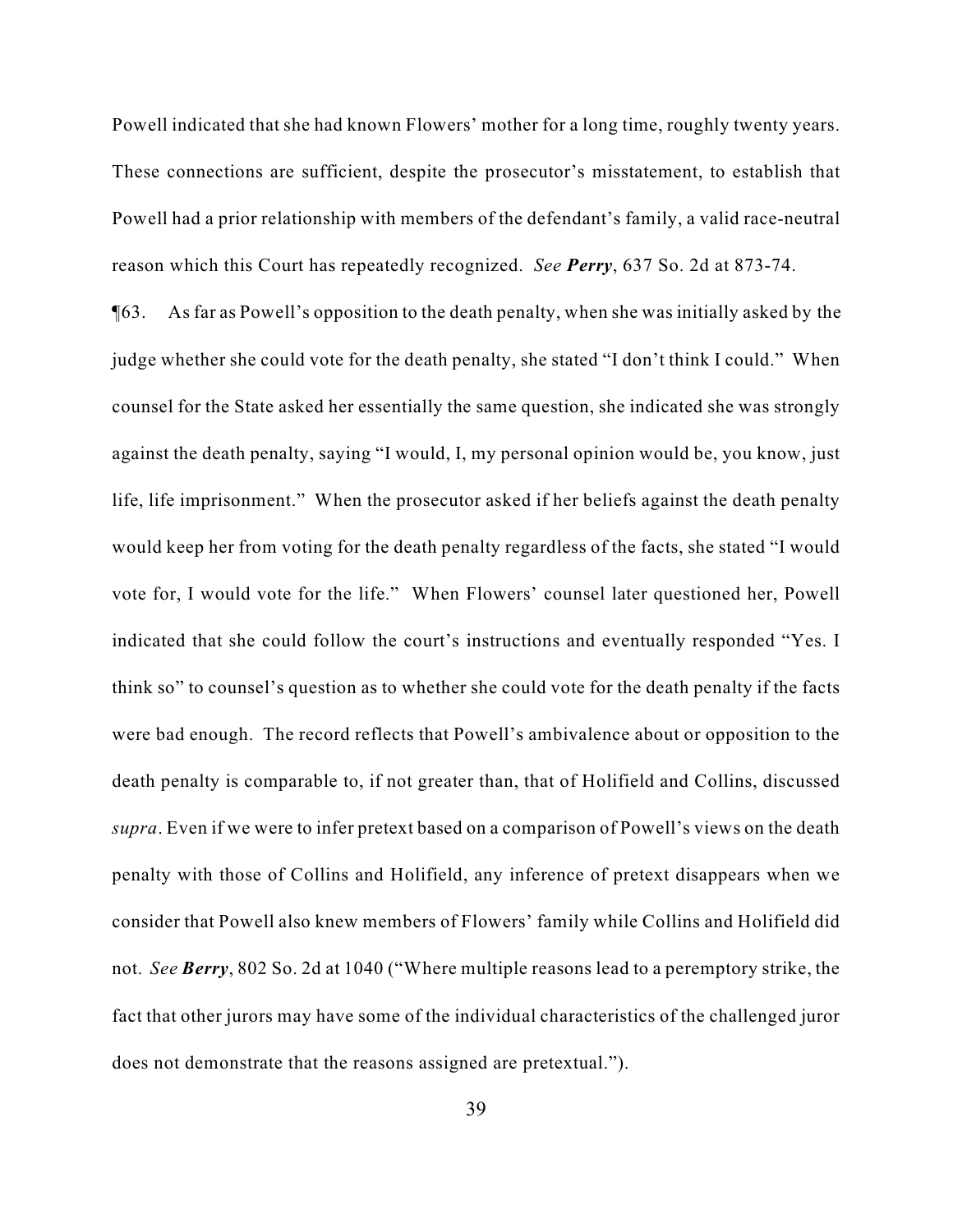¶64. Flowers also rebutted the fact that Powell had not answered the death penalty question on the jury questionnaire by stating that Powell had been summonsed by phone the previous day, she was filling out the questionnaire that very morning, and he opined that it was "inadvertent that she didn't get finished with the questionnaire." The reason proffered by the State is race-neutral on its face since race was not referenced; however, we are wary of accepting this as a "valid" race-neutral reason. The record reflects that many jurors left questions unanswered on their jury questionnaire, yet the State did not raise their failure to answer a question as a grounds for exercising a strike. If the State felt strongly enough about Powell's failure to answer a particular question on her jury questionnaire, the State could have voir dired her concerning her failure to respond, rather than manufacturing this purportedly race-neutral reason after voir dire was concluded. Moreover, the State did voir dire Powell concerning her belief in the death penalty and whether she could faithfully apply the law in the instant case, which makes the State's argument that it struck Powell because of her failure to answer a question on her jury questionnaire even more suspect.

¶65. The State offered multiple race-neutral reasons for striking Powell which Flowers rebutted, yet the trial court ultimately found Flowers' rebuttal unpersuasive and upheld the peremptory strike as race-neutral. Though we find that Powell's failure to answer the death penalty question on her jury questionnaire is not a valid race-neutral reason in this particular instance, we do find that the State introduced sufficient evidence regarding Powell's relationship with the Flowers family and her ambivalence about the death penalty to support the trial judge's finding that the strike was race-neutral, so that his ruling is not clearly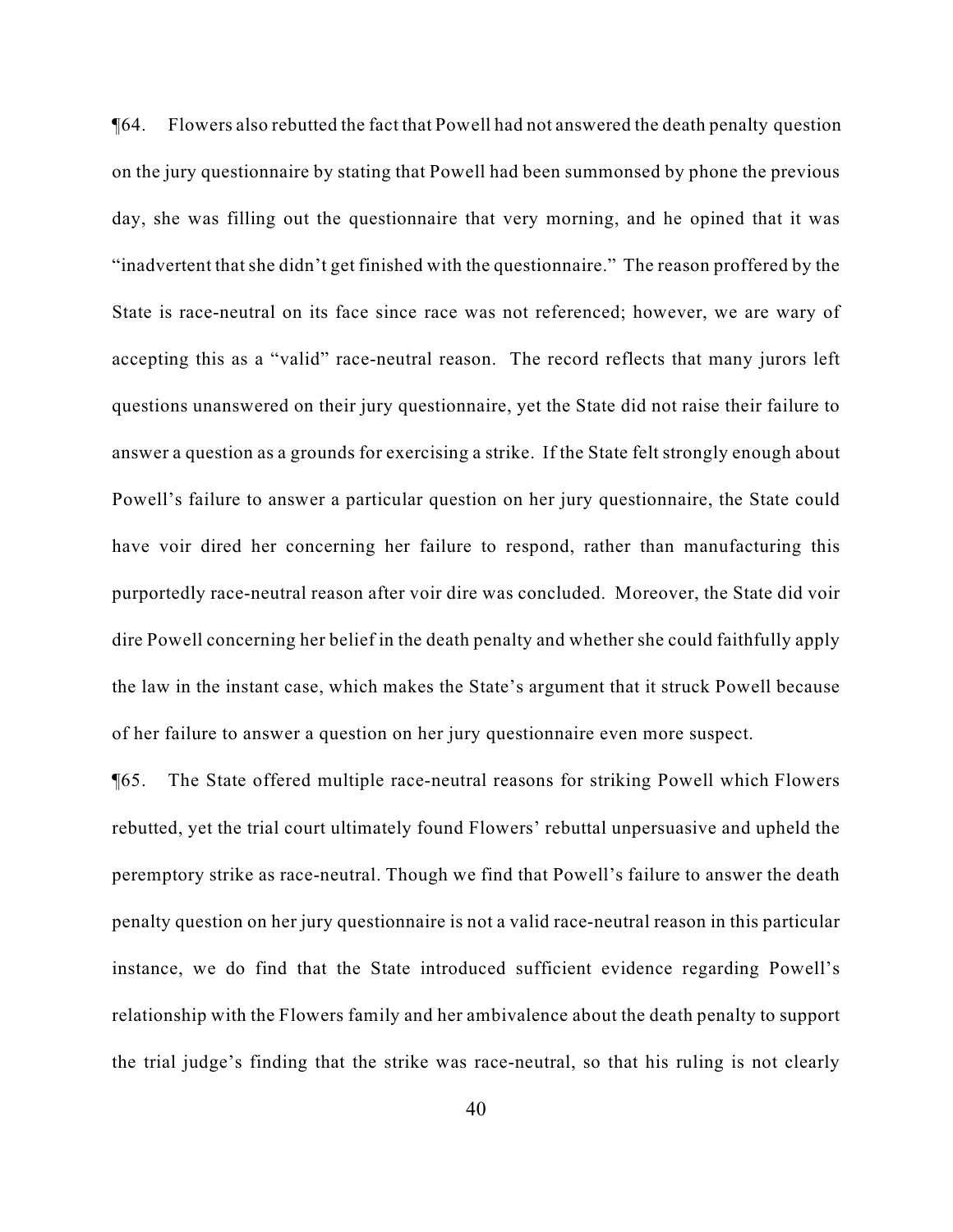erroneous. *See Walker*, 815 So. 2d at 1214 (stating trial court's ruling on *Batson* claim will not be reversed unless "clearly erroneous or against the overwhelming weight of the evidence.").

#### **III.**

¶66. The instant case presents us with as strong a prima facie case of racial discrimination as we have ever seen in the context of a *Batson* challenge, and though the sheer number of strikes exercised against a cognizable group of jurors is not itself dispositive of our analysis, "the relative strength of the prima facie case of purposeful discrimination will often influence this inquiry" into *Batson* challenges. *Sewell v. State*, 721 So. 2d 129, 136 (Miss. 1998); *see also Mack v. State*, 650 So. 2d 1289, 1298 (Miss. 1994) (stating that "[t]he stronger the prima facie case, the more cogent the explanations from the state and supporting evidence must be and vice versa.") (citation omitted). Of the six hundred summonses sent out to potential jurors in this case, three hundred juror questionnaires were filled out by potential jurors and received by the court in response to the summonses. At least 120 potential jurors indicated that they were of African-American descent, meaning that at least forty percent of the potential jury pool was African-American. This percentage closely tracks the racial demographics of Montgomery County, as defense counsel asserted that African-American citizens comprise forty-five percent of the county's population. The prosecutor exercised all fifteen of his peremptory strikes on African-Americans, and the lone African-American who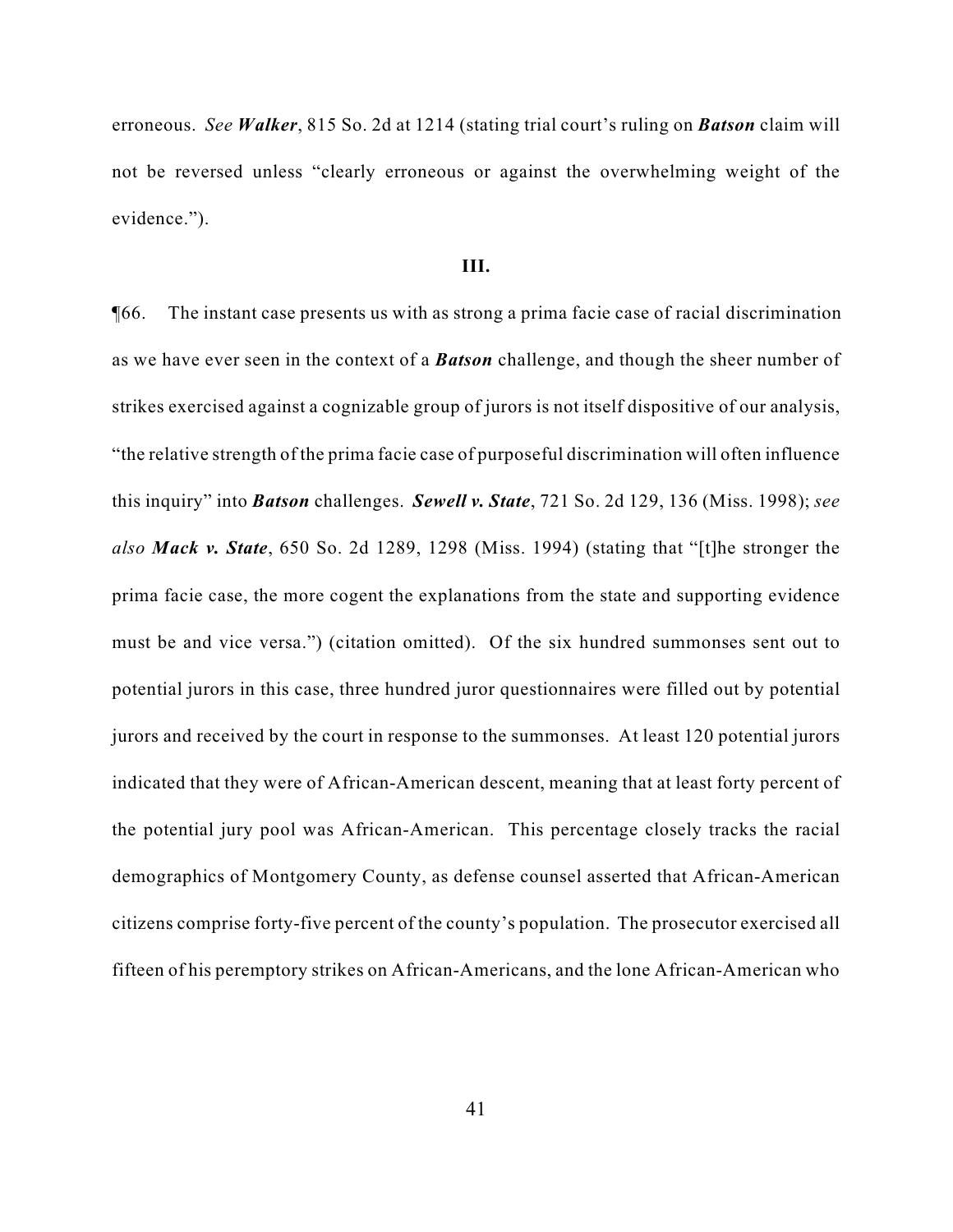ultimately sat on Flowers' jury was seated after the State ran out of peremptory challenges.<sup>13</sup> Such a result cannot be considered "happenstance." *See Miller-El v. Cockrell*, 537 U.S. 322, 342, 123 S.Ct. 1029, 1042, 154 L.Ed. 2d 931 (2003).<sup>14</sup>

¶67. While many of the seeming discrepancies in the jury selection process can be explained away by application of procedural bars, defense counsel's failure to rebut all of the State's race-neutral reasons, or genuine concerns about a juror's fitness to serve on the jury, the facts and law before this Court compel us to find a *Batson* violation in the instant case. The peremptory challenge exercised against Vickie Curry was clearly pretextual, as there was no basis in the record for two of the grounds proffered by the State, and the State's third ground was predicated on Curry's acquaintance with Flowers' sister ten years prior, a tenuous relationship at best. Our finding that the trial court erred in upholding the strike of Curry is bolstered by the trial court's own erroneous statement that "the State has a right to exercise a challenge based on some of the answers from the other jurors as far as their peremptory challenge goes." Also, the State's actions in striking Connie Pittman are equally

 $13$  A second African-American was initially selected, but later was removed from the jury when he acknowledged that he misstated his beliefs.

<sup>&</sup>lt;sup>14</sup> The *Miller-E*l Court stated that:

The prosecutors used their peremptory strikes to exclude 91% of the eligible African-American venire members and only one served on petitioner's jury. In total, 10 of the prosecutors' 14 peremptory strikes were used against African-Americans. Happenstance is unlikely to produce this disparity.

*Miller-El*, 537 U.S. at 342.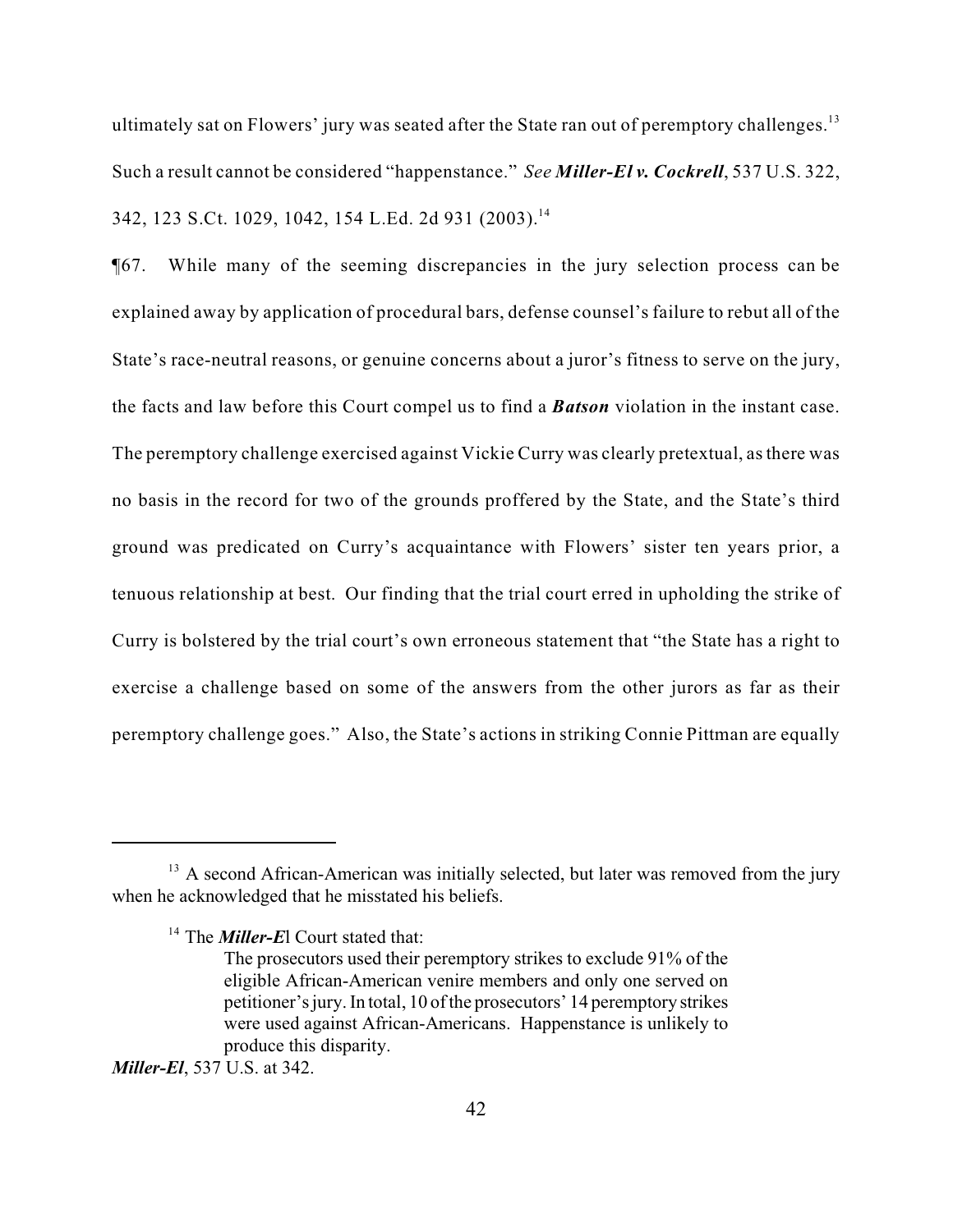specious, as there is absolutely no evidence in the record to support the State's proffered reason for striking her.

¶68. While there was sufficient evidence to uphold the individual strikes of Golden, Reed, and Alexander Robinson under a "clearly erroneous" or "against the overwhelming weight of the evidence" standard, these strikes are also suspect, as an undertone of disparate treatment exists in the State's voir dire of these individuals. The striking of Golden is suspect because her views on the death penalty were nearly indistinguishable from those of two white jurors who ultimately served on the jury, suggesting disparate treatment. The striking of Reed is suspect because there is no evidence in the record to show that she had any connection with members of Flowers' family, despite the fact that she had previously worked at the same business as those family members. The peremptory challenge to Alexander Robinson is also suspect because his opposition to the death penalty was not as strong as that of two white jurors who served, and his prior service on a civil jury that voted not guilty has little bearing on his ability to be fair and impartial in a criminal case. The genuineness of Robinson's prior jury service as a reason for the State to strike him is questionable since the State failed to voir dire other white jurors concerning their prior jury service. While each individual strike may have justifiably appeared to the trial court to be sufficiently race neutral, the trial court also has a duty to look at the State's use of peremptory challenges *in toto*. *See Miller-El*, 125 S.Ct. at 2331 (the ruling in *Batson* "requires the judge to assess the plausibility of that reason in light of *all evidence* with a bearing on it."); *Stewart v. State*, 662 So. 2d 552, 559 (Miss. 1995) ("the trial court must consider *all the relevant circumstances*,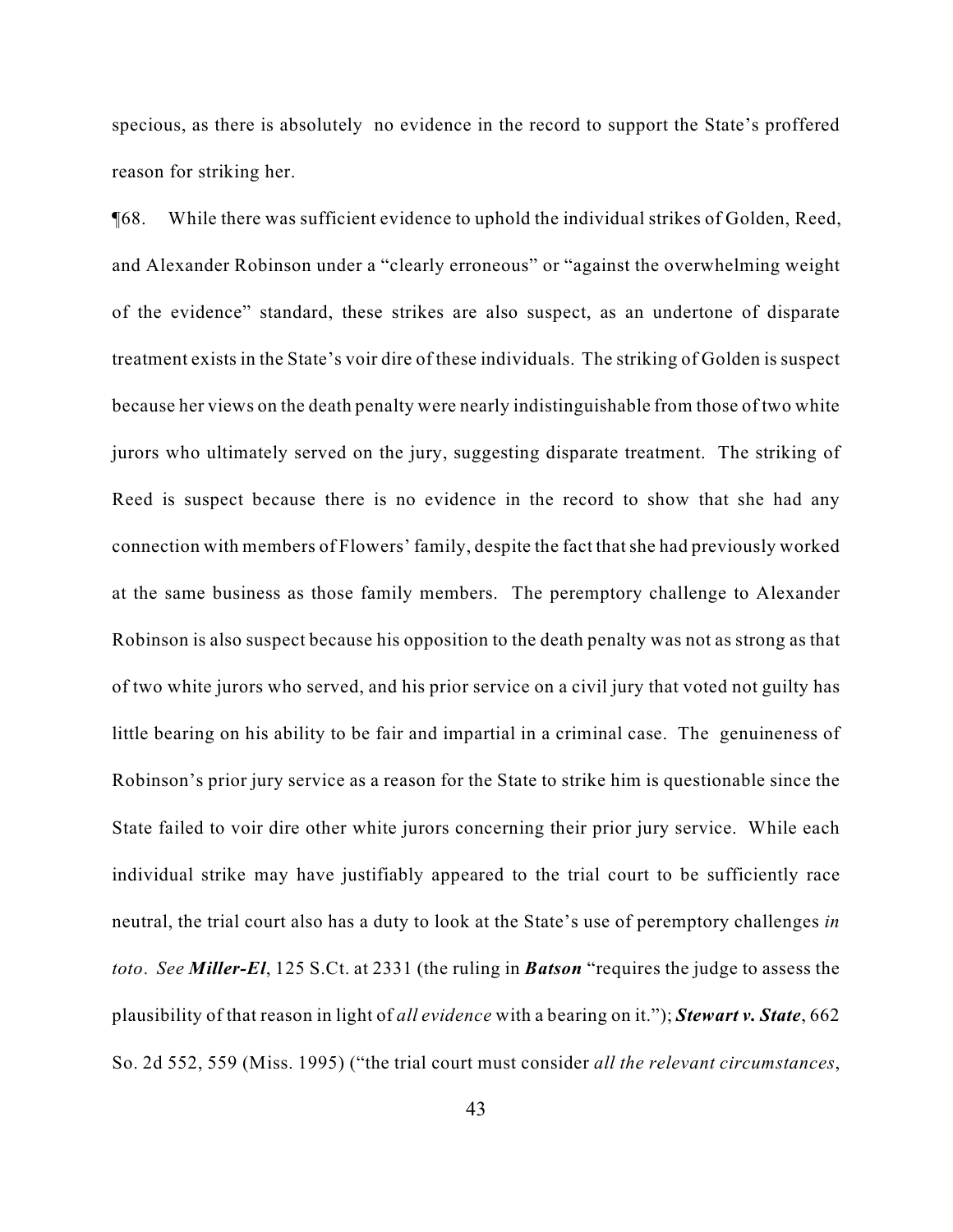such as the way prior peremptory strikes have been used and the nature of the questions posed on voir dire."); *Lewis v. Lewis*, 321 F.3d 824, 831 (9th Cir. 2003) ("After analyzing each of the prosecutor's proffered reasons, our precedent suggests that the court should the step back and evaluate all of the reasons together.") (Emphasis added). Though a reason proffered by the State is facially neutral, trial judges should not blindly accept any and every reason put forth by the State, especially where, as here, the State continues to exercise challenge after challenge only upon members of a particular race.

¶69. Because racially-motivated jury selection is still prevalent twenty years after *Batson* was handed down and because this case evinces an effort by the State to exclude African-Americans from jury service, we agree that it is "necessary to reconsider *Batson*'s test and the peremptory challenge system as a whole." *Miller-El*, 125 S.Ct. at 2344 (Breyer, J., concurring). While the *Batson* test was developed to eradicate racially discriminatory practices in selecting a jury, prosecuting and defending attorneys alike have manipulated **Batson** to a point that in many instances the voir dire process has devolved into "an exercise" in finding race neutral reasons to justify racially motivated strikes." *Howell*, 860 So. 2d at 766 (Graves, J., dissenting). When *Batson* was handed down, Justice Marshall predicted that "[m]erely allowing defendants the opportunity to challenge the racially discriminatory use of peremptory challenges in individual cases will not end the illegitimate use of the peremptory challenge." *Batson*, 476 U.S. at 105 (Marshall, J., concurring). Unfortunately, as this case has shown, Justice Marshall was correct in predicting that this problem would not subside. His solution to this problem was to ban peremptory challenges outright, a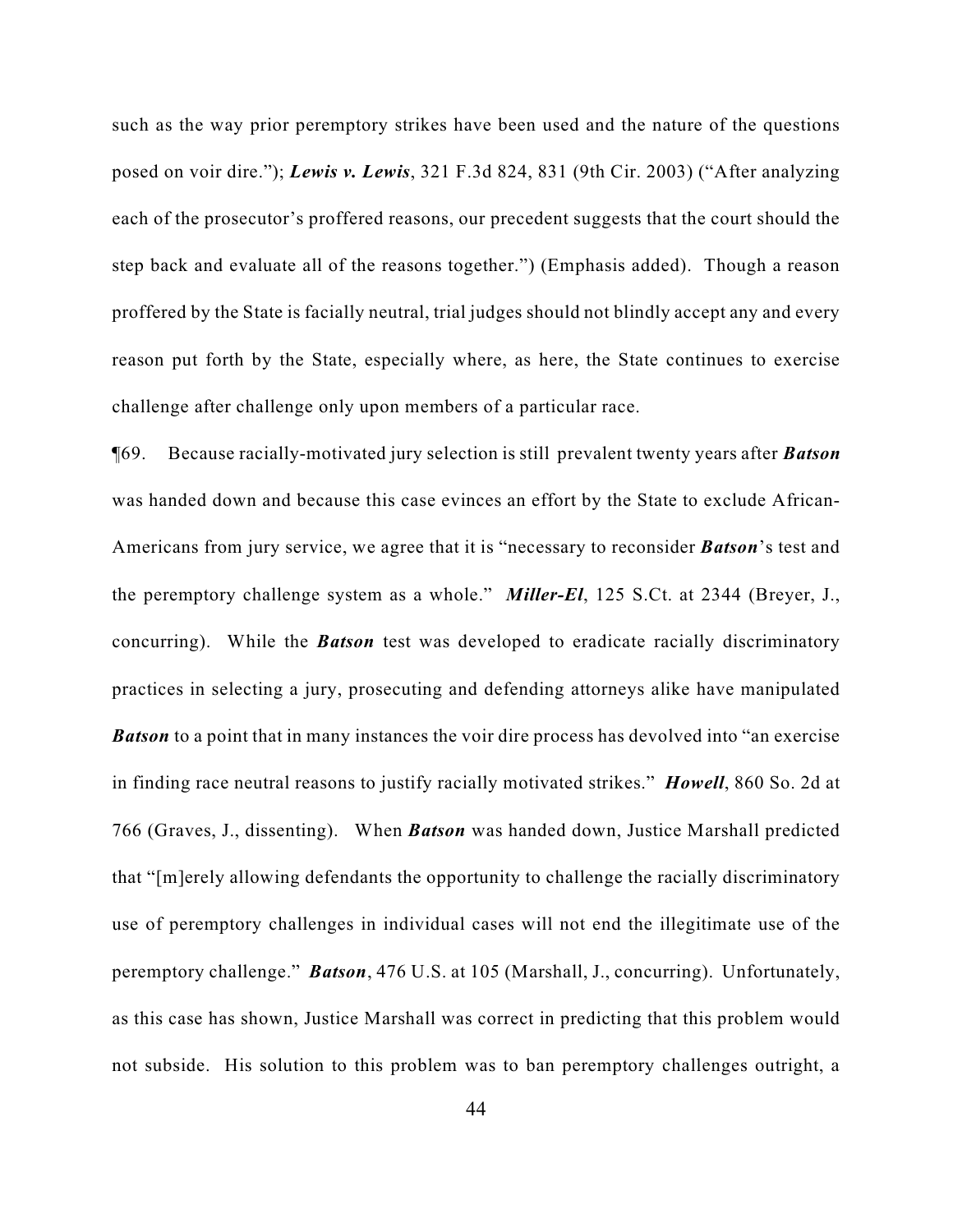position later advocated by Mississippi Supreme Court Justice Michael Sullivan. *See Batson*, 476 U.S. at 108 (Marshall, J., concurring) (stating that "only by banning peremptories entirely can such discrimination be ended."); *Thorson v. State*, 653 So. 2d 876, 896 (Miss. 1994) (Sullivan, J., concurring) (stating that "the proper remedy for this type of situation is the complete elimination of peremptory challenges in the trial courts of Mississippi.").

¶70. One of the principles undergirding the *Batson* decision itself is that "the Equal Protection Clause forbids the prosecutor to challenge potential jurors solely on account of their race or on the assumption that black jurors as a group will be unable impartially to consider the State's case against a black defendant." *Batson*, 476 U.S. at 89. And while numerous studies have been conducted in an effort to quantify the effects that race has on jury verdicts, $15$  the United States Supreme Court has been critical of such studies because these types of statistical analyses don't "prove that race enters into any capital sentencing decisions or that race was a factor in [an individual defendant's] particular case." *McCleskey*

<sup>&</sup>lt;sup>15</sup> Sommers and Ellsworth conducted an analysis of numerous social science studies which purported to address "the relationship between race and criminal jury decision making." Samuel R. Sommers & Phoebe C. Ellsworth, *Symposium: The Jury at a Crossroad: The American Experience, II. the Jury and Race, How Much Do We Really Know about Race and Juries? A Review of Social Science Theory and Research*, 78 Chi.-Kent L. Rev. 997 (2003). The various studies analyzed in their article employed one of three methodologies: (1) archival analysis of verdicts in actual cases; (2) post-trial interviews with jurors; and (3) mock jury experiments. *Id*. While the differing studies tended to show that race can be and does become a factor in the decisionmaking process of juries, Sommers and Ellsworth were quick to point out that "[f]or any particular case, few researchers would dare claim that they could predict exactly how and to what extent race will influence the final verdict." *Id*. at 1030-31. It is for this very reason that the *Batson* test was developed and why our courts prohibit race-based challenges.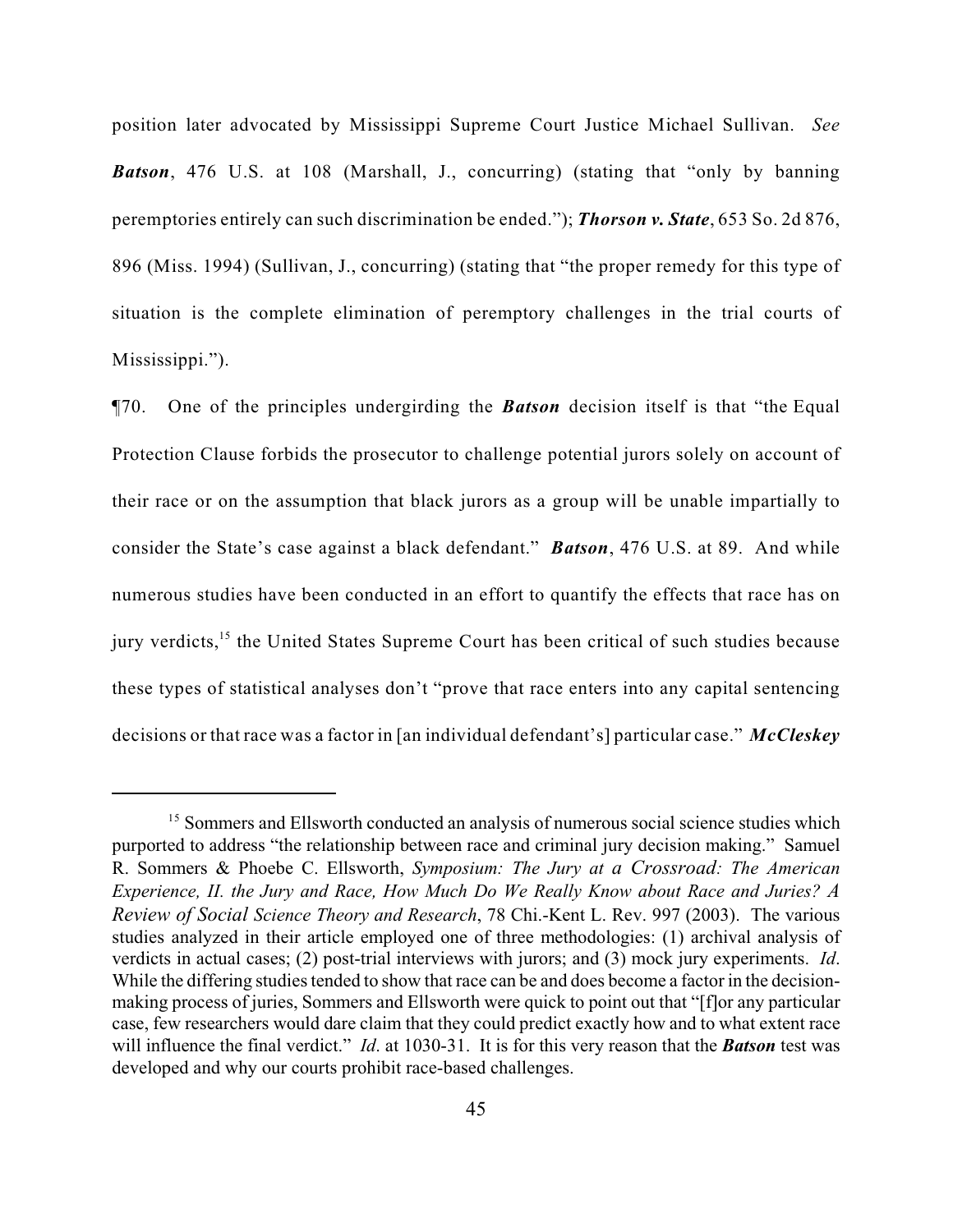*v. Kemp*, 481 U.S. 279, 308, 107 S.Ct. 1756, 95 L.Ed. 2d 262 (1987). *Batson* makes clear that each juror must be evaluated on his/her own merits, not based on supposed group-based traits or thinking. Despite the fact that race still seems to be a prevalent consideration in jury selection and/or deliberations, it appears unlikely that any courts will be soon willing to take the unprecedented and seemingly extreme measure of abolishing the peremptory challenge system in its entirety.

¶71. One alternative to the abolition of peremptory challenges is the adoption of a rule that permits only limited voir dire, similar to the rule in Maryland. *See Dingle v. State*, 759 A.2d 819 (Md. 2000). Maryland grants a trial judge "broad discretion in the conduct of voir dire, most especially with regard to the scope and the form of the questions propounded," and the judge "need not make any particular inquiry of the prospective jurors unless that inquiry is directed toward revealing cause for disqualification." *Dingle*, 759 A.2d at 826. Maryland recognizes two areas of inquiry that may properly uncover cause for disqualification:

(1) an examination to determine whether prospective jurors meet the minimum statutory qualifications for jury service, see Maryland Code (1974, 1989 Repl. Vol., 1992 Cum. Supp.), Courts & Judicial Proceedings Article, § 8-207; or (2) "'an examination of a juror . . . conducted strictly within the right to discover the state of mind of the juror in respect to the matter in hand or any collateral matter reasonably liable to unduly influence him."

*Id*. at 823 (citations omitted). The Court of Appeals in Maryland has instructed the lower courts that questions asked during voir dire "should focus on issues particular to the defendant's case so that biases *directly related* to the crime, the witnesses, or the defendant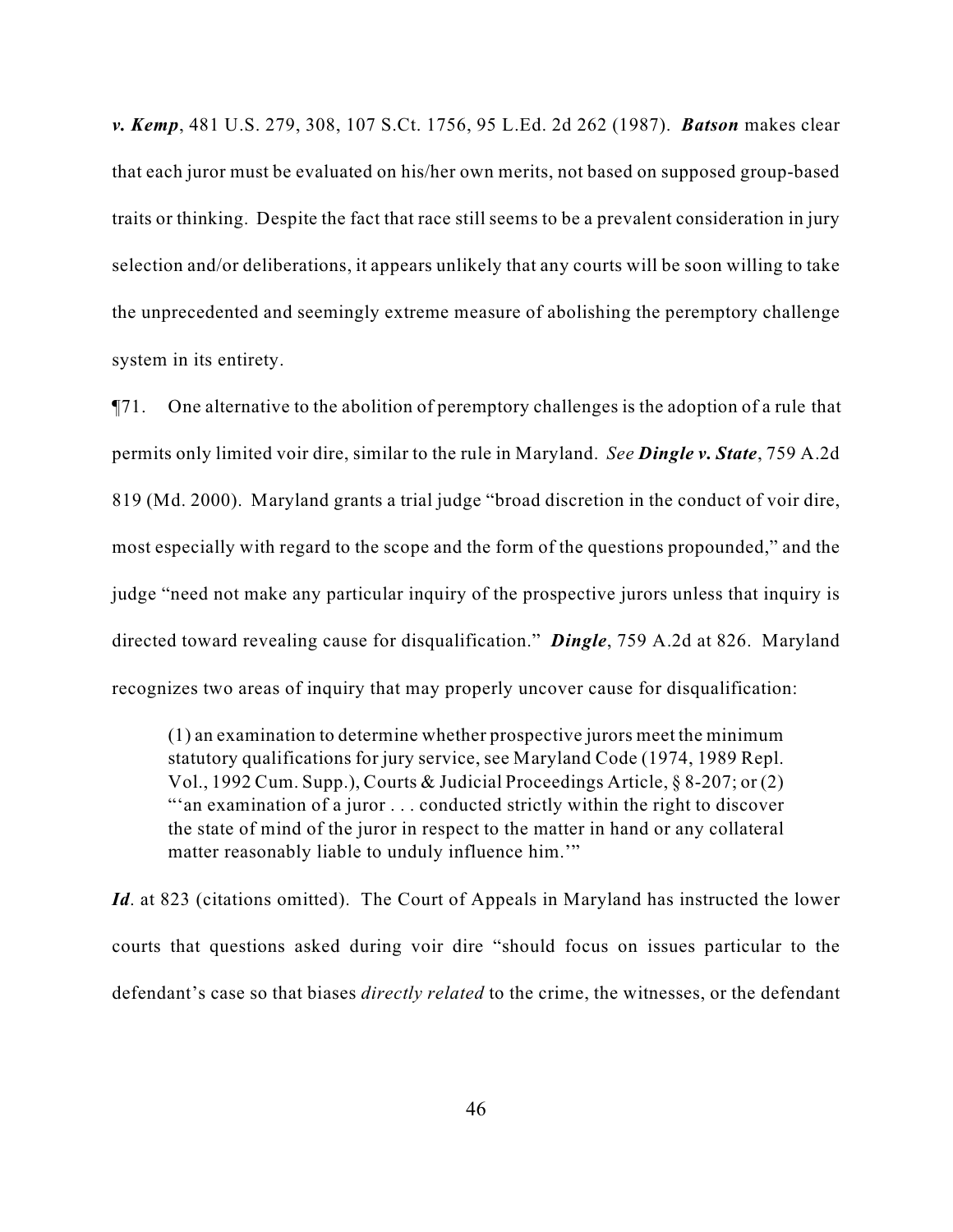may be uncovered."<sup>16</sup> Id. at 824 (emphasis added). Various commentators have also suggested category-conscious jury selection, harsher sanctions, enhanced voir dire, or changing the way courts scrutinize the second step of *Batson*, as alternatives to outright elimination of the peremptory challenge system. Antony Page, *Batson's Blind-Spot: Unconscious Stereotyping and the Peremptory Challenge*, 85 B.U. L. Rev. 155, 246-61 (2005) (analyzing alternatives to eliminating peremptory challenge system).

¶72. While we neither abolish peremptory challenges, nor adopt a limited voir dire rule, nor make any specific changes to our peremptory challenge system, we are inclined to consider such options if the attorneys of this State persist in violating the principles of **Batson** by racially profiling jurors. Because it is well recognized that the right to an "impartial jury and fair trial" is guaranteed by our Constitution, but that "the right of peremptory challenge is not of constitutional magnitude," we would be well within our authority in abolishing the peremptory challenge system as a means to ensure the integrity of our criminal trials. *See Batson*, 476 U.S. at 108 (Marshall, J., concurring).

## **CONCLUSION**

¶73. After carefully reviewing the record before this Court and the applicable law, we find that the State engaged in racially discriminatory practices during the jury selection process

<sup>&</sup>lt;sup>16</sup> The Court in *Uzzle v. State* has also instructed:

Questions not directed to a specific ground for disqualification but which are speculative, inquisitorial, catechising or "fishing", asked in aid of deciding on peremptory challenges, may be refused in the discretion of the court, even though it would not have been error to have asked them.

<sup>832</sup> A.2d 869, 875 (Md. Ct. Spec. App. 2003) (citation omitted).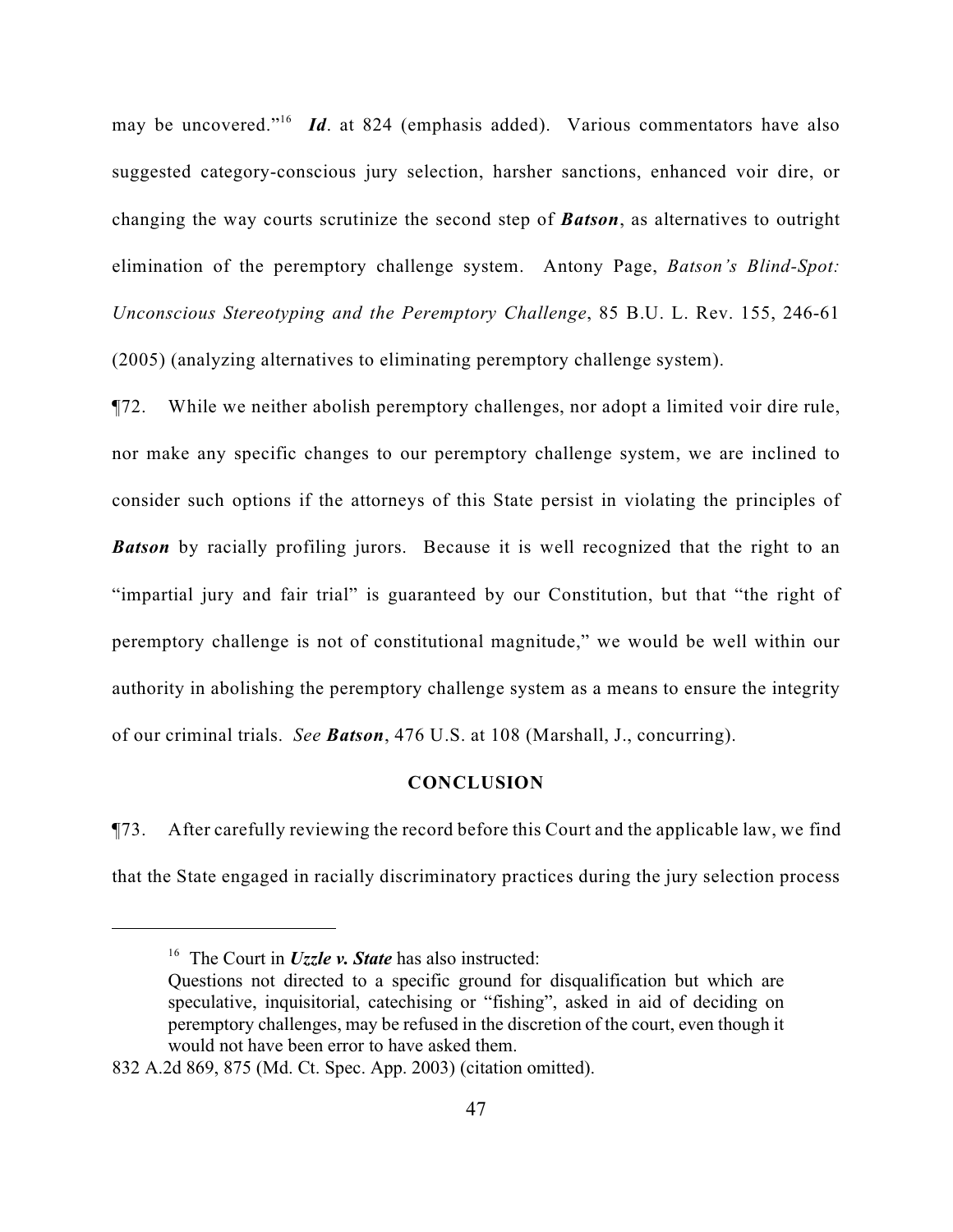and that the trial court committed reversible error in upholding the peremptory strikes exercised against Vickie Curry and Connie Pittman. Based on the State's *Batson* violation, we are required to reverse the judgment of the Montgomery County Circuit Court and remand this case for a new trial. *See Batson*, 476 U.S. at 100 (finding of *Batson* violation requires reversal); *Dawson v. Delaware*, 503 U.S. 159, 112 S.Ct. 1093, 117 L.Ed. 2d 309 (1992) (Blackmun, J., concurring) (reiterating that a *Batson* violation is not subject to harmless-error analysis). Accordingly, the trial court's judgment is reversed, and this case is remanded for a new trial consistent with this opinion.

#### ¶74. **REVERSED AND REMANDED.**

# **WALLER, P.J., DIAZ AND DICKINSON, JJ., CONCUR. COBB, P.J., CONCURS IN RESULT ONLY WITH SEPARATE WRITTEN OPINION JOINED IN PART BY DICKINSON, J. SMITH, C.J., DISSENTS WITH SEPARATE WRITTEN OPINION JOINED BY EASLEY, CARLSON AND RANDOLPH, JJ.**

#### **COBB, PRESIDING JUSTICE, CONCURRING IN RESULT ONLY:**

¶75. I concur with this Court's judgment reversing the trial court's judgment and remanding this case for a new trial. The plurality has provided a very thorough and instructive analysis of the *Batson* process, which should be useful, not only to the prosecutors who will be trying this case upon remand, but also to all prosecutors and defense attorneys alike, as they engage in future jury selection arguments. I write separately because I do not agree that this case is reversible on the *Batson* issue alone.

¶76. In the course of the four-day jury selection process, there were many close calls to make, as is obvious from the details provided in the majority opinion. There were errors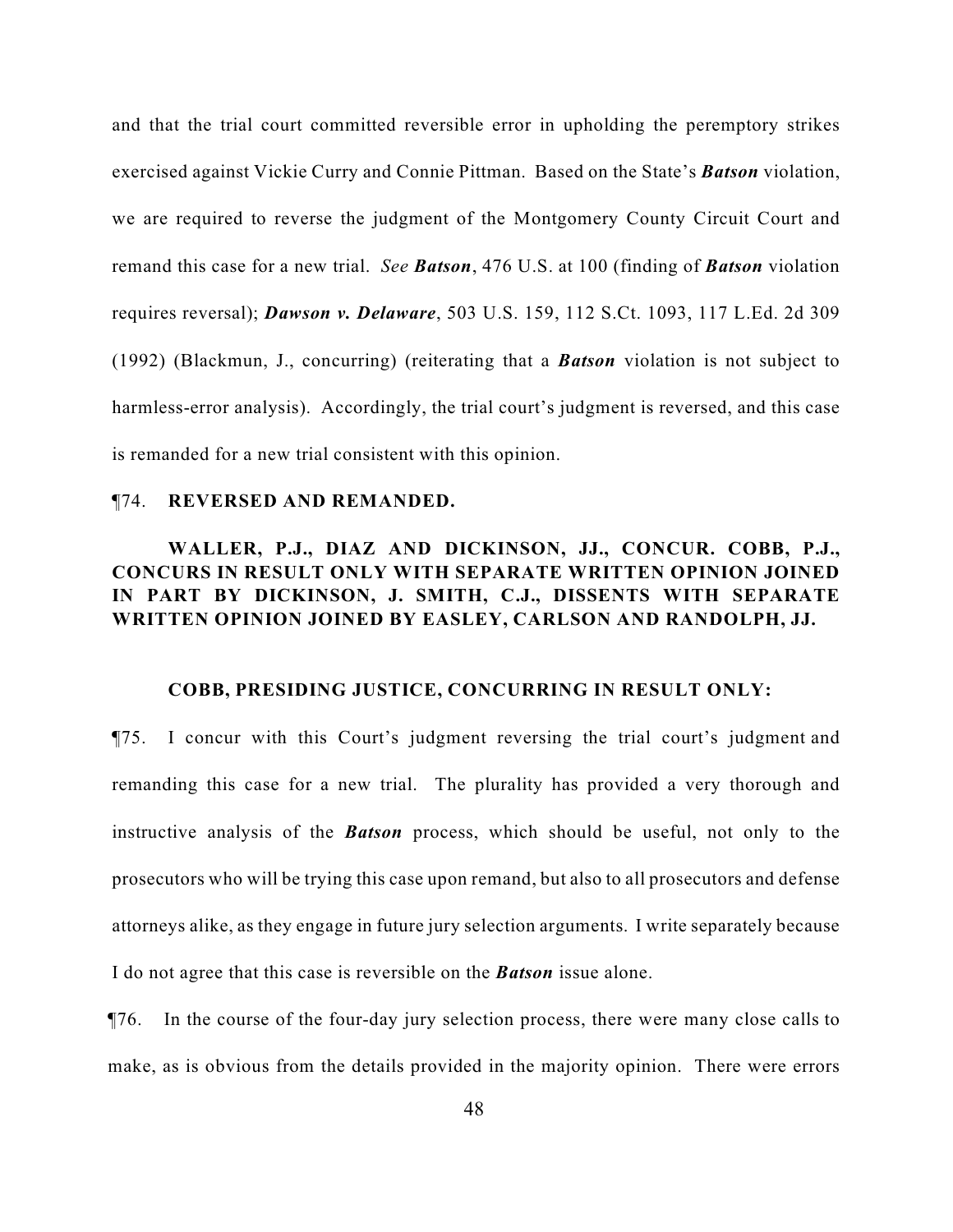made by attorneys for both sides. We now must decide, *inter alia*, whether all of them taken into account, rise to the level of cumulative error which necessitates reversal. We are mindful of the fact that we do not have (and never will have) one important ingredient: namely, the benefit of being in chambers during the debates regarding each strike, and in the court room during the entire voir dire process. Only there is it possible to observe the body language, demeanor, inflections and other visual and auditory keys which help the trial court make its decisions. We work from a cold record, with mere printed words which cannot convey the full and complete picture. This is but one reason this Court gives great deference to a trial court's ruling on *Batson* issues, as well as others which arise in the course of a trial. In *Berry v. State*, 802 So. 2d 1033, 1037 (Miss. 2001), we stated that we give such "deference to the trial court's determinations under *Batson* because they are based largely on credibility". As to the *Batson* issue alone, I do not find reversible error. However, I do see the errors pointed out by the plurality, and they, viewed in the aggregate with others which I mention briefly, infra, result in cumulative error sufficient to warrant a new trial.

¶77. Flowers raised eighteen issues on appeal, which need not be specifically enumerated here, but which included: three regarding the jury selection process; one regarding mention of a polygraph test; one regarding testimony of prior bad acts but no limiting instruction; one regarding cross examination of a defense witness without a factual basis; two regarding victim impact evidence during the guilt phase as well as the sentencing phase; one regarding victim family members' opinions about the defendant and the appropriate sentence; one regarding denial of redirect examination of a defense witness; five regarding jury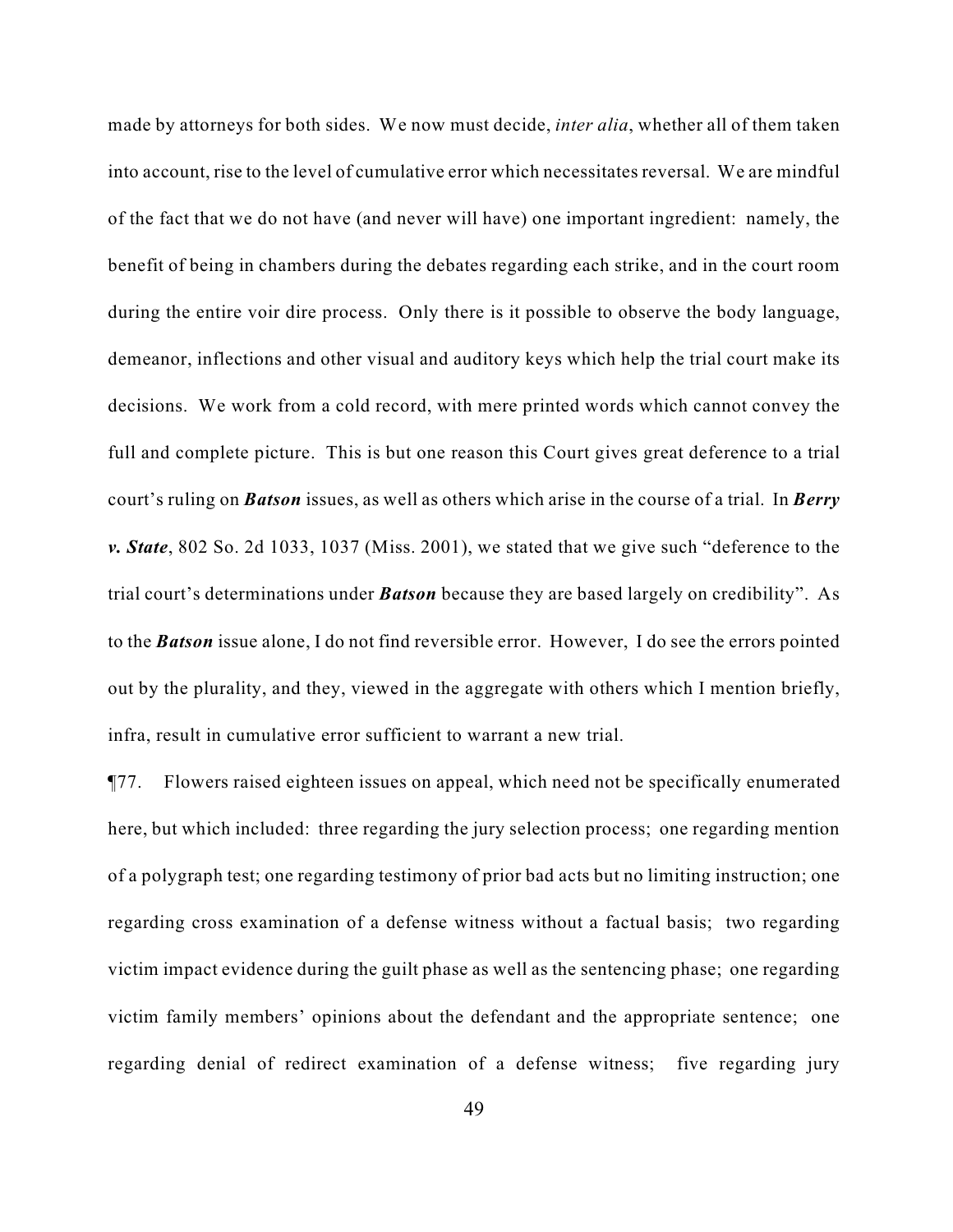instructions; two regarding quashing the indictment and constitutionality of the capital murder statute; and, finally, cumulative error.

¶78. While there were many errors during the six day trial which followed the seating of the jury, I mention only three which, in my view, are sufficiently serious to warrant specific mention: first, the admission of prior bad acts testimony, without giving the defendant's requested limiting instruction; second, allowing the State to cross-examine a defense witness without ever establishing a factual basis for the line of questioning; third, allowing the victim's family members to testify about the crime, the defendant, and the appropriate sentence which should be given. These I would deem harmless error individually, but in the aggregate (including the errors noted in the majority opinion with regard to the *Batson* issue) lead me to find cumulative error sufficient to warrant reversal and remand for new trial.

¶79. Our case law has long allowed an accumulation of otherwise harmless error to result in reversal. See *Griffin v. State*, 557 So. 2d 542, 552-53 (Miss. 1990). In *Jenkins v. State*, 607 So. 2d 1171, 1183-84 (Miss. 1992) we stated that errors in the lower court which do not require reversal standing alone, may, taken cumulatively, require reversal. In *Byrom v. State*, 927 So. 2d 709, 730 (Miss. 2006), in clarifying the scope of appellate review of cumulative error, we held that in "cases in which we find harmless error or any error which is not specifically found to be reversible in and of itself, we shall have the discretion to determine, on a case-by-case basis, as to whether such error or errors, although not reversible when standing alone, may when considered cumulatively require reversal because of the resulting cumulative prejudicial effect."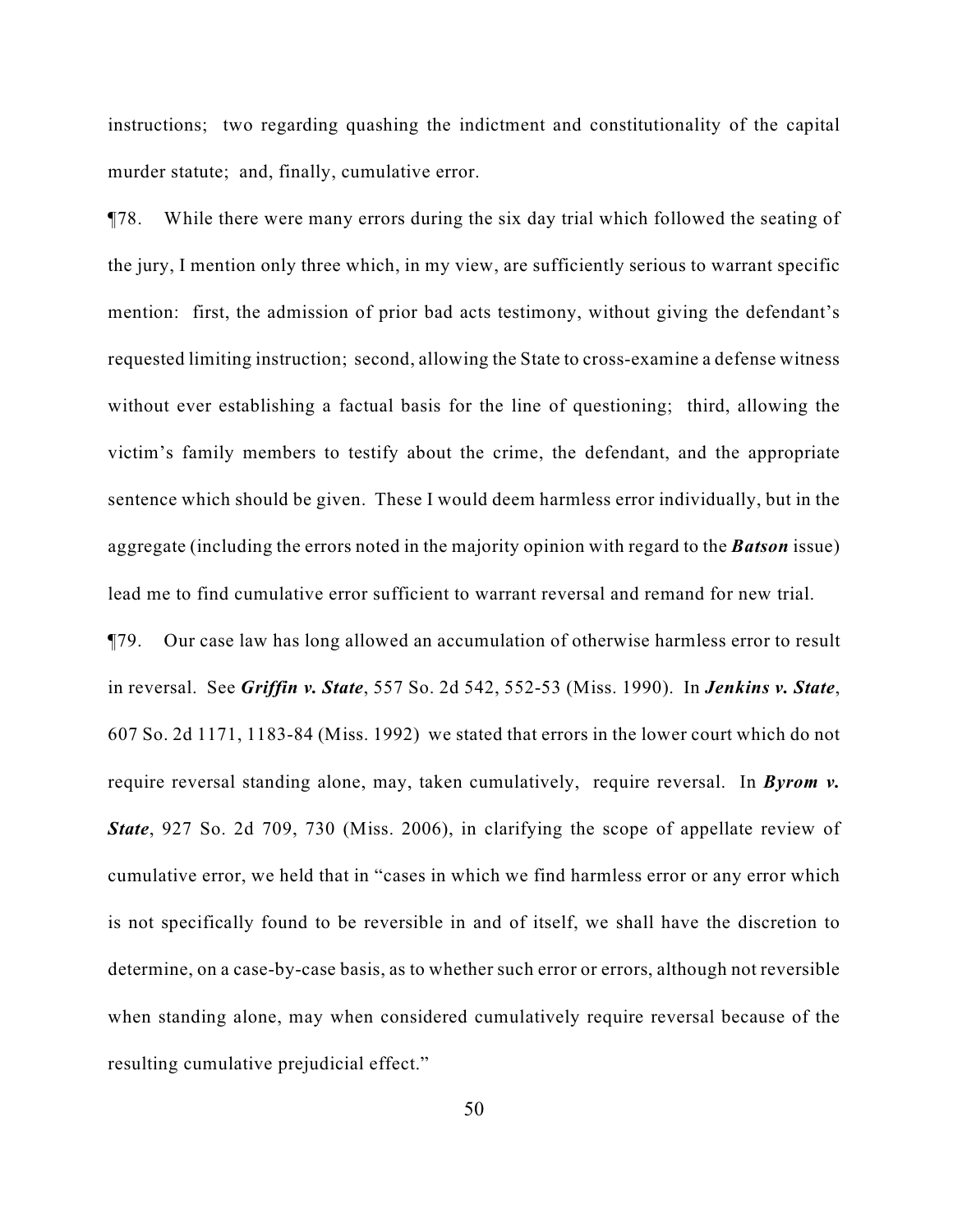¶80. This case must be reviewed with "heightened scrutiny" as is true with every death penalty case. In that light, these errors, any one of which might not be sufficient to warrant reversal, when considered together have such a cumulative effect as to require reversal and remand. As we recently reiterated in *Walker v. State*, 913 So. 2d 198, 250 (Miss. 2005), "[t]his Court has never held that a criminal defendant is entitled to a perfect trial, even with our "heightened scrutiny" standard of review in death penalty cases. A perfect trial is simply impossible. A criminal defendant is entitled, however, to a constitutionally fair trial under the Mississippi and United States Constitutions."

¶81. In my view, the accumulation of numerous errors which might be harmless standing alone, is sufficient to warrant the reversal and remand of this case to the trial court for a new trial. Therefore, I concur in the result reached by the plurality to reverse and remand, but for different reasons.

# **DICKINSON, J., JOINS THIS OPINION IN PART.**

#### **SMITH, CHIEF JUSTICE, DISSENTING:**

¶82. I agree with the plurality that the trial judge was correct in ruling that the State's peremptory strikes as to prospective jurors Hamer, Golden, Kendle, Reed, Robinson, Minnieweather, Robinson, Hearn, and Powell, were correct in that the venire members were struck either for neutral reasons under **Batson**,<sup>17</sup> because Flowers failed to rebut all of the race-neutral reasons given by the State, *Woodward v. State*, 726 So. 2d 524, 534 (Miss.

*Batson v. Kentucky*, 476 U.S. 79, 106 S. Ct 1712, 90 L. Ed. 2d 69 (1986). <sup>17</sup>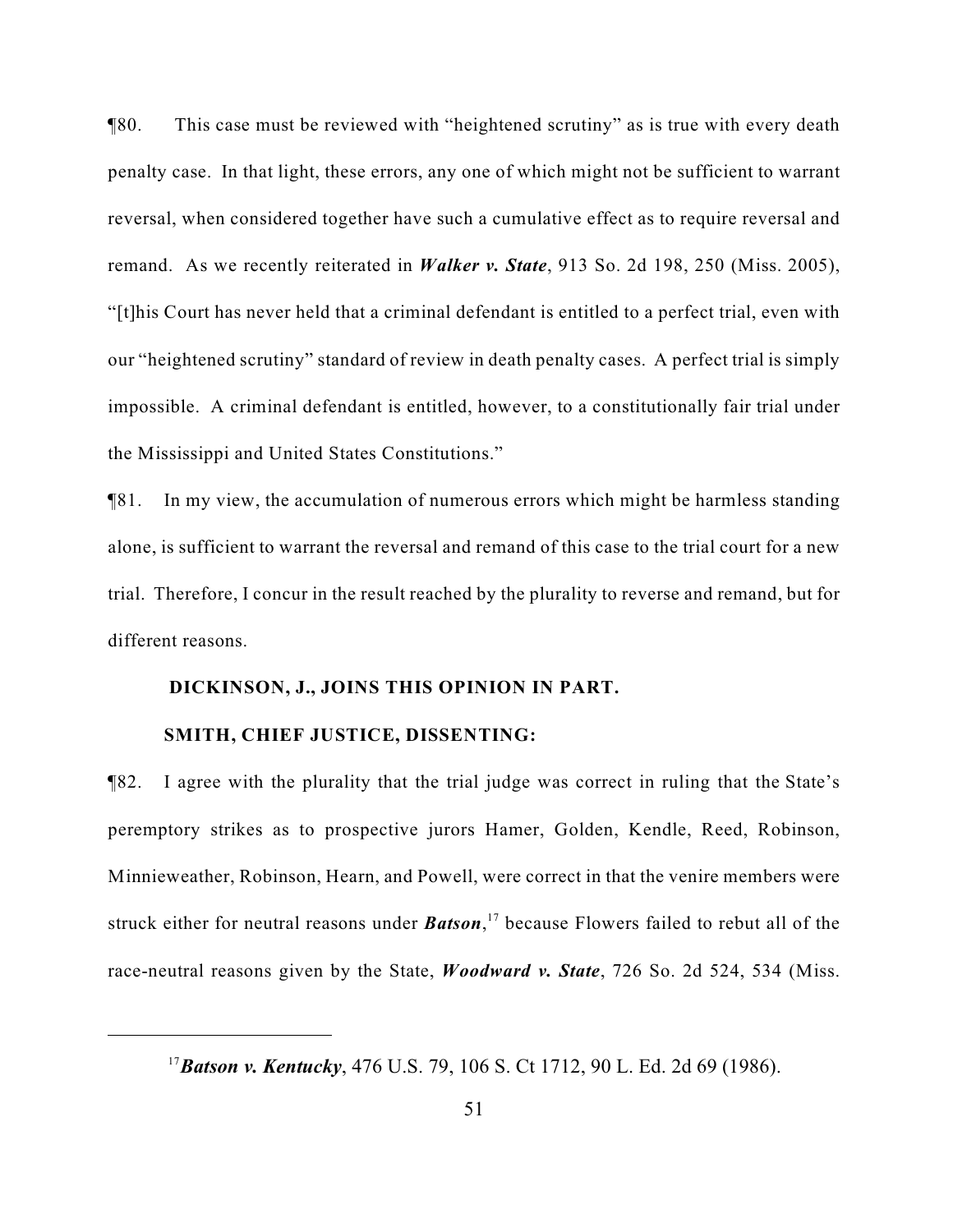1997), or because Flowers raised objections for the first time on appeal and is thus procedurally barred, *Evans v. State*, 725 So. 2d 613, 632 (Miss. 1997). However, as to the plurality's conclusion that the State's use of a peremptory strike against prospective juror Curry violates *Batson*, I disagree. I also disagree with the plurality's finding as to prospective juror Pittman. Therefore, I respectfully dissent.

¶83. "On appellate review, a trial court's determinations under *Batson* are accorded great deference because they are largely based on credibility." *Berry v. State*, 802 So. 2d 1033, 1037 (Miss. 2001). "This Court will reverse only when such decisions are clearly erroneous." *Id*. (citing *Woodward v. State*, 726 So. 2d at 530 ; *Lockett v. State*, 517 So. 2d 1346, 1349-50 (Miss. 1987).

¶84. To find a *Batson* violation, we must analyze the facts under a three-part test:

First, the [opponent of the strike] must make a prima facie showing that the [proponent] has exercised peremptory challenges on the basis of race. Second, if the requisite showing has been made, the burden shifts to the [proponent] to articulate a race-neutral explanation for striking the jurors in question. Finally, the trial court must determine whether the [opponent] has carried his burden of proving purposeful discrimination.

*Randall v. State*, 716 So. 2d 584, 586 (Miss. 1998) (alterations in original) (quoting *Hernandez v. New York,* 500 U.S. 352, 358-59, 111 S. Ct. 1859, 114 L. Ed. 2d 395 (1991) (plurality opinion) (citations omitted)).

¶85. Before I address my belief that the State's peremptory strike against Curry was proper, as well as my findings as to juror Pittman, I note a distinguishing fact that further confirms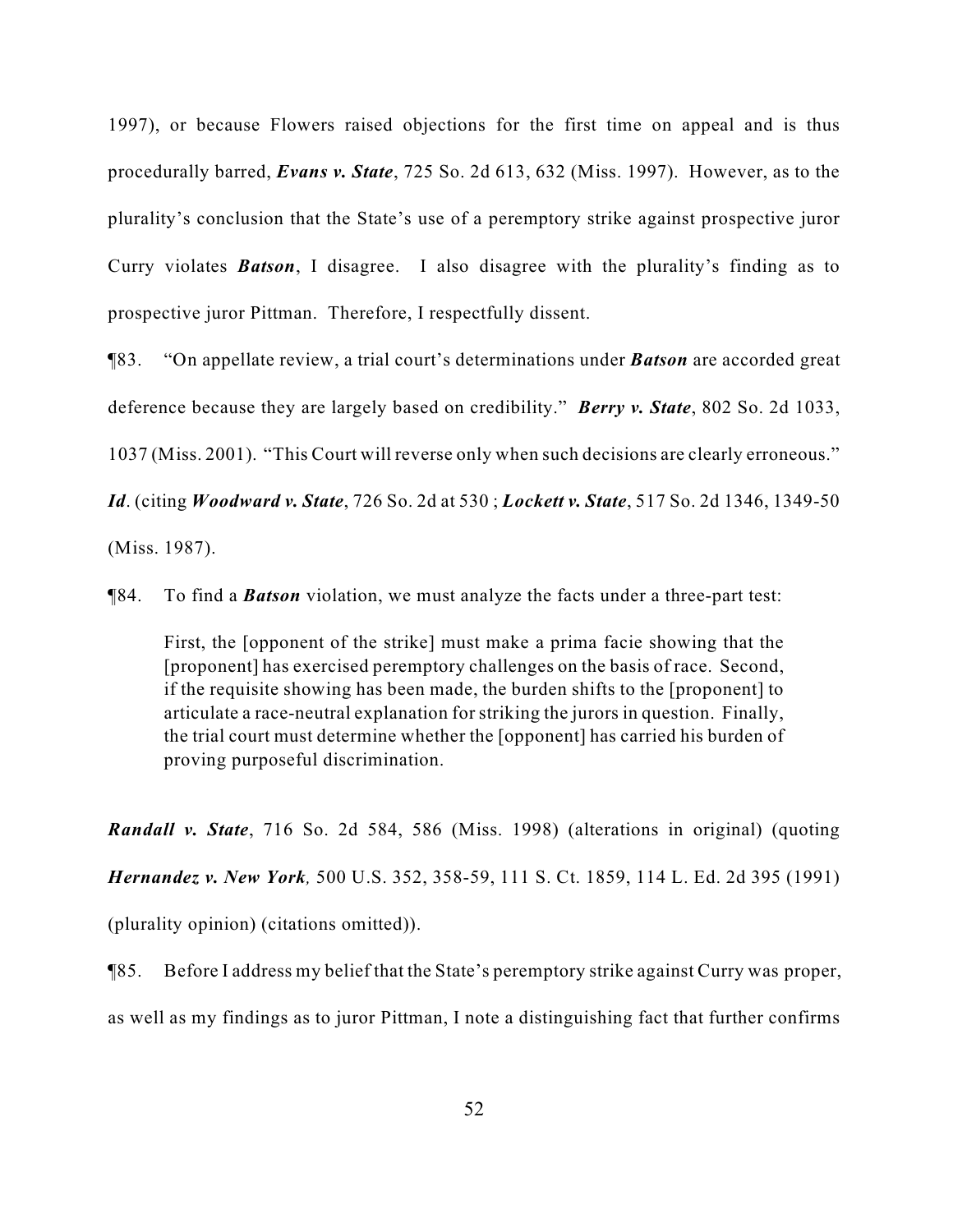the plurality's finding as to juror Golden: the State's peremptory strike against Golden was in accordance with *Batson*.

¶86. One of the reasons the State claimed to have exercised a peremptory strike on Golden was because "Ms. Golden was one of the ones that said at one point under no circumstance could she consider the death penalty, that is was against her religion. And she was barely in my opinion rehabilitated but enough to where she said that she could consider it." Flowers's counsel rebutted the State's reasoning by arguing Golden's views of the death penalty were similar to white jurors Collins and Holifield, both of whom the State accepted; therefore, Flowers contends the State struck Golden because of her race.

¶87. In addition to the differences set forth by the plurality between Golden and Collins, Collins also marked her pre-voir dire questionnaire that she had personal or religious beliefs against imposing the death penalty, and expressly stated that after having gone through two days of voir dire, she had changed her mind about the death penalty. This is hardly an unusual occurrence where, after initially expressing a definite opinion for or against the death penalty, a juror will admit that the "education" provided in the overall voir dire process has convinced that juror to change his/her mind about the death penalty. After all, most citizens who come into the voir dire process as potential jurors in any criminal case, much less a death penalty case, are totally uninformed as to the criminal process and procedure, and voir dire becomes a valuable educational experience for the members of the jury venire. In this vein, Collins went from initial opposition to the death penalty to being able to vote for the death penalty "if the law authorized it and the facts justified it."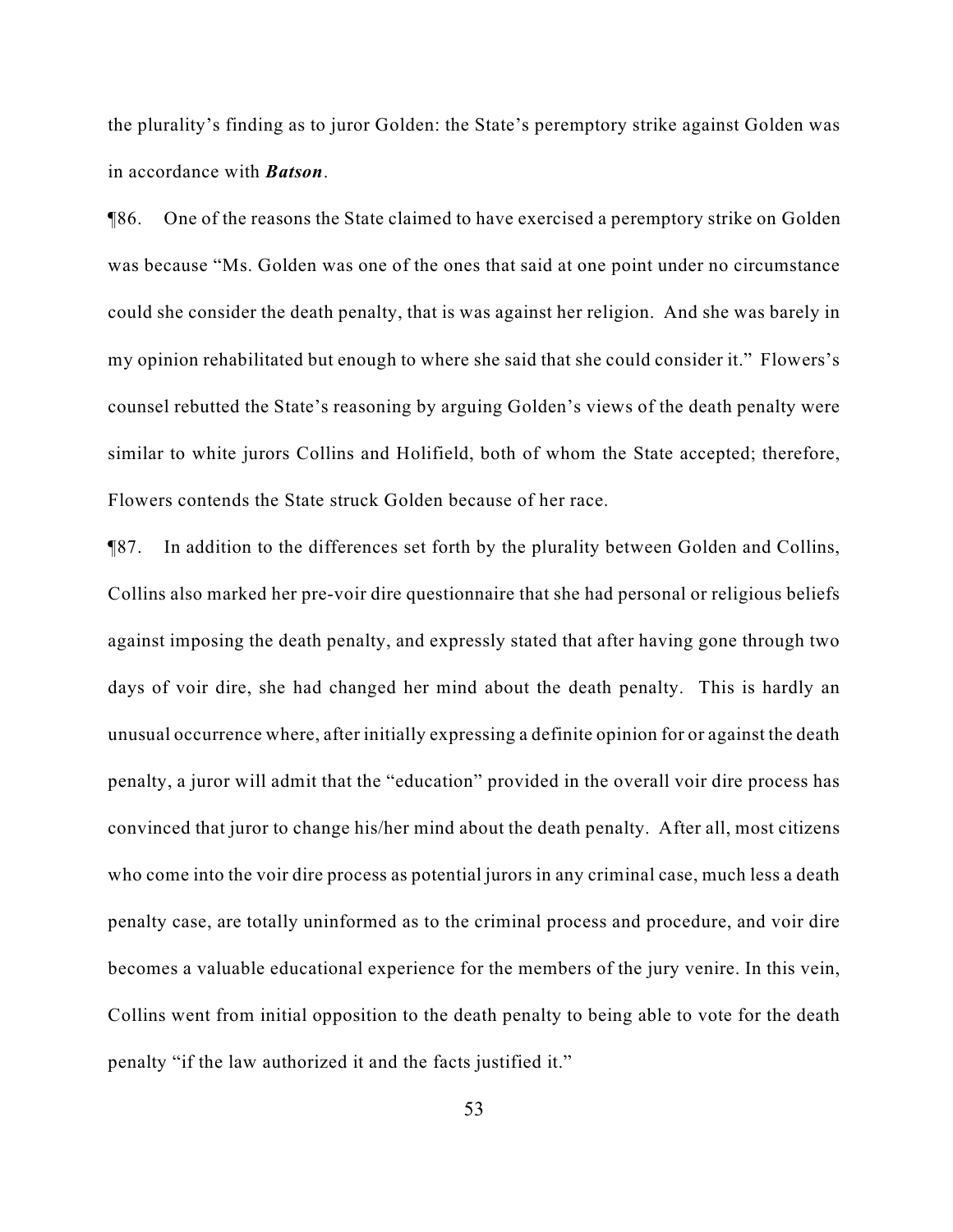¶88. On the other hand, Golden went from having no personal or religious beliefs which would prohibit her from imposing the death penalty (based on her pre-voir dire questionnaire), to expressing in voir dire that she could not impose the death penalty in any case, to guessing that she could "consider" the death penalty, to stating that she could vote for the death penalty. The record reveals that in the end, there was significantly more equivocation by Golden, as opposed to Collins, on the issue of the death penalty.

¶89. As to the State's exercise of a peremptory challenge against Curry, at issue are the second and third steps of the *Batson* analysis. As to the second step, I find the State offered race-neutral explanations for striking prospective juror Curry. First, the State used a peremptory strike on Curry because Curry had previously worked with Flowers's sister. This Court has found that the use of a peremptory strike on a juror who is acquainted with a defendant's family is a valid race-neutral reason. *Davis v. State*, 767 So. 2d 986, 995 (Miss. 2000); *Manning v. State*, 735 So. 2d 323, 340 (Miss. 1999).

¶90. Second, the State also argued it struck Curry because of her husband's conviction for burglary. This Court has found that use of a peremptory strike on a juror who has been convicted is a valid race-neutral reason. *Lynch v. State*, 877 So. 2d 1254, 1271-72 (Miss. 2004); *Manning*, 735 So. 2d at 340. Although the State did not voir dire Curry on the subject, this Court has held a "prosecutor does not have to question a juror in open court about such information before using it as a racially neutral ground to make a peremptory strike, as long at the source of the information and the practice itself are not racially discriminatory." *Snow v. State*, 800 So. 2d 472, 482 (Miss. 2001). The State told the trial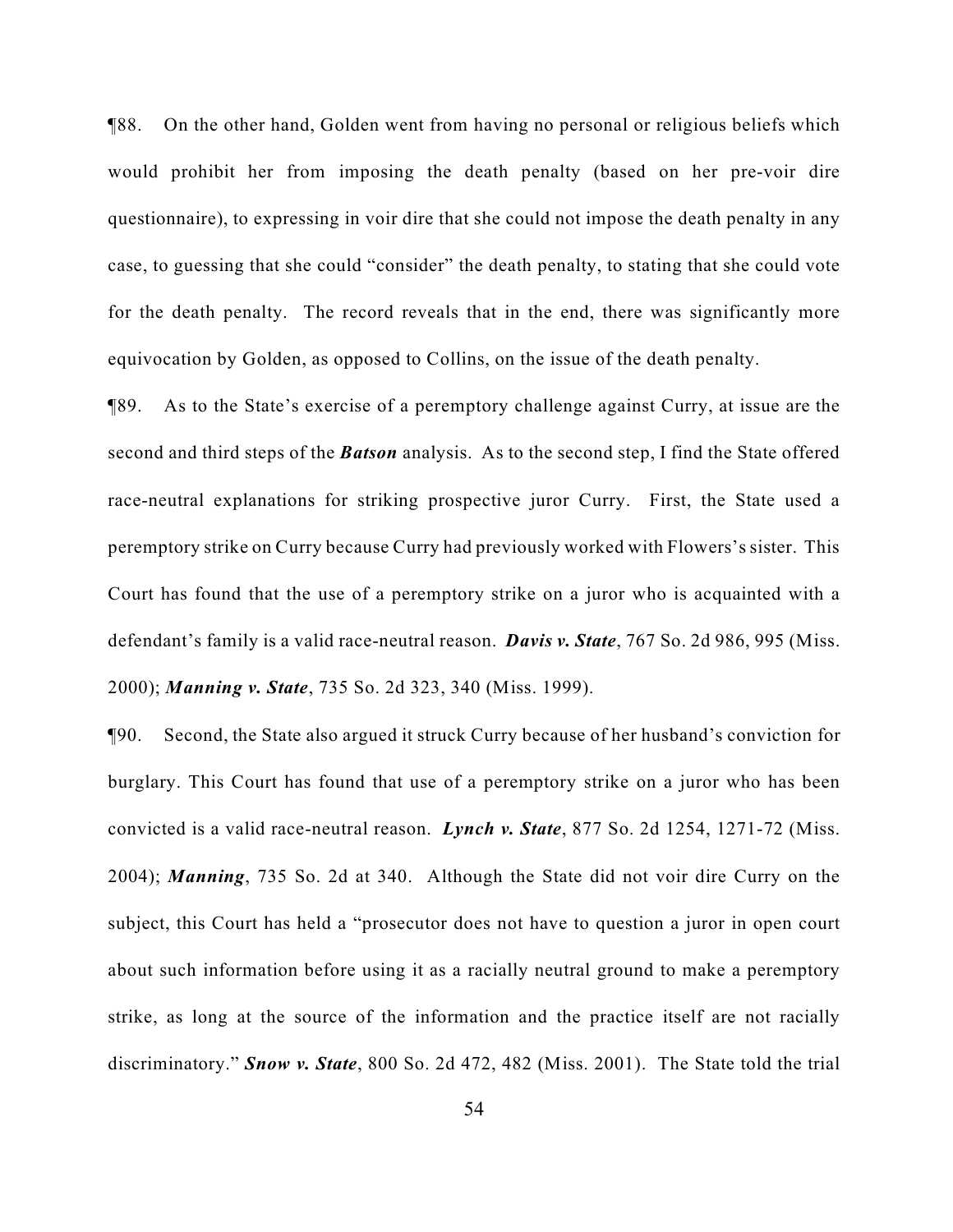judge that one of its investigators, John Johnson, had run-ins with Curry's husband and helped convict Curry's husband of a nursing home burglary. Although Flowers argued that the State did not strike white jurors whose relatives had been prosecuted and/or convicted, the State points out a distinguishing fact. According to the State, the same investigator who helped prosecute Curry's husband might have been called as a witness for the State in Flowers's trial.<sup>18</sup> I find these two reasons race-neutral and a sufficient explanation as to why the State struck Curry from the venire.

¶91. As to the third element, this Court has recognized considerations to help determine whether pretext exists:

[T]he extent and nature of voir dire on the grounds upon which the strike is being exercised; the relation between the reasons for the strike and the facts of the case; the demeanor of the attorney and the prospective juror; and, disparate impact upon a minority or gender class.

*Randall*, 716 So. 2d at 588-89 (footnotes omitted). As discussed above, we have held that a prosecutor does not have to question a juror in open court about a reason the prosecutor uses to strike a prospective juror. Also, the relation between the reasons for the strike and the facts of this case are strong. First, the State does not want jurors sitting on the jury who are acquainted with the defendant or his family, considering the possible conflict created between a person's natural tendency to align with a friend or acquaintance, and the inability to put aside that bias and make a decision based solely on the evidence presented. Also, the State

 $18$  This argument, that John Johnson might be called as a witness in the Flowers's trial, was first presented at the appellate level.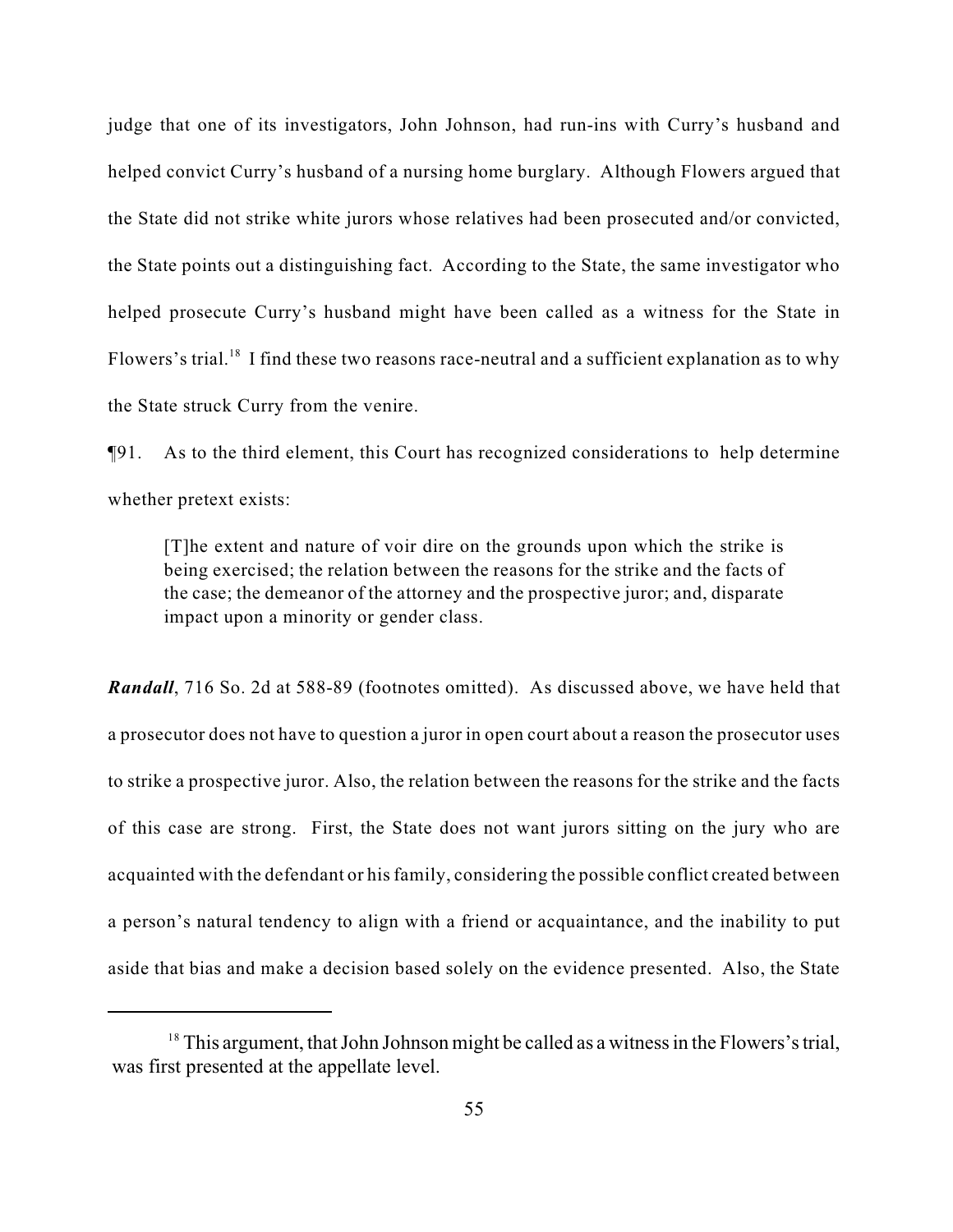does not want jurors whose relatives have had run-ins with the law, and thus might have a disposition to distrust law enforcement who are likely to testify on the State's behalf.

¶92. We are unable to gauge the demeanor of the attorney and juror, as we are presented only with a record. As such, we must defer to the trial judge and his considerations on this point. *See Lynch*, 877 So. 2d at 1271 ("the demeanor of the attorney making the challenge is often the best evidence on the issue of race neutrality") (quoting *Walker v. State*, 815 So. 2d 1209, 1215 (Miss. 2002)). Finally, as to the disparate impact on a minority class, the State points out a fact that distinguished Curry's situation from similar jurors. The State argues the same investigator who helped prosecute Curry's husband might have been called as a witness to testify in Flowers's trial.

¶93. With regard to the plurality's findings as to Pittman, I agree with the State's contention that Flowers is barred from having this issue considered on appeal because Flowers failed to rebut the State's reason proffered at the trial court. *See Manning v. State*, 726 So. 2d 1152, 1182 (Miss. 1998) (overruled on other grounds) (defendant waives right to contest a strike against a potential juror where defense counsel offers no rebuttal to prosecutor's challenges). Notwithstanding the procedural bar, I am also concerned with the plurality's finding that discrimination occurred, because the only reason given by the State was unsupported by the record. It is important to note the entire discussion between the parties and the trial judge regarding the race neutrality of the States peremptory strike. The State indicated that it had other reasons for striking Pittman, but when the defense failed to rebut the State's first reason, the trial judge announced his finding. The likelihood that the State may have asserted